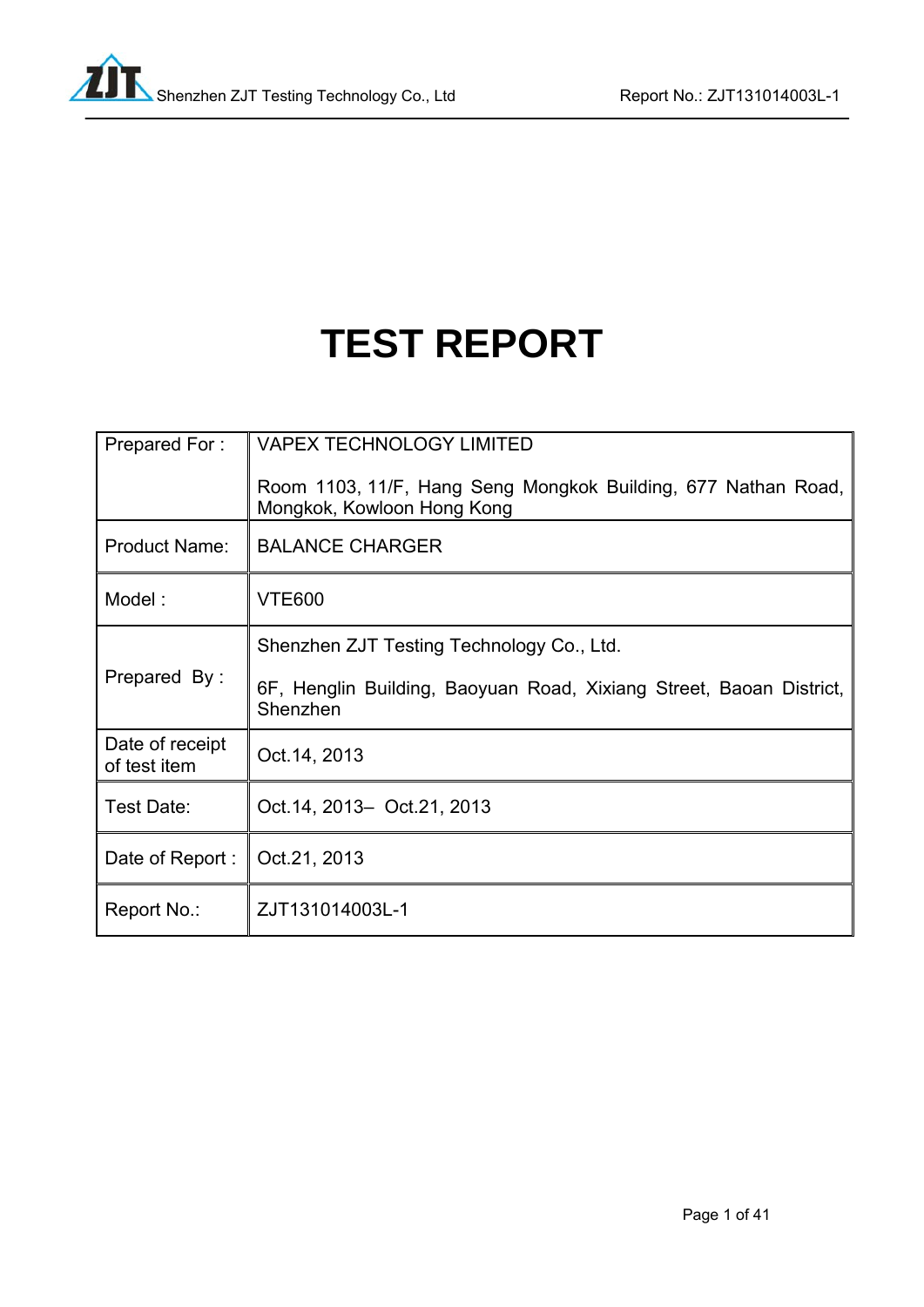## **Test Report**

## **EN60950-1:2006+A11:2009+A1:2010+A12:2011**

## **Information technology equipment – Safety –**

### **Part 1: General requirements**

| Testing Laboratory       | Shenzhen ZJT Testing Technology Co., Ltd.                                                   |
|--------------------------|---------------------------------------------------------------------------------------------|
|                          | 6F, Henglin Building, Baoyuan Road, Xixiang Street, Baoan District,<br>Shenzhen             |
|                          | Same as above                                                                               |
| Applicant's Name         | VAPEX TECHNOLOGY LIMITED                                                                    |
|                          | Room 1103, 11/F, Hang Seng Mongkok Building, 677 Nathan Road,<br>Mongkok, Kowloon Hong Kong |
|                          | VAPEX TECHNOLOGY LIMITED.                                                                   |
|                          | Bldg 30-33, Tongfucun Ind.Park, Dalang, Longhua, Shenzhen, 518109,<br>Guangdong, China      |
|                          | EN 60950-1:2006+A11:2009+A1:2010+A12:2011                                                   |
| Test Result              | Compliance with EN 60950-1:2006+A11:2009+A1:2010+A12:2011                                   |
| Procedure deviation      | N/A                                                                                         |
| Non-standard test method | N/A                                                                                         |

| Type of test object                          | <b>BALANCE CHARGER</b>                   |
|----------------------------------------------|------------------------------------------|
| Trademark                                    | <b>VP</b>                                |
| Model/type reference :                       | <b>VTE600</b>                            |
|                                              | Input 85-245V $\sim$ , 50/60Hz, 0.2A max |
| Test item particulars :                      |                                          |
| Equipment mobility                           | Portable equipment                       |
| Operation condition                          | Continuous                               |
| Class of equipment                           | Class I I                                |
| Protection against ingress of water:         | N/A                                      |
| Test case does not apply to the test         | N/A                                      |
| Test object does meet the<br>requirement     | P(ass)                                   |
| Test object does not meet the<br>requirement | F(ai)                                    |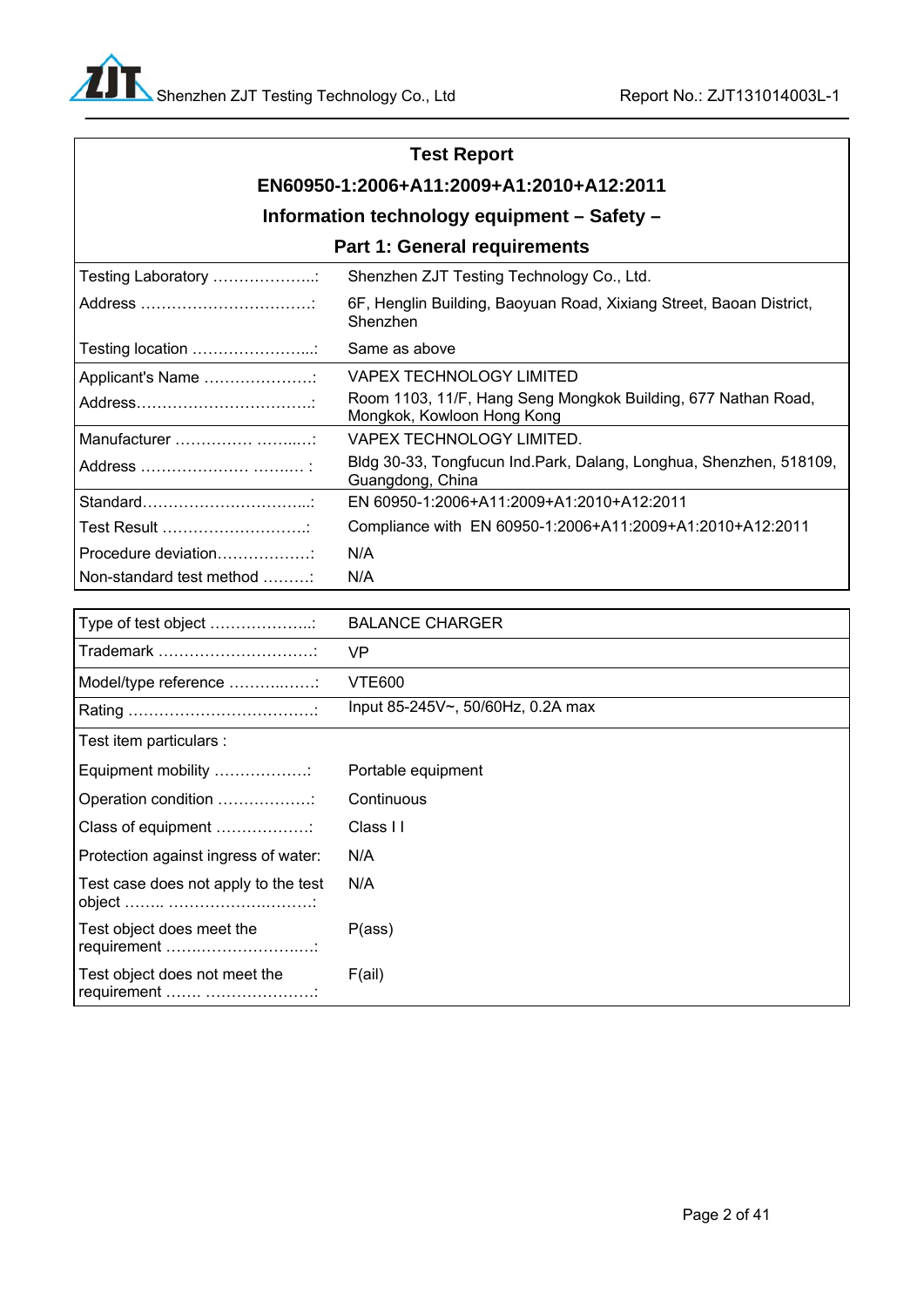### **General remarks:**

"(see remark #)" refers to a remark appended to the report.

"(see appended table)" refers to a table appended to the report.

Throughout this report a comma is used as the decimal separator.

The test results presented in this report relate only to the object tested.

This report shall not be reproduced except in full without the written approval of the testing laboratory.

When determining the test conclusion, the Measurement Uncertainty of test has been considered

### **Copy of marking plate**





VAPEX TECHNOLOGY LIMITED

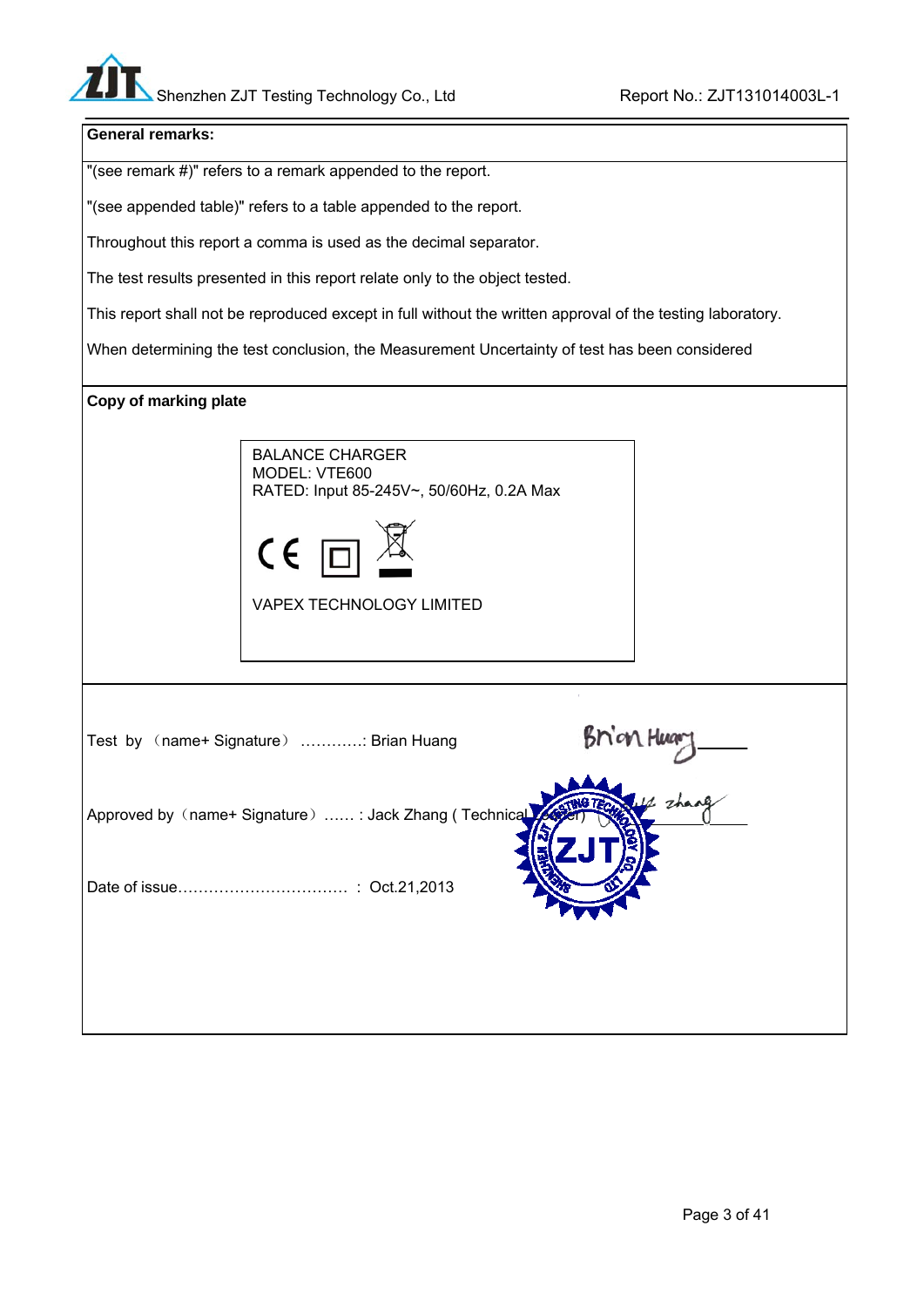

|        | EN 60950-1           |                   |         |
|--------|----------------------|-------------------|---------|
| Clause | ! Requirement – Test | l Result - Remark | Verdict |

| 1       | <b>GENERAL</b>                                                                                        |                                                                                                                                                                                                                                  | P   |
|---------|-------------------------------------------------------------------------------------------------------|----------------------------------------------------------------------------------------------------------------------------------------------------------------------------------------------------------------------------------|-----|
| 1.5     | <b>Components</b>                                                                                     |                                                                                                                                                                                                                                  | P   |
| 1.5.1   | General                                                                                               |                                                                                                                                                                                                                                  | P   |
|         | Comply with IEC 60950 or relevant component<br>standard                                               | Components, which were<br>found to affect safety aspects<br>comply with the requirements<br>of this aspects of the relevant<br>IEC component standards.<br>(See appended table 1.5.1)                                            | P   |
| 1.5.2   | Evaluation and testing of components                                                                  | Components, which are<br>certified to IEC or national<br>standards, are applied<br>correctly within their ratings.<br>Components not covered by<br>IEC standards are tested<br>under the conditions present in<br>the equipment. | P   |
| 1.5.3   | Thermal controls                                                                                      | No thermal controls provided                                                                                                                                                                                                     | N/A |
| 1.5.4   | <b>Transformers</b>                                                                                   | (see appended table 5.2)                                                                                                                                                                                                         | P   |
| 1.5.5   | Interconnecting cables                                                                                | No interconnecting cable<br>provided.                                                                                                                                                                                            | N/A |
| 1.5.6   | Capacitors bridging insulation                                                                        |                                                                                                                                                                                                                                  | N/A |
| 1.5.7   | Resistors bridging insulation                                                                         | No bridging resistors.                                                                                                                                                                                                           | N/A |
| 1.5.7.1 | Resistors bridging functional, basic or<br>supplementary insulation                                   | No bridging resistors.                                                                                                                                                                                                           | N/A |
| 1.5.7.2 | Resistors bridging double or reinforced insulation<br>between a.c. mains and other circuits           | No bridging resistors.                                                                                                                                                                                                           | N/A |
| 1.5.7.3 | Resistors bridging double or reinforced insulation<br>between a.c. mains and antenna or coaxial cable | No bridging resistors.                                                                                                                                                                                                           | N/A |
| 1.5.8   | Components in equipment for IT power systems                                                          |                                                                                                                                                                                                                                  | N/A |
| 1.5.9   | Surge suppressors                                                                                     |                                                                                                                                                                                                                                  | N/A |
| 1.5.9.1 | General                                                                                               |                                                                                                                                                                                                                                  | N/A |
| 1.5.9.2 | Protection of VDRs                                                                                    |                                                                                                                                                                                                                                  | N/A |
| 1.5.9.3 | Bridging of functional insulation by a VDR                                                            |                                                                                                                                                                                                                                  | N/A |
| 1.5.9.4 | Bridging of basic insulation by a VDR                                                                 |                                                                                                                                                                                                                                  | N/A |
| 1.5.9.5 | Bridging of supplementary, double or reinforced<br>insulation by a VDR                                |                                                                                                                                                                                                                                  | N/A |

| 1.6   | <b>Power interface</b>        |                                  |  |
|-------|-------------------------------|----------------------------------|--|
| 1.6.1 | AC power distribution systems | Connection to TN power<br>svstem |  |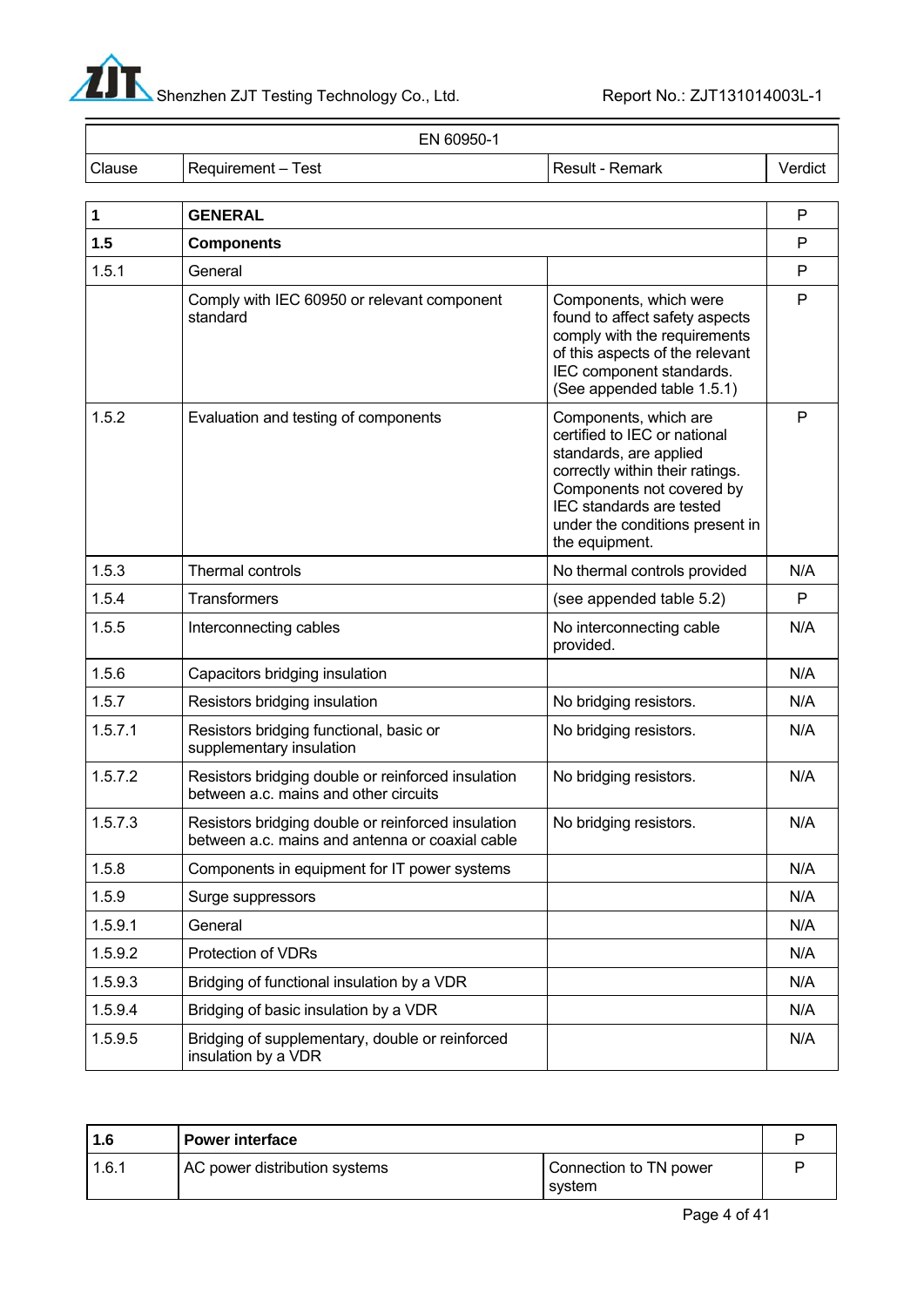

 $\equiv$ 

|        | EN 60950-1                           |                                                  |         |
|--------|--------------------------------------|--------------------------------------------------|---------|
| Clause | <b>Requirement – Test</b>            | Result - Remark                                  | Verdict |
|        |                                      |                                                  |         |
| 1.6.2  | Input current                        | See appended table 1.6.2                         |         |
| 1.6.3  | Voltage limit of hand-held equipment | This appliance is not a hand-<br>held equipment. | N/A     |
| 1.6.4  | Neutral conductor                    | АC                                               | N/A     |

| 1.7     | <b>Marking and instructions</b>                                                   |                                                    | P   |
|---------|-----------------------------------------------------------------------------------|----------------------------------------------------|-----|
| 1.7.1   | Power rating                                                                      |                                                    | P   |
|         | Rated voltage(s) or voltage range(s) (V)                                          | 85-245V                                            | P   |
|         | Symbol for nature of supply, for d.c. only                                        | This is an AC Equipment                            | N/A |
|         | Rated frequency or rated frequency range (Hz)                                     | 50/60Hz                                            | P   |
|         | Rated current (mA or A)                                                           | 0.2A                                               | P   |
|         | Manufacturer's name or trade-mark or identification<br>mark                       | <b>VAPEX TECHNOLOGY</b><br><b>LIMITED</b>          | P   |
|         | Model identification or type reference :                                          | <b>VTE600</b>                                      | P   |
|         | Symbol for Class II equipment only                                                | $\Box$                                             | P   |
|         | Other markings and symbols                                                        |                                                    | N/A |
| 1.7.2   | Safety instructions and marking                                                   |                                                    | N/A |
| 1.7.2.1 | General                                                                           |                                                    | P   |
| 1.7.2.2 | <b>Disconnect devices</b>                                                         |                                                    | P   |
| 1.7.2.3 | Overcurrent protective device                                                     |                                                    | P   |
| 1.7.2.4 | IT power distribution systems                                                     | TN power system                                    | N/A |
| 1.7.2.5 | Operator access with a tool                                                       |                                                    | N/A |
| 1.2.7.6 | Ozone                                                                             |                                                    | N/A |
| 1.7.3   | Short duty cycles                                                                 | Equipment is designed for<br>continuous operation. | N/A |
| 1.7.4   | Supply voltage adjustment                                                         | Input not adjustable.                              | N/A |
|         | Methods and means of adjustment; reference to<br>installation instructions :      | --                                                 |     |
| 1.7.5   | Power outlets on the equipment                                                    | Using the insert row                               | N/A |
| 1.7.6   | Fuse identification (marking, special fusing<br>characteristics, cross-reference) | T2.5A 250V                                         | P   |
| 1.7.7   | Wiring terminals                                                                  | See below.                                         | N/A |
| 1.7.7.1 | Protective earthing and bonding terminals                                         |                                                    | N/A |
| 1.7.7.2 | Terminals for a.c. mains supply conductors                                        |                                                    | P   |
| 1.7.7.3 | Terminals for d.c. mains supply conductors                                        |                                                    | N/A |
| 1.7.8   | Controls and indicators                                                           |                                                    | N/A |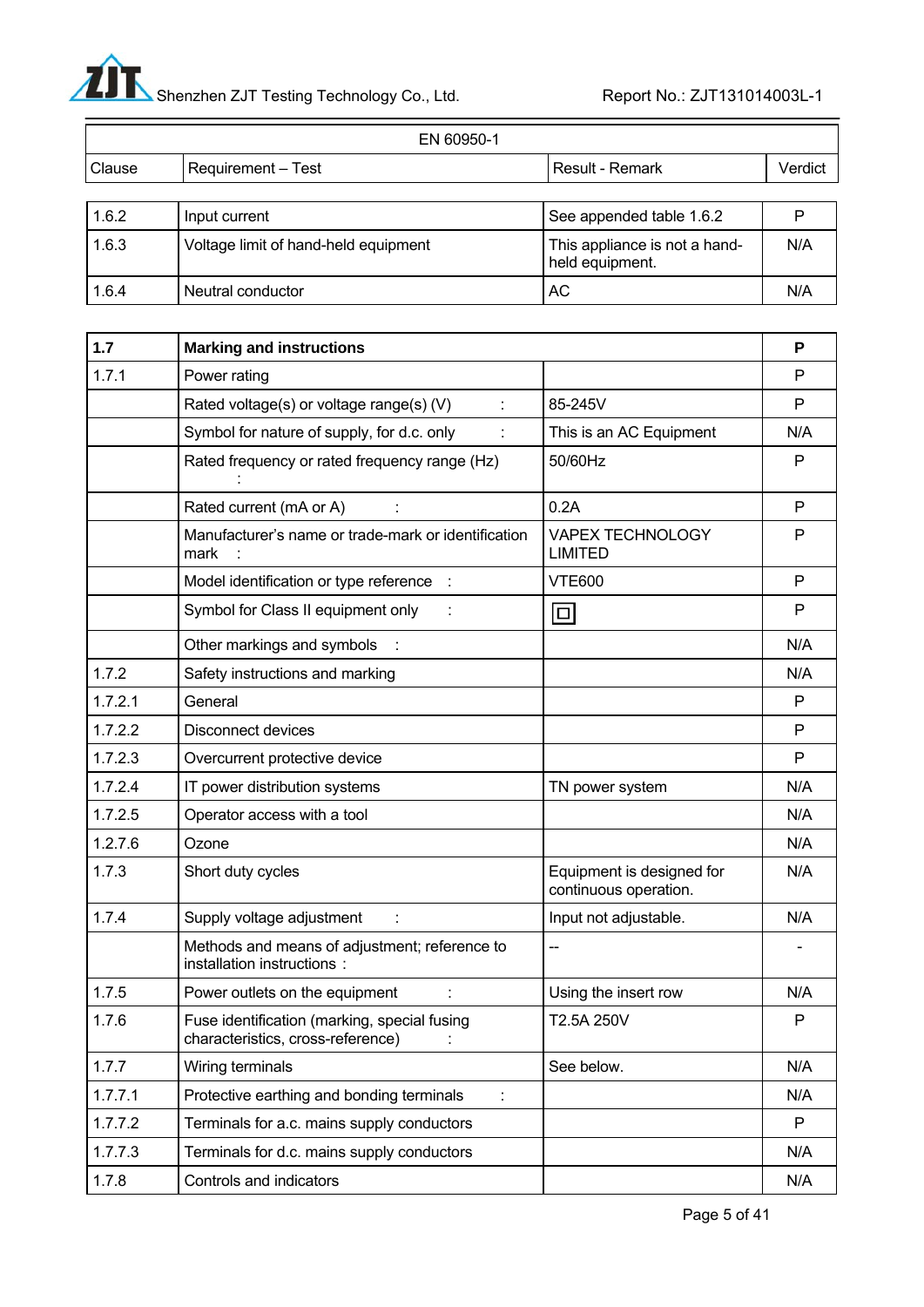

| EN 60950-1  |                                                                              |                                                                                                                   |              |
|-------------|------------------------------------------------------------------------------|-------------------------------------------------------------------------------------------------------------------|--------------|
| Clause      | Requirement - Test                                                           | Result - Remark                                                                                                   | Verdict      |
|             |                                                                              |                                                                                                                   |              |
| 1.7.8.1     | Identification, location and marking                                         |                                                                                                                   | P            |
| 1.7.8.2     | Colours                                                                      |                                                                                                                   | N/A          |
| 1.7.8.3     | Symbols according to IEC 60417                                               |                                                                                                                   | N/A          |
| 1.7.8.4     | Markings using figures                                                       |                                                                                                                   | P            |
| 1.7.9       | Isolation of multiple power sources                                          |                                                                                                                   | N/A          |
| 1.7.10      | Thermostats and other regulating devices                                     | No such components.                                                                                               | N/A          |
| 1.7.11      | Durability                                                                   |                                                                                                                   | P            |
| 1.7.12      | Removable parts                                                              |                                                                                                                   | N/A          |
| 1.7.13      | Replaceable batteries :                                                      |                                                                                                                   | N/A          |
|             | Language(s)                                                                  | English                                                                                                           | P            |
| 1.7.14      | Equipment for restricted access locations                                    |                                                                                                                   | N/A          |
|             |                                                                              |                                                                                                                   |              |
| $\mathbf 2$ | PROTECTION FROM HAZARDS                                                      |                                                                                                                   | P            |
| 2.1         | Protection from electric shock and energy hazards                            |                                                                                                                   | P            |
| 2.1.1       | Protection in operator access areas                                          |                                                                                                                   | P            |
| 2.1.1.1     | Access to energized parts                                                    |                                                                                                                   | P            |
|             | Test by inspection                                                           |                                                                                                                   | P            |
|             | Test with test finger (Figure 2A)                                            |                                                                                                                   | P<br>P       |
|             | Test with test pin (Figure 2B) :                                             |                                                                                                                   |              |
|             | Test with test probe (Figure 2C)                                             |                                                                                                                   | P            |
| 2.1.1.2     | <b>Battery compartments</b>                                                  |                                                                                                                   | N/A          |
| 2.1.1.3     | Access to ELV wiring                                                         |                                                                                                                   | N/A          |
|             | Working voltage (Vpeak or Vrms); minimum<br>distance through insulation (mm) |                                                                                                                   |              |
| 2.1.1.4     | Access to hazardous voltage circuit wiring                                   | No hazardous voltage wiring<br>in operator accessible area.                                                       | N/A          |
| 2.1.1.5     | Energy hazards                                                               | The energy does not exceed<br>120VA between any two<br>points in output connectors.<br>See appended table 2.1.1.5 | $\mathsf{P}$ |
| 2.1.1.6     | Manual controls                                                              |                                                                                                                   | N/A          |
| 2.1.1.7     | Discharge of capacitors in equipment                                         | $\leqslant$ 0.1 µF                                                                                                | N/A          |
|             | Measured voltage (V); time-constant (s)                                      |                                                                                                                   |              |
| 2.1.1.8     | Energy hazards - d.c. mains supply                                           |                                                                                                                   | N/A          |
|             | a) Capacitor connected to the d.c. mains supply                              |                                                                                                                   | N/A          |
|             | b) Internal battery connected to the d.c. mains<br>supply:                   |                                                                                                                   | N/A          |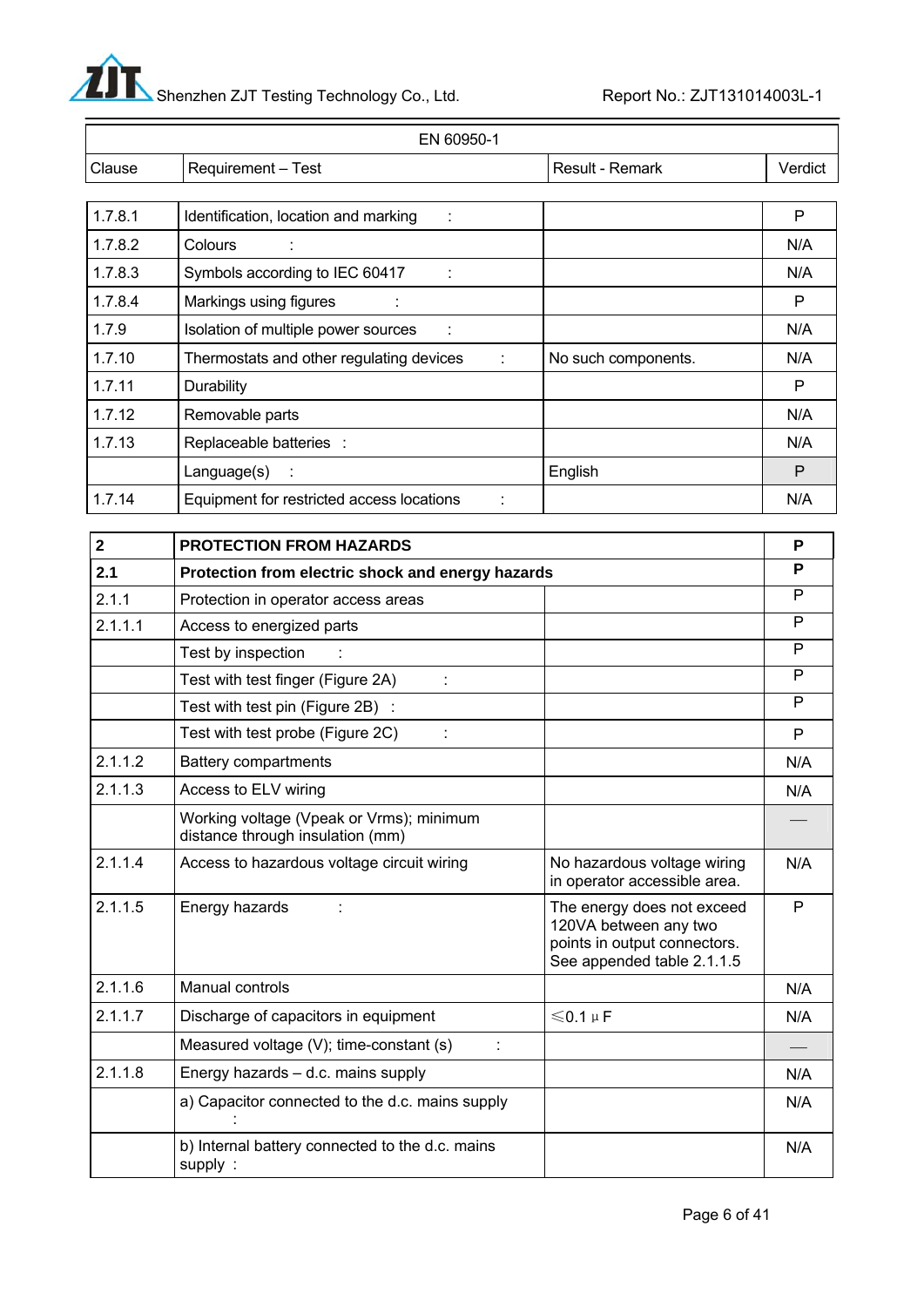

|         | EN 60950-1                                |                                                                         |         |
|---------|-------------------------------------------|-------------------------------------------------------------------------|---------|
| Clause  | Requirement - Test                        | Result - Remark                                                         | Verdict |
| 2.1.1.9 | Audio amplifiers<br>÷                     | See cl. 2.1.1.1<br>See separate test report<br><b>IEC/EN 60065</b>      | N/A     |
| 2.1.2   | Protection in service access areas        | No service access area.                                                 | N/A     |
| 2.1.3   | Protection in restricted access locations | The unit is not limited to be<br>used in restricted access<br>locations | N/A     |

| 2.2   | <b>SELV circuits</b>                             |                                                                   |     |
|-------|--------------------------------------------------|-------------------------------------------------------------------|-----|
| 2.2.1 | General requirements                             |                                                                   |     |
| 2.2.2 | Voltages under normal conditions (V):            | $\leq$ 42.4V Peak or 60 V d.c                                     |     |
| 2.2.3 | Voltages under fault conditions (V)<br>$\sim$ 1. | $\leq$ 42.4V Peak or 60 V d.c<br>and 71Vpeak or 120V<br>d.c(0.2s) | רו  |
| 2.2.4 | Connection of SELV circuits to other circuits :  |                                                                   | N/A |

| 2.3     | <b>TNV circuits</b>                                         |     |
|---------|-------------------------------------------------------------|-----|
| 2.3.1   | Limits                                                      | N/A |
|         | Type of TNV circuits :                                      |     |
| 2.3.2   | Separation from other circuits and from accessible<br>parts | N/A |
| 2.3.2.1 | General requirements                                        | N/A |
| 2.3.2.2 | Protection by basic insulation                              | N/A |
| 2.3.2.3 | Protection by earthing                                      | N/A |
| 2.3.2.4 | Protection by other constructions                           | N/A |
| 2.3.3   | Separation from hazardous voltages                          | N/A |
|         | Insulation employed :                                       |     |
| 2.3.4   | Connection of TNV circuits to other circuits                | N/A |
|         | Insulation employed<br>$\sim 1$                             |     |
| 2.3.5   | Test for operating voltages generated externally            | N/A |

| 2.4   | <b>Limited current circuits</b>                  |                   |  |
|-------|--------------------------------------------------|-------------------|--|
| 2.4.1 | General requirements                             |                   |  |
| 2.4.2 | Limit values                                     | 35 <sub>m</sub> A |  |
|       | Frequency (Hz)                                   | 50.0kHz           |  |
|       | Measured current (mA)                            | 23mA              |  |
|       | Measured voltage (V) :                           | 46.0V             |  |
|       | Measured circuit capacitance ( $nF$ or $\mu F$ ) |                   |  |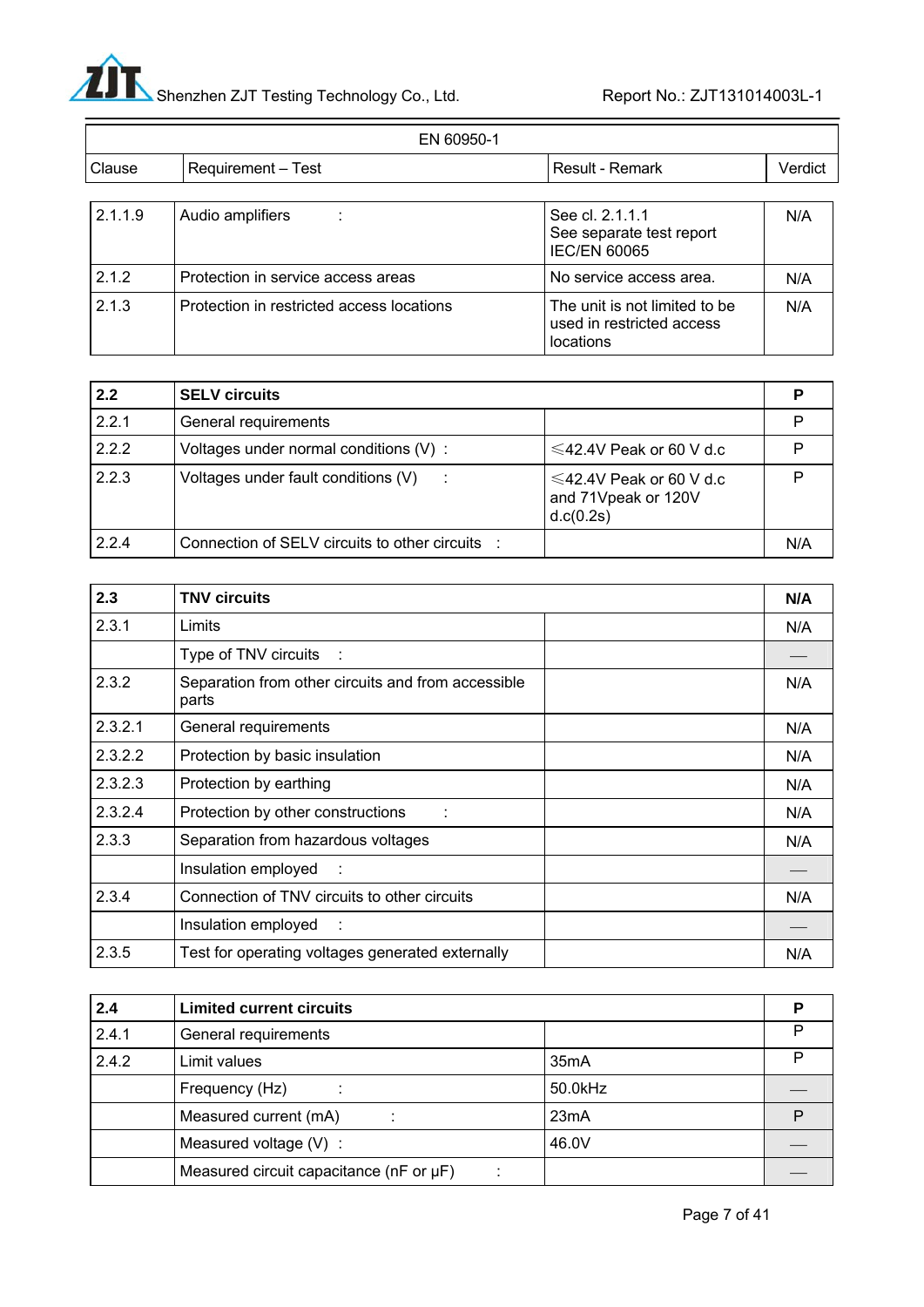

-

|        | EN 60950-1                                                  |                 |         |
|--------|-------------------------------------------------------------|-----------------|---------|
| Clause | <b>Requirement – Test</b>                                   | Result - Remark | Verdict |
| 2.4.3  | Connection of limited current circuits to other<br>circuits |                 | N/A     |

| 2.5 | <b>Limited power sources</b>                                                              |                | Р   |
|-----|-------------------------------------------------------------------------------------------|----------------|-----|
|     | a) Inherently limited output                                                              |                | N/A |
|     | b) Impedance limited output                                                               |                | N/A |
|     | c) Regulating network limited output under normal<br>operating and single fault condition |                | N/A |
|     | d) Overcurrent protective device limited output                                           |                | N/A |
|     | Max. output voltage (V), max. output current (A),<br>max. apparent power (VA)             |                | P   |
|     | Current rating of overcurrent protective device (A)                                       |                | N/A |
|     | Use of integrated circuit (IC) current limiters                                           | (See Annex CC) |     |

| 2.6     | Provisions for earthing and bonding                                                                                                        | N/A |
|---------|--------------------------------------------------------------------------------------------------------------------------------------------|-----|
| 2.6.1   | Protective earthing                                                                                                                        | N/A |
| 2.6.2   | Functional earthing                                                                                                                        | N/A |
| 2.6.3   | Protective earthing and protective bonding<br>conductors                                                                                   | N/A |
| 2.6.3.1 | General                                                                                                                                    | N/A |
| 2.6.3.2 | Size of protective earthing conductors                                                                                                     | N/A |
|         | Rated current (A), cross-sectional area (mm2),<br>AWG :                                                                                    |     |
| 2.6.3.3 | Size of protective bonding conductors                                                                                                      | N/A |
|         | Rated current (A), cross-sectional area (mm2),<br><b>AWG</b>                                                                               |     |
| 2.6.3.4 | Resistance of earthing conductors and their<br>terminations; resistance $(\Omega)$ , voltage drop (V), test<br>current (A), duration (min) | N/A |
| 2.6.3.5 | Colour of insulation                                                                                                                       | N/A |
| 2.6.4   | <b>Terminals</b>                                                                                                                           | N/A |
| 2.6.4.1 | General                                                                                                                                    | N/A |
| 2.6.4.2 | Protective earthing and bonding terminals                                                                                                  | N/A |
|         | Rated current (A), type, nominal thread diameter<br>(mm)                                                                                   |     |
| 2.6.4.3 | Separation of the protective earthing conductor from<br>protective bonding conductors                                                      | N/A |
| 2.6.5   | Integrity of protective earthing                                                                                                           | N/A |
| 2.6.5.1 | Interconnection of equipment                                                                                                               | N/A |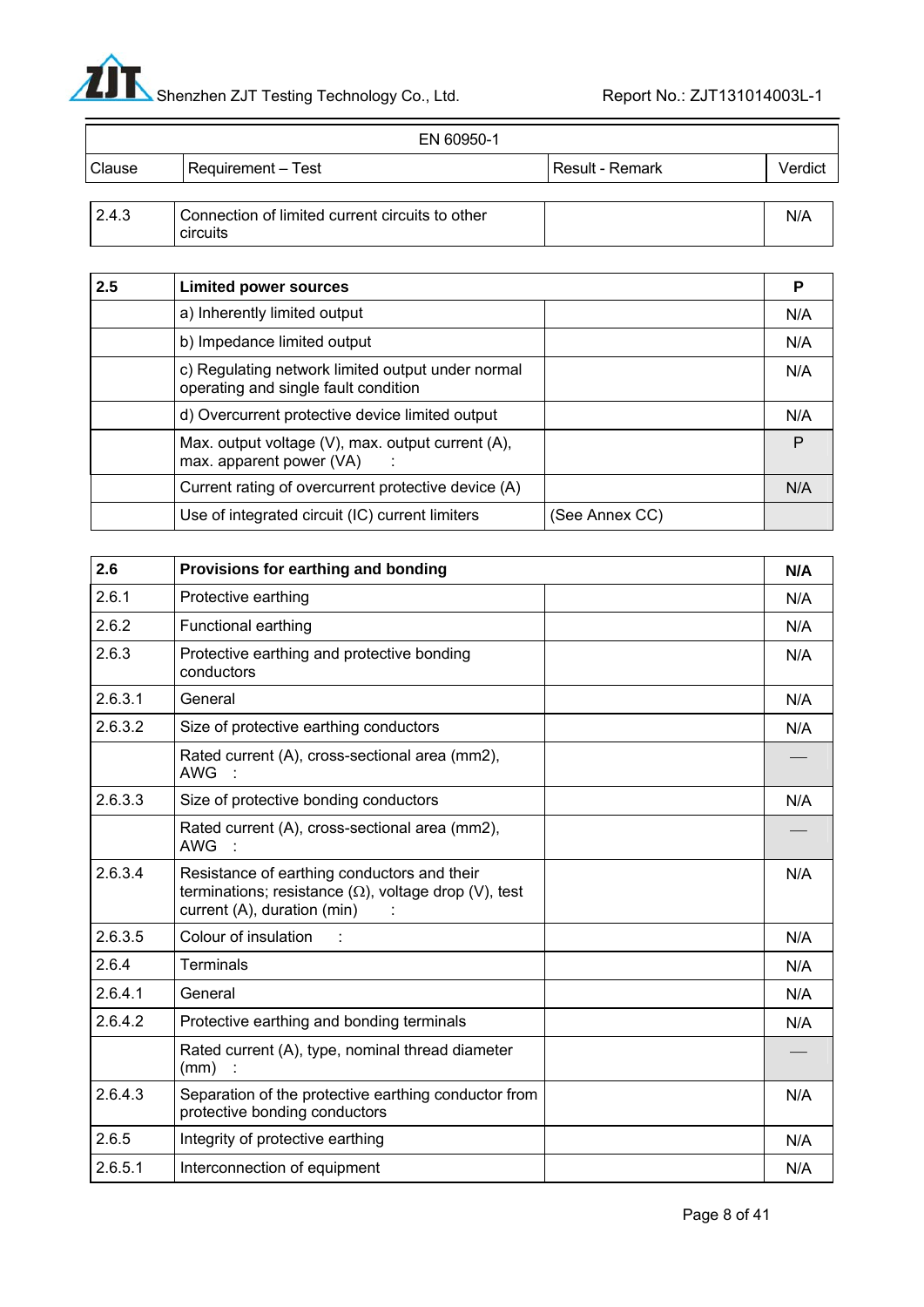

|         | EN 60950-1                                                                        |                                                                                                  |         |
|---------|-----------------------------------------------------------------------------------|--------------------------------------------------------------------------------------------------|---------|
| Clause  | Requirement - Test                                                                | Result - Remark                                                                                  | Verdict |
|         |                                                                                   |                                                                                                  |         |
| 2.6.5.2 | Components in protective earthing conductors and<br>protective bonding conductors | No swiZJh or overcurrent<br>protective device in protective<br>earthing or bonding<br>conductor. | N/A     |
| 2.6.5.3 | Disconnection of protective earth                                                 | It is not possible to disconnect<br>earth without disconnecting<br>input connector.              | N/A     |
| 2.6.5.4 | Parts that can be removed by an operator                                          | Appliance terminal used.                                                                         | N/A     |
| 2.6.5.5 | Parts removed during servicing                                                    |                                                                                                  | N/A     |
| 2.6.5.6 | Corrosion resistance                                                              | All safety earthing<br>connections in compliance<br>with annex J.                                | N/A     |
| 2.6.5.7 | Screws for protective bonding                                                     |                                                                                                  | N/A     |
| 2.6.5.8 | Reliance on telecommunication network or cable<br>distribution system             |                                                                                                  | N/A     |

| 2.7   | Overcurrent and earth fault protection in primary circuits      |                                            | Р   |
|-------|-----------------------------------------------------------------|--------------------------------------------|-----|
| 2.7.1 | <b>Basic requirements</b>                                       |                                            | P   |
|       | Instructions when protection relies on building<br>installation |                                            |     |
| 2.7.2 | Faults not simulated in 5.3.7                                   |                                            | P   |
| 2.7.3 | Short-circuit backup protection                                 |                                            | P   |
| 2.7.4 | Number and location of protective devices<br>$\sim 100$         | One fuse connected in series<br>of circuit | P   |
| 2.7.5 | Protection by several devices                                   |                                            | N/A |
| 2.7.6 | Warning to service personnel :                                  |                                            | N/A |

| 2.8     | <b>Safety interlocks</b> |                          | N/A |
|---------|--------------------------|--------------------------|-----|
| 2.8.1   | General principles       |                          | N/A |
| 2.8.2   | Protection requirements  |                          | N/A |
| 2.8.3   | Inadvertent reactivation |                          | N/A |
| 2.8.4   | Fail-safe operation      |                          | N/A |
| 2.8.5   | Moving parts             |                          | N/A |
| 2.8.6   | Overriding               |                          | N/A |
| 2.8.7   | SwiZJhes and relays      |                          | N/A |
| 2.8.7.1 | Contact gaps (mm)<br>÷   |                          | N/A |
| 2.8.7.2 | Overload test            |                          | N/A |
| 2.8.7.3 | Endurance test           |                          | N/A |
| 2.8.7.4 | Electric strength test   | (see appended table 5.2) | N/A |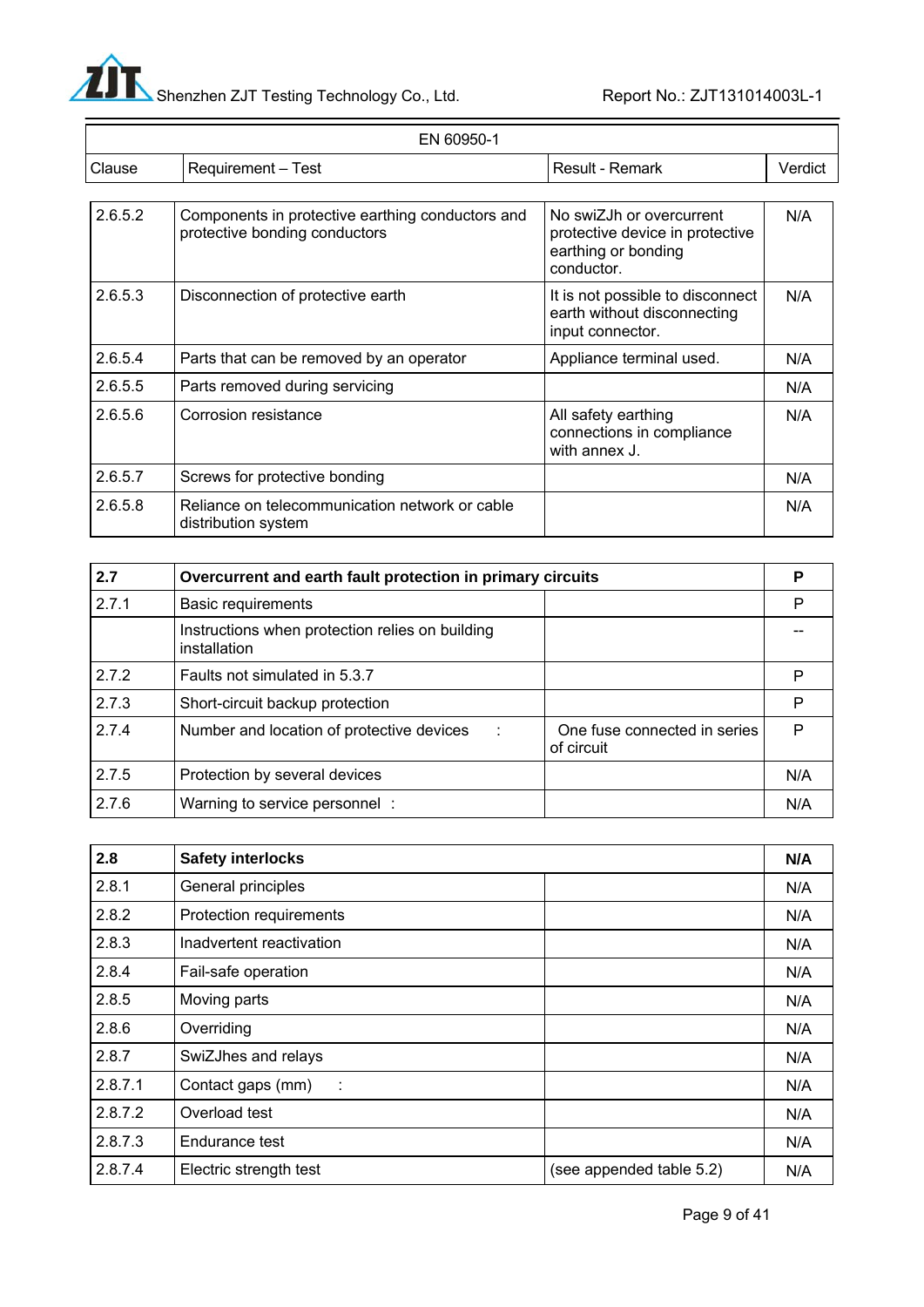

—

|        | EN 60950-1           |                        |         |
|--------|----------------------|------------------------|---------|
| Clause | Requirement - Test   | <b>Result - Remark</b> | Verdict |
|        |                      |                        |         |
| 2.8.8  | Mechanical actuators |                        | N/A     |

| 2.9   | <b>Electrical insulation</b>                        |                                                                                                                               | Р |
|-------|-----------------------------------------------------|-------------------------------------------------------------------------------------------------------------------------------|---|
| 2.9.1 | Properties of insulating materials                  | Suitable material according to<br>their thermal electrical and<br>mechanical properties.                                      | Р |
| 2.9.2 | Humidity conditioning                               | (see appended table 2.9.2)                                                                                                    | P |
|       | Relative humidity $(\%)$ , temperature $(^\circ C)$ | 93%, 25°C 48H                                                                                                                 |   |
| 2.9.3 | Grade of insulation                                 | The adequate levels of safety<br>insulation is provided and<br>maintained to comply with the<br>requirements of this standard | P |
| 2.9.4 | Separation from hazardous voltages                  |                                                                                                                               | P |
|       | Method(s) used                                      |                                                                                                                               |   |

| 2.10     | Clearances, creepage distances and distances through insulation |                                           | P   |
|----------|-----------------------------------------------------------------|-------------------------------------------|-----|
| 2.10.1   | General                                                         | See 2.10.3, 2.10.4 and 2.10.5             | P   |
| 2.10.1.1 | Frequency                                                       |                                           | P   |
| 2.10.1.2 | Pollution degrees                                               | Pollution Degree 2                        | P   |
| 2.10.1.3 | Reduced values for functional insualtion                        |                                           | N/A |
| 2.10.1.4 | Intervening unconnected conductive parts                        |                                           | N/A |
| 2.10.1.5 | Insulation with varying dimensions                              |                                           | N/A |
| 2.10.1.6 | Special separation requirements                                 |                                           | N/A |
| 2.10.1.7 | Insulation in circuits generating starting pulses               |                                           | N/A |
| 2.10.2   | Determination of working voltage                                | See (see appended table<br>2.10.2)        | P   |
| 2.10.2.1 | General                                                         |                                           | P   |
| 2.10.2.2 | RMS working voltage                                             |                                           | P   |
| 2.10.2.3 | Peak working voltage                                            |                                           | P   |
| 2.10.3   | Clearances                                                      | (see appended table 2.10.3<br>and 2.10.4) | P   |
| 2.10.3.1 | General                                                         |                                           | P   |
| 2.10.3.2 | Mains transient voltages                                        |                                           | P   |
|          | a) AC mains supply                                              |                                           | P   |
|          | b) Earthed d.c. mains supplies                                  |                                           | P   |
|          | c) Unearthed d.c. mains supplies                                |                                           | P   |
|          | d) Battery operation                                            | No battery.                               | P   |
| 2.10.3.3 | Clearances in primary circuits                                  | (see appended table 2.10.3<br>and 2.10.4) | P   |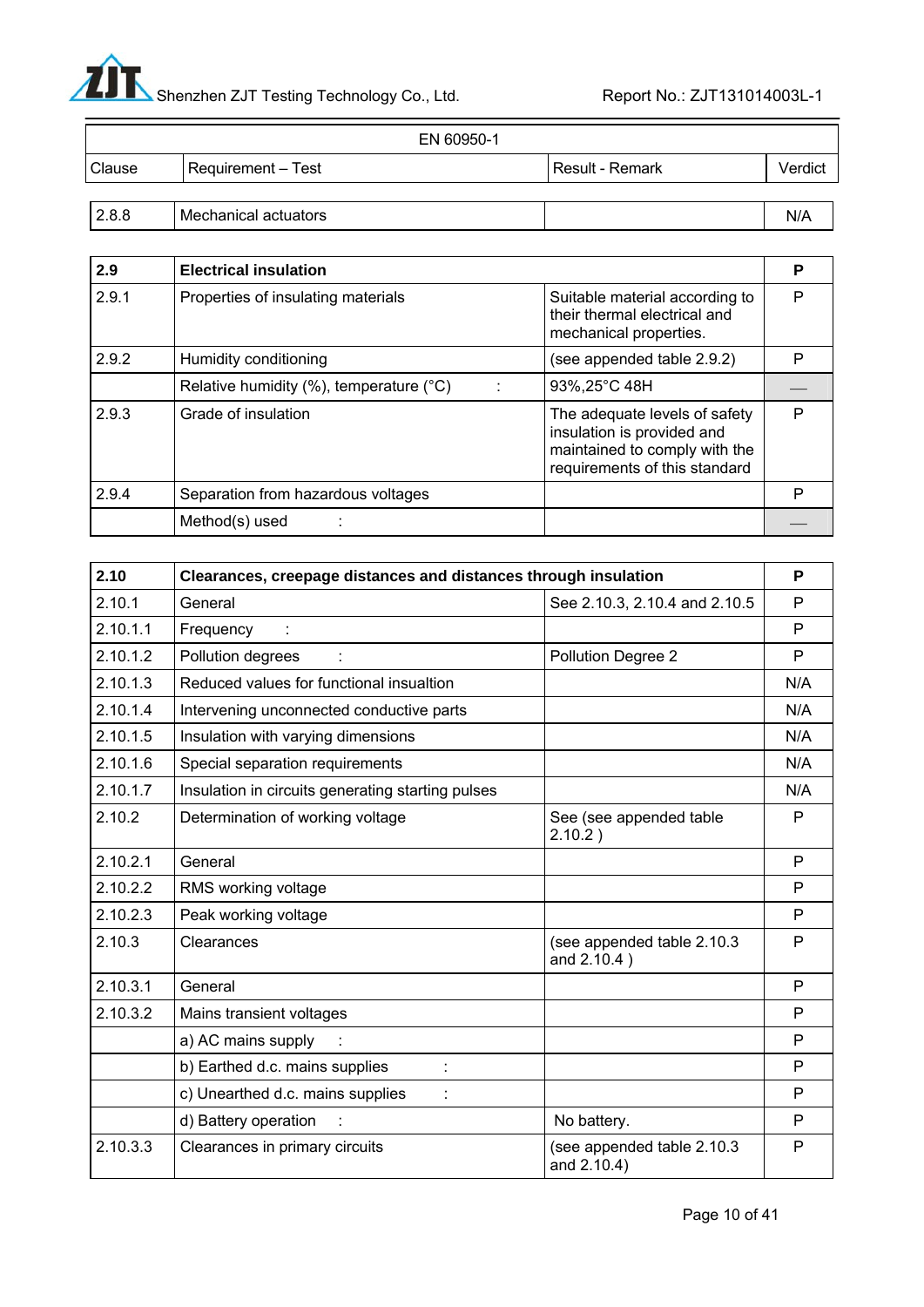

—

| EN 60950-1 |                                                                              |                                              |         |
|------------|------------------------------------------------------------------------------|----------------------------------------------|---------|
| Clause     | Requirement - Test                                                           | Result - Remark                              | Verdict |
| 2.10.3.4   | Clearances in secondary circuits                                             |                                              | N/A     |
| 2.10.3.5   | Clearances in circuits having starting pulses                                | (see appended table 2.10.3<br>and 2.10.4)    | N/A     |
| 2.10.3.6   | Transients from a.c. mains supply                                            |                                              | N/A     |
| 2.10.3.7   | Transients from d.c. mains supply                                            |                                              | N/A     |
| 2.10.3.8   | Transients from telecommunication networks and<br>cable distribution systems |                                              | N/A     |
| 2.10.3.9   | Measurement of transient voltage levels                                      |                                              | N/A     |
|            | a) Transients from a mains suplply                                           |                                              | N/A     |
|            | For an a.c. mains supply                                                     |                                              | N/A     |
|            | For a d.c. mains supply                                                      |                                              | N/A     |
|            | b) Transients from a telecommunication network :                             |                                              | N/A     |
| 2.10.4     | Creepage distances                                                           |                                              | P       |
| 2.10.4.1   | General                                                                      |                                              | P       |
| 2.10.4.2   | Material group and caomparative tracking index                               |                                              | P       |
|            | CTI tests                                                                    | Material group IIIb is assumed<br>to be used |         |
| 2.10.4.3   | Minimum creepage distances                                                   | (see appended table 2.10.3<br>and 2.10.4)    | P       |
| 2.10.5     | Solid insulation                                                             |                                              | P       |
| 2.10.5.1   | General                                                                      |                                              | P       |
| 2.10.5.2   | Distances through insulation                                                 | (see appended table 2.10.5)                  | P       |
| 2.10.5.3   | Insulating compound as solid insulation                                      |                                              | P       |
| 2.10.5.4   | Semiconductor devices                                                        |                                              | N/A     |
| 2.10.5.5.  | Cemented joints                                                              | (see appended table 2.10.3)<br>and 2.10.4)   | N/A     |
| 2.10.5.6   | Thin sheet material - General                                                |                                              | P       |
| 2.10.5.7   | Separable thin sheet material                                                |                                              | N/A     |
|            | Number of layers (pcs):                                                      |                                              |         |
| 2.10.5.8   | Non-separable thin sheet material                                            |                                              | N/A     |
| 2.10.5.9   | Thin sheet material - standard test procedure                                |                                              | N/A     |
|            | Electric strength test                                                       | (see appended table 2.10.5)                  |         |
| 2.10.5.10  | Thin sheet material - alternative test procedure                             |                                              | P       |
|            | Electric strength test                                                       | (see appended table 2.10.5)                  |         |
| 2.10.5.11  | Insulation in wound components                                               |                                              | P       |
| 2.10.5.12  | Wire in wound components                                                     |                                              | P       |
|            | Working voltage                                                              |                                              | P       |
|            | a) Basic insulation not under stress<br>÷                                    |                                              | P       |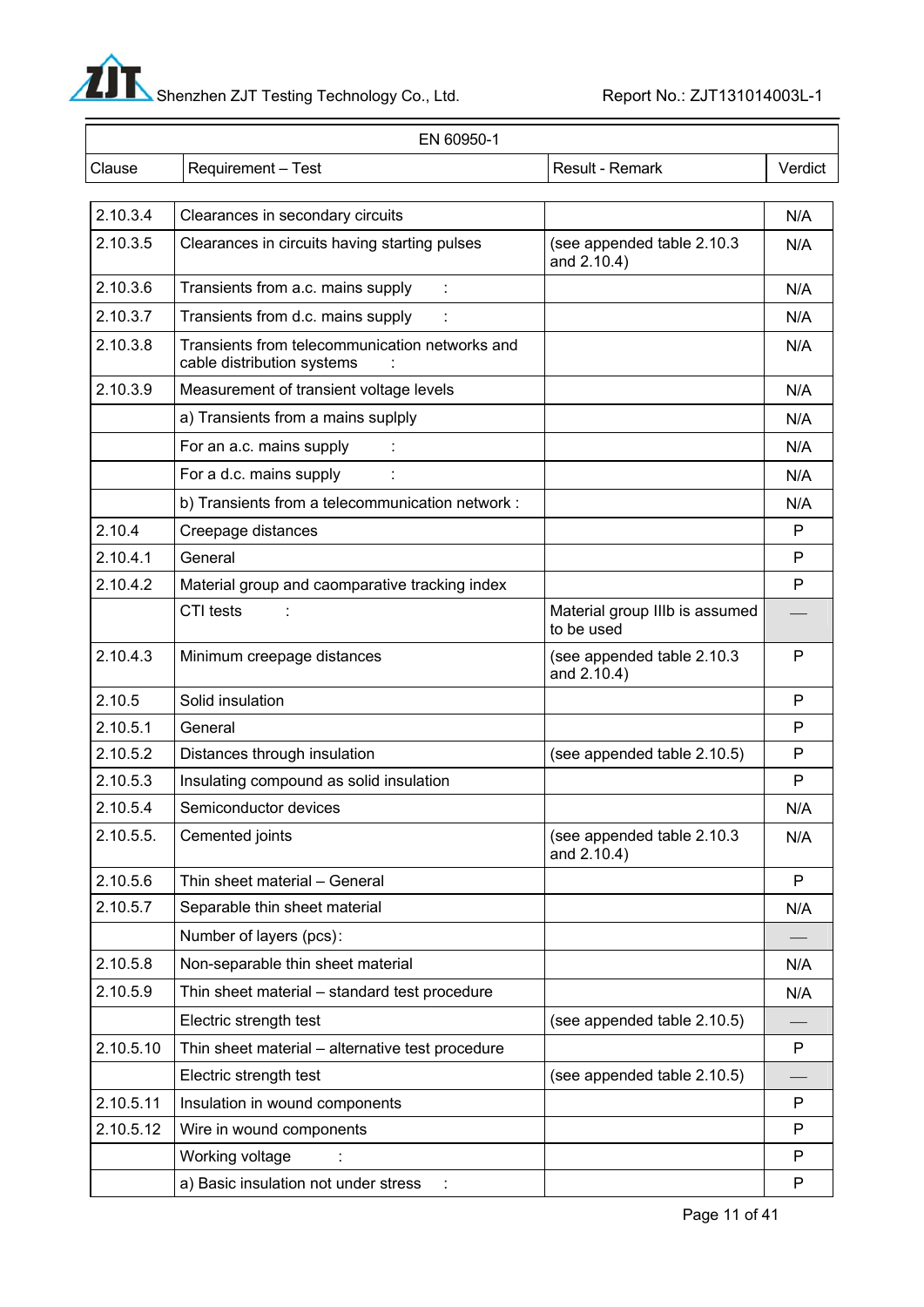▲<br>Shenzhen ZJT Testing Technology Co., Ltd. Report No.: ZJT131014003L-1

 $\equiv$ 

| EN 60950-1 |                                                                               |                                           |         |
|------------|-------------------------------------------------------------------------------|-------------------------------------------|---------|
| Clause     | Requirement - Test                                                            | Result - Remark                           | Verdict |
|            |                                                                               |                                           |         |
|            | b) Basic, supplemetary, reinforced insulation :                               |                                           | P<br>P  |
|            | c) Compliance with Annex U                                                    |                                           |         |
|            | Two wires in contact inside wound component;<br>angle between 45° and 90°     |                                           |         |
| 2.10.5.13  | Wire with solvent-based enamel in wound<br>components                         |                                           | N/A     |
|            | Electric strength test                                                        | (see appended table 2.10.5)               |         |
|            | Routine test                                                                  |                                           | N/A     |
| 2.10.5.14  | Additional insulation in wound components                                     |                                           | N/A     |
|            | Working voltage                                                               |                                           | N/A     |
|            | - Basic insulation not under stress                                           |                                           | N/A     |
|            | - Supplemetary, reinforced insulation :                                       |                                           | N/A     |
| 2.10.6     | Construction of printed boards                                                |                                           | N/A     |
| 2.10.6.1   | Uncoated printed boards                                                       | (see appended table 2.10.3<br>and 2.10.4) | N/A     |
| 2.10.6.2   | Coated printed boards                                                         | (see appended table 2.10.3<br>and 2.10.4) | N/A     |
| 2.10.6.3   | Insulation between conductors on the same inner<br>surface of a printed board | (see appended table 2.10.3<br>and 2.10.4) | N/A     |
| 2.10.6.4   | Insulation between conductors on different layers of<br>a printed board       |                                           | N/A     |
|            | Distance through insulation                                                   | (see appended table 2.10.5)               | N/A     |
|            | Number of insulation layers (pcs)<br>÷                                        |                                           | N/A     |
| 2.10.7     | Component external terminations                                               | (see appended table 2.10.3<br>and 2.10.4) | P       |
| 2.10.8     | Tests on coated printed boards and coated<br>components                       |                                           | P       |
| 2.10.8.1   | Sample preparation and preliminary inspection                                 |                                           | P       |
| 2.10.8.2   | Thermal conditioning                                                          |                                           | P       |
| 2.10.8.3   | Electric strength test                                                        | (see appended table 5.2)                  | P       |
| 2.10.8.4   | Abrasion resistance test                                                      |                                           | N/A     |
| 2.10.9     | Thermal cycling                                                               |                                           | N/A     |
| 2.10.10    | Test for Pollution Degree 1 environment and<br>insulating compound            |                                           | N/A     |
| 2.10.11    | Tests for semiconductor devices and cemented<br>joints                        |                                           | N/A     |
| 2.10.12    | Enclosed and sealed parts                                                     |                                           | P       |

|     | <b>WIRING, CONNECTIONS AND SUPPLY</b> |  |
|-----|---------------------------------------|--|
| ູບ. | General                               |  |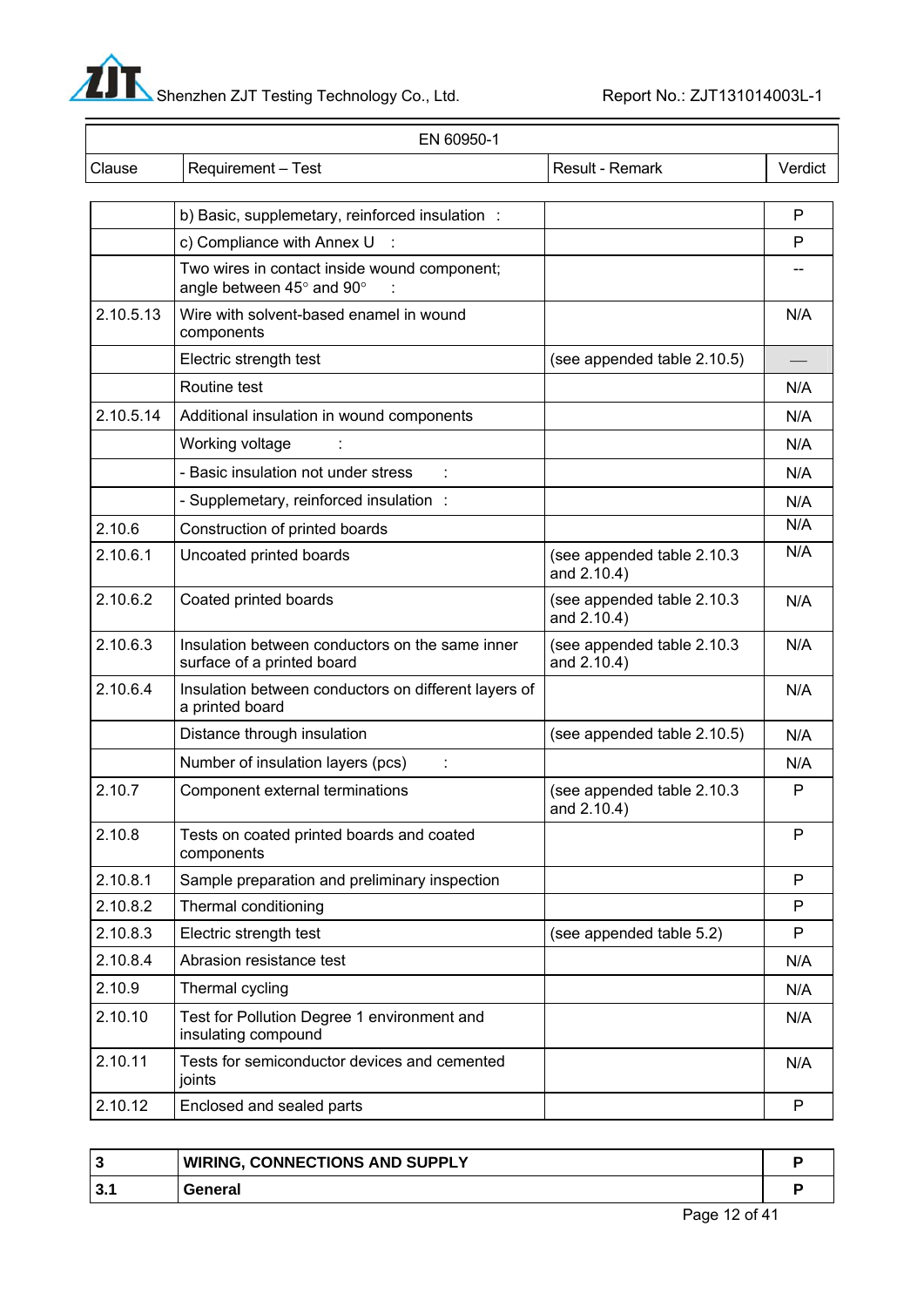$\mathbf{I}$ Shenzhen ZJT Testing Technology Co., Ltd. Report No.: ZJT131014003L-1

|        | EN 60950-1                                     |                                                           |         |  |  |
|--------|------------------------------------------------|-----------------------------------------------------------|---------|--|--|
| Clause | Requirement - Test                             | Result - Remark                                           | Verdict |  |  |
|        |                                                |                                                           |         |  |  |
| 3.1.1  | Current rating and overcurrent protection      |                                                           | P       |  |  |
| 3.1.2  | Protection against mechanical damage           |                                                           | P       |  |  |
| 3.1.3  | Securing of internal wiring                    | Suitable securing                                         | P       |  |  |
| 3.1.4  | Insulation of conductors                       | (see appended table 5.2)                                  | P       |  |  |
| 3.1.5  | Beads and ceramic insulators                   | Not used.                                                 | N/A     |  |  |
| 3.1.6  | Screws for electrical contact pressure         | No screws used to provide<br>electrical contact pressure. | N/A     |  |  |
| 3.1.7  | Insulating materials in electrical connections | Not used.                                                 | N/A     |  |  |
| 3.1.8  | Self-tapping and spaced thread screws          |                                                           | N/A     |  |  |
| 3.1.9  | Termination of conductors                      | All conductors are reliable<br>secured.                   | P       |  |  |
|        | 10 N pull test                                 | Break away or pivot on its<br>terminal is unlikely.       | P       |  |  |
| 3.1.10 | Sleeving on wiring                             |                                                           | N/A     |  |  |

| 3.2     | <b>Connection to a mains supply</b>                            |            | P   |
|---------|----------------------------------------------------------------|------------|-----|
| 3.2.1   | Means of connection                                            | AC 85-245V | P   |
| 3.2.1.1 | Connection to an a.c. mains supply                             |            | P   |
| 3.2.1.2 | Connection to a d.c. mains supply                              |            | N/A |
| 3.2.2   | Multiple supply connections                                    |            | N/A |
| 3.2.3   | Permanently connected equipment                                |            | N/A |
|         | Number of conductors, diameter of cable and<br>conduits (mm) : |            |     |
| 3.2.4   | Appliance inlets                                               |            | N/A |
| 3.2.5   | Power supply cords                                             |            | N/A |
| 3.2.5.1 | AC power supply cords                                          |            | N/A |
|         | Type                                                           |            |     |
|         | Rated current (A), cross-sectional area (mm2),<br>AWG :        |            |     |
| 3.2.5.2 | DC power supply cords                                          |            | N/A |
| 3.2.6   | Cord anchorages and strain relief                              |            | N/A |
|         | Mass of equipment (kg), pull (N)                               |            |     |
|         | Longitudinal displacement (mm)                                 |            |     |
| 3.2.7   | Protection against mechanical damage                           |            | P   |
| 3.2.8   | Cord guards                                                    |            | N/A |
|         | Diameter or minor dimension D (mm); test mass (g)              |            |     |
|         | Radius of curvature of cord (mm)                               |            |     |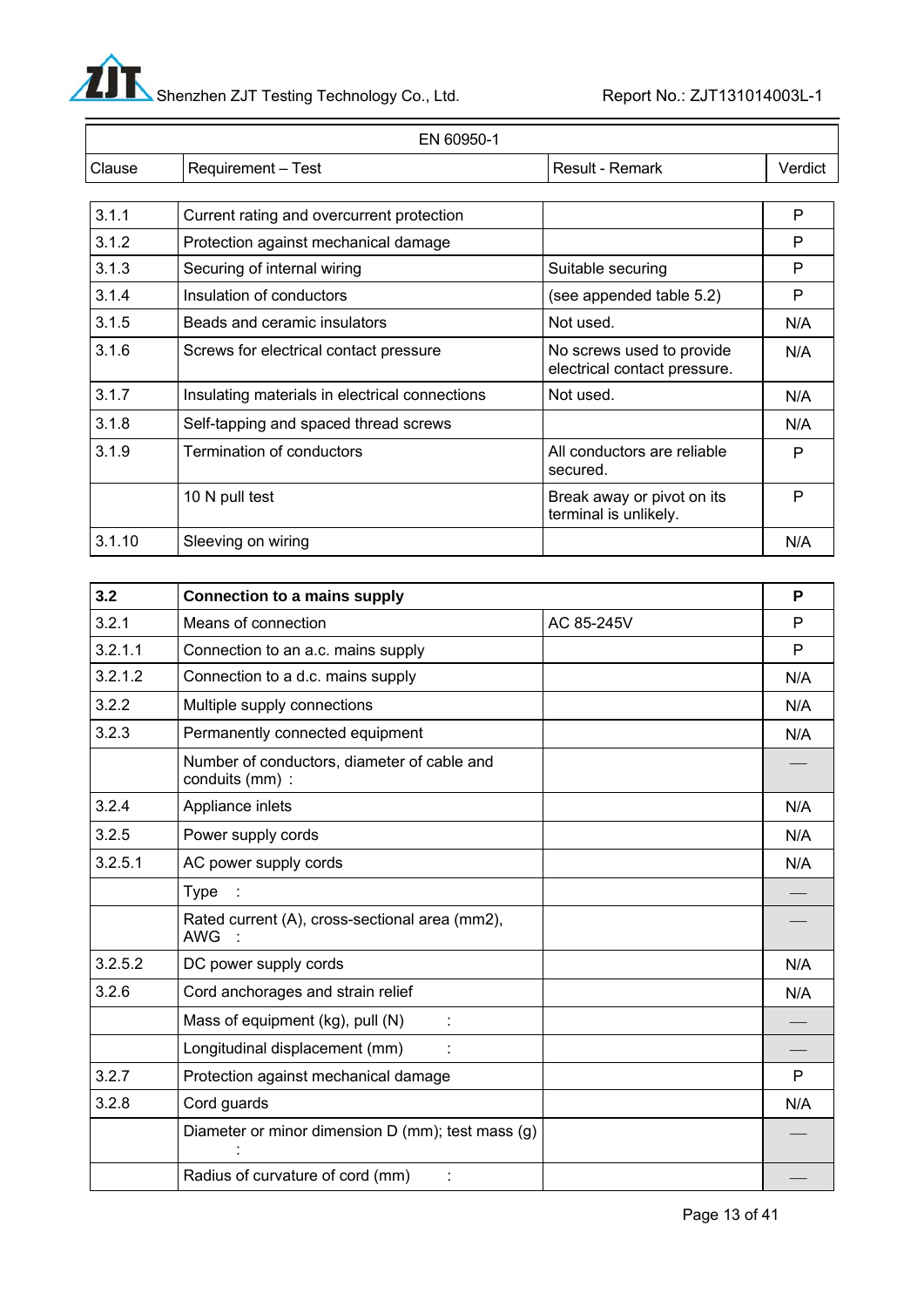

|        | EN 60950-1         |                 |         |
|--------|--------------------|-----------------|---------|
| Clause | Requirement - Test | Result - Remark | Verdict |
|        |                    |                 |         |

| 3.2.9 | Supply wiring space                                                    | N/A |
|-------|------------------------------------------------------------------------|-----|
| 3.3   | Wiring terminals for connection of external conductors                 |     |
| 3.3.1 | Wiring terminals                                                       | N/A |
| 3.3.2 | Connection of non-detachable power supply cords                        | N/A |
| 3.3.3 | Screw terminals                                                        | N/A |
| 3.3.4 | Conductor sizes to be connected                                        | N/A |
|       | Rated current (A), cord/cable type, cross-sectional<br>area (mm2)<br>÷ |     |
| 3.3.5 | Wiring terminal sizes                                                  | N/A |
|       | Rated current (A), type, nominal thread diameter<br>$(mm)$ :           |     |
| 3.3.6 | Wiring terminal design                                                 | N/A |
| 3.3.7 | Grouping of wiring terminals                                           | N/A |
| 3.3.8 | Stranded wire                                                          | N/A |

| 3.4    | Disconnection from the mains supply               |                         | P   |
|--------|---------------------------------------------------|-------------------------|-----|
| 3.4.1  | General requirement                               |                         | P   |
| 3.4.2  | Disconnect devices                                | Plug                    | P   |
| 3.4.3  | Permanently connected equipment                   |                         | N/A |
| 3.4.4  | Parts which remain energized                      |                         | N/A |
| 3.4.5  | SwiZJhes in flexible cords                        |                         | N/A |
| 3.4.6  | Number of poles - single-phase and d.c. equipment | L/N poles -single-phase | P   |
| 3.4.7  | Number of poles - three-phase equipment           | Single-phase equipment. | N/A |
| 3.4.8  | SwiZJhes as disconnect devices                    |                         | N/A |
| 3.4.9  | Plugs as disconnect devices                       |                         | P   |
| 3.4.10 | Interconnected equipment                          |                         | N/A |
| 3.4.11 | Multiple power sources                            |                         | N/A |

| 3.5   | Interconnection of equipment             |                                                                                              |     |
|-------|------------------------------------------|----------------------------------------------------------------------------------------------|-----|
| 3.5.1 | General requirements                     | SELV voltage connections for<br>the output. Not compatible<br>with connection for the input. |     |
| 3.5.2 | Types of interconnection circuits        | Only SELV circuit                                                                            |     |
| 3.5.3 | ELV circuits as interconnection circuits |                                                                                              | N/A |
| 3.5.4 | Data ports for additional equipment      |                                                                                              | N/A |
|       |                                          |                                                                                              |     |

|  | <b>PHYSICAL REQUIREMENTS</b> |  |
|--|------------------------------|--|
|  |                              |  |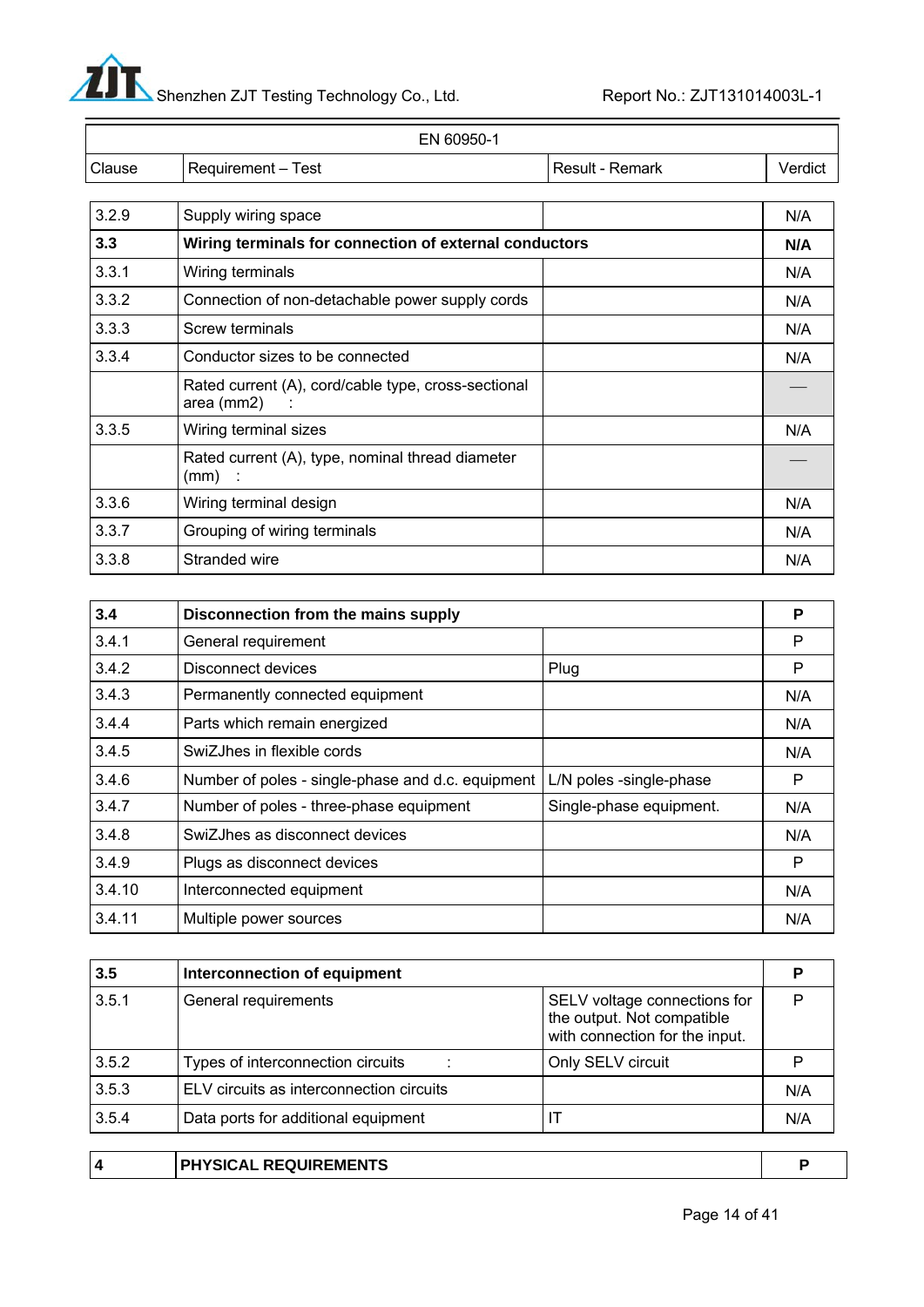

|        |                    | EN 60950-1 |                   |         |
|--------|--------------------|------------|-------------------|---------|
| Clause | Requirement - Test |            | l Result - Remark | Verdict |

| <b>Stability</b><br>$-4.1$ |  | N/A                   |                    |     |
|----------------------------|--|-----------------------|--------------------|-----|
|                            |  | Angle of $10^{\circ}$ | Portable equipment | N/A |
|                            |  | Test force $(N)$ :    |                    | N/A |

| 4.2    | <b>Mechanical strength</b>                                |                                  | P   |
|--------|-----------------------------------------------------------|----------------------------------|-----|
| 4.2.1  | General                                                   |                                  | P   |
| 4.2.2  | Steady force test, 10 N                                   | Internal components              | P   |
| 4.2.3  | Steady force test, 30 N                                   | Enclosure                        | N/A |
| 4.2.4  | Steady force test, 250 N                                  | Enclosure                        | P   |
| 4.2.5  | Impact test                                               | Enclosure                        | N/A |
|        | <b>Fall test</b>                                          | Enclosure                        | N/A |
|        | Swing test                                                | Enclosure                        | N/A |
| 4.2.6  | Drop test; height (mm)                                    | 1m                               | P   |
| 4.2.7  | Stress relief test                                        | 90°C                             | P   |
| 4.2.8  | Cathode ray tubes                                         |                                  | N/A |
|        | Picture tube separately certified<br>÷                    |                                  | N/A |
| 4.2.9  | High pressure lamps                                       |                                  | N/A |
| 4.2.10 | Wall or ceiling mounted equipment; force (N) :            |                                  | N/A |
| 4.3    | <b>Design and construction</b>                            |                                  | P   |
| 4.3.1  | Edges and corners                                         | Smooth                           | P   |
| 4.3.2  | Handles and manual controls; force (N)                    | 15                               | N/A |
| 4.3.3  | Adjustable controls                                       | No adjustable<br>controls.       | N/A |
| 4.3.4  | Securing of parts                                         |                                  | P   |
| 4.3.5  | Connection by plugs and sockets                           |                                  | P   |
| 4.3.6  | Direct plug-in equipment                                  | direct plug-in type.             | P   |
|        | Torque                                                    | $≤$ 0.25N.m                      |     |
|        | Compliance with the relevant mains plug standard          |                                  | P   |
| 4.3.7  | Heating elements in earthed equipment                     | No heating elements<br>provided. | N/A |
| 4.3.8  | <b>Batteries</b>                                          |                                  | N/A |
|        | - Overcharging of a rechargeable battery                  |                                  |     |
|        | - Unintentional charging of a non-rechargeable<br>battery |                                  |     |
|        | - Reverse charging of a rechargeable battery              |                                  |     |
|        | - Excessive discharging rate for any battery              |                                  |     |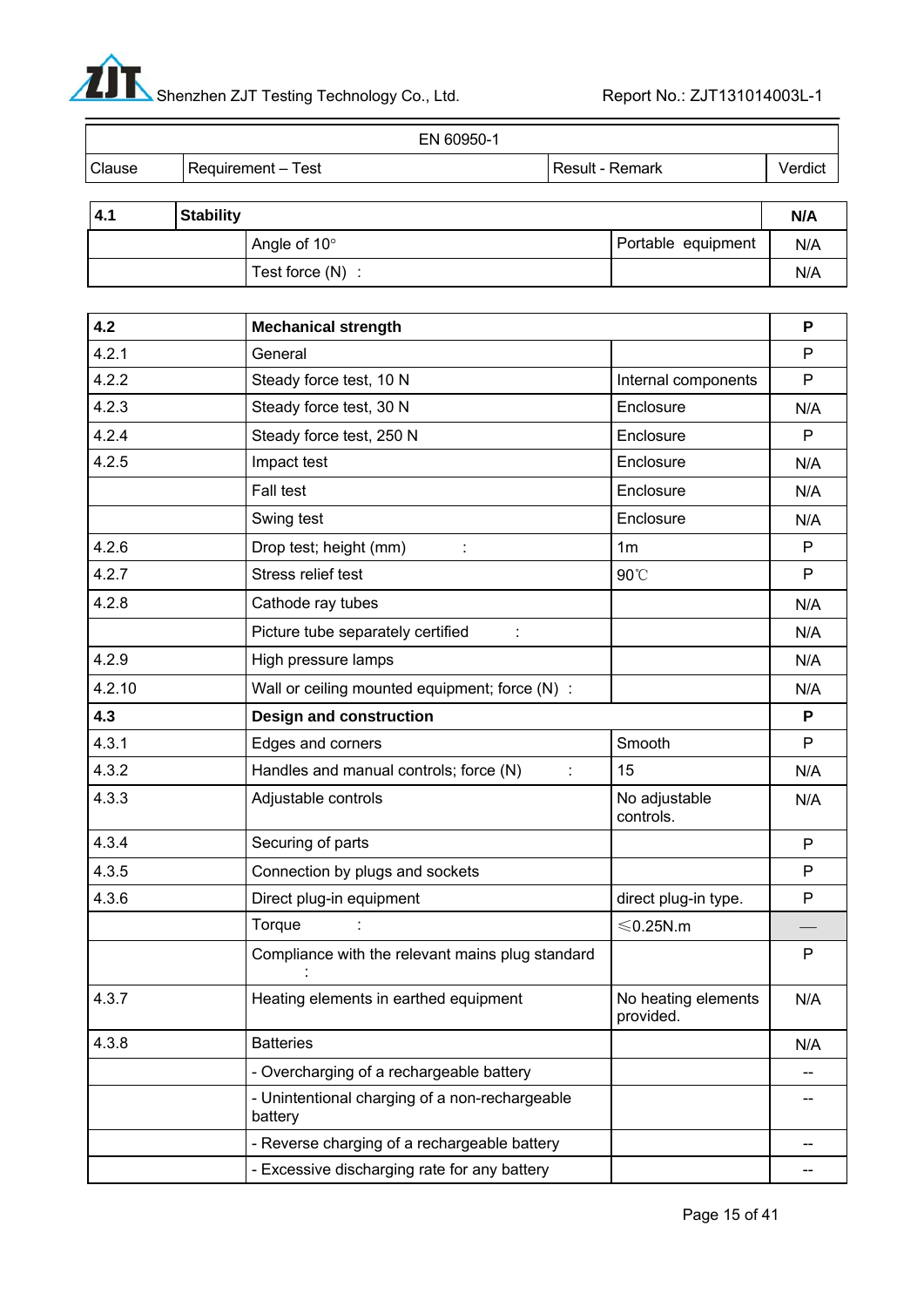

| EN 60950-1                   |                                                                      |                                                                                         |         |
|------------------------------|----------------------------------------------------------------------|-----------------------------------------------------------------------------------------|---------|
| Requirement - Test<br>Clause |                                                                      | Result - Remark                                                                         | Verdict |
| 4.3.9                        | Oil and grease                                                       | Insulation in intended<br>use not considered<br>to be exposed to oil<br>or grease.      | N/A     |
| 4.3.10                       | Dust, powders, liquids and gases                                     | Equipment in<br>intended use not<br>considered to be<br>exposed to these<br>substances. | N/A     |
| 4.3.11                       | Containers for liquids or gases                                      | No container for<br>liquids or gases<br>provided.                                       | N/A     |
| 4.3.12                       | Flammable liquids<br>÷                                               | No flammable liquids<br>provided.                                                       | N/A     |
|                              | Quantity of liquid (I)<br>÷                                          |                                                                                         |         |
|                              | Flash point $(^{\circ}C)$                                            |                                                                                         | --      |
| 4.3.13                       | Radiation                                                            |                                                                                         | N/A     |
| 4.3.13.1                     | General                                                              |                                                                                         | N/A     |
| 4.3.13.2                     | Ionizing radiation                                                   | Ionizing radiation.                                                                     | N/A     |
|                              | Measured radiation (pA/kg)<br>t                                      |                                                                                         |         |
|                              | Measured high-voltage (kV)<br>÷                                      |                                                                                         |         |
|                              | Measured focus voltage (kV) :                                        |                                                                                         |         |
|                              | CRT markings:                                                        |                                                                                         |         |
| 4.3.13.3                     | Effect of ultraviolet (UV) radiation on materials                    | UV radiation.                                                                           | N/A     |
|                              | Part, property, retention after test, flammability<br>classification |                                                                                         |         |
| 4.3.13.4                     | Human exposure to ultraviolet (UV) radiation :                       |                                                                                         | N/A     |
| 4.3.13.5                     | Laser (including LEDs)                                               |                                                                                         | N/A     |
|                              | Laser class                                                          |                                                                                         |         |
| 4.3.13.6                     | Other types                                                          |                                                                                         | N/A     |

| 4.4   | Protection against hazardous moving parts |  | N/A |
|-------|-------------------------------------------|--|-----|
| 4.4.1 | General                                   |  | N/A |
| 4.4.2 | Protection in operator access areas :     |  | N/A |
| 4.4.3 | Protection in restricted access locations |  | N/A |
| 4.4.4 | Protection in service access areas        |  | N/A |

| -4.5  | <b>Thermal requirements</b> |  |  |
|-------|-----------------------------|--|--|
| 4.5.7 | General                     |  |  |
| 4.5.2 | Temperature tests           |  |  |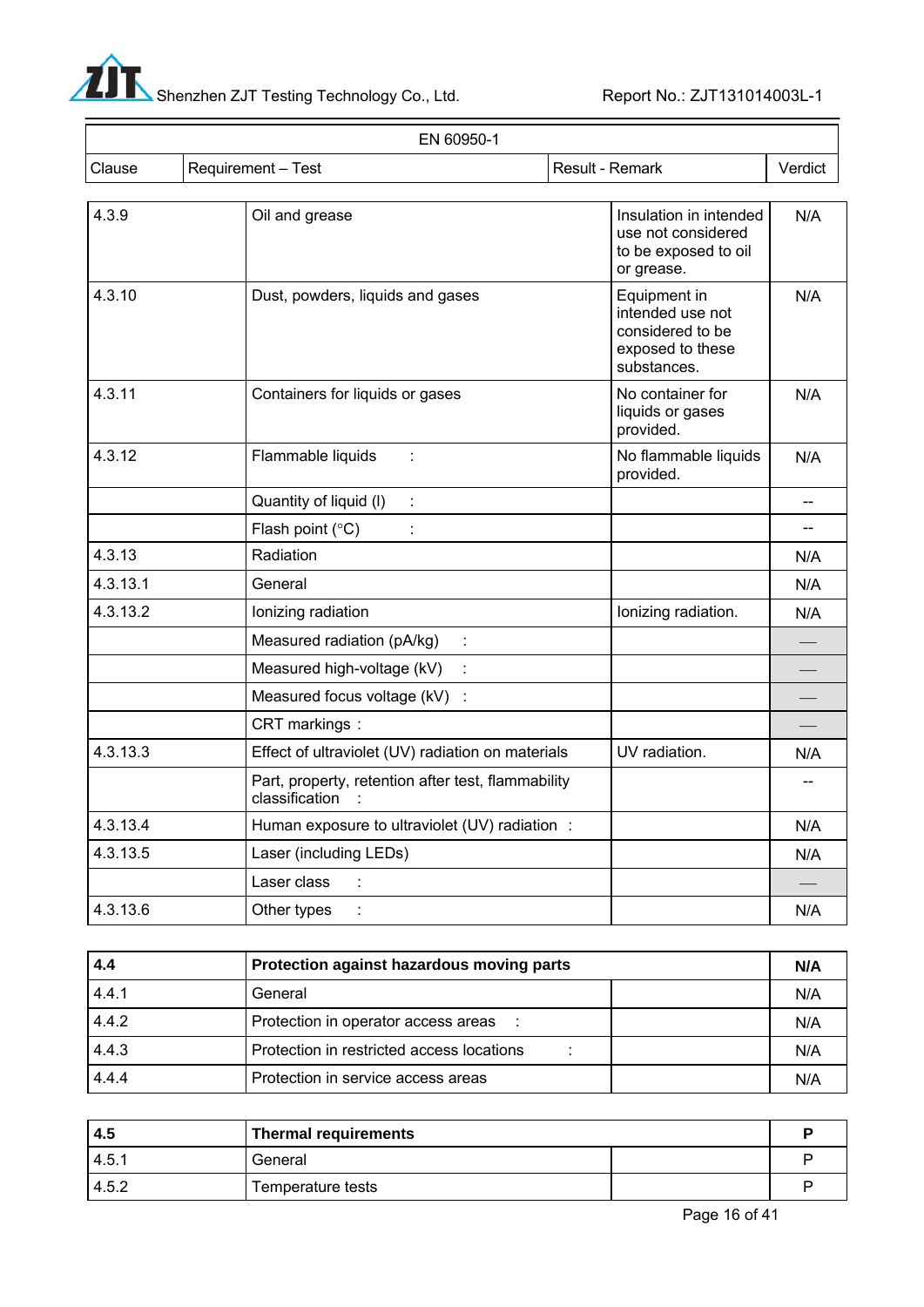

| EN 60950-1 |  |                                                     |                 |                               |         |
|------------|--|-----------------------------------------------------|-----------------|-------------------------------|---------|
| Clause     |  | <b>Requirement – Test</b>                           | Result - Remark |                               | Verdict |
|            |  | Normal load condition per Annex L<br>$\mathbb{R}^2$ |                 |                               |         |
| 4.5.3      |  | Temperature limits for materials                    |                 | (see appended table<br>4.5)   | P       |
| 4.5.4      |  | Touch temperature limits                            |                 | (see appended table<br>4.5)   | P       |
| 4.5.5      |  | Resistance to abnormal heat :                       |                 | (see appended table<br>4.5.5) | P       |

| 4.6     | <b>Openings in enclosures</b>                           |                                  | P   |
|---------|---------------------------------------------------------|----------------------------------|-----|
| 4.6.1   | Top and side openings                                   | Dangerous parts can<br>not touch | P   |
|         | Dimensions (mm)                                         |                                  |     |
| 4.6.2   | Bottoms of fire enclosures                              |                                  | N/A |
|         | Construction of the bottomm, dimensions (mm)            |                                  |     |
| 4.6.3   | Doors or covers in fire enclosures                      |                                  | N/A |
| 4.6.4   | Openings in transportable equipment                     |                                  | N/A |
| 4.6.4.1 | Constructional design measures                          |                                  | N/A |
|         | Dimensions (mm)                                         |                                  |     |
| 4.6.4.2 | Evaluation measures for larger openings                 |                                  | N/A |
| 4.6.4.3 | Use of metallized parts                                 |                                  | N/A |
| 4.6.5   | Adhesives for constructional purposes                   |                                  | N/A |
|         | Conditioning temperature $(^{\circ}C)$ , time (weeks) : |                                  |     |

| 4.7     | Resistance to fire                                                        |                             | P   |
|---------|---------------------------------------------------------------------------|-----------------------------|-----|
| 4.7.1   | Reducing the risk of ignition and spread of flame                         | Enclosure                   | P   |
|         | Method 1, selection and application of components<br>wiring and materials | (see appended table<br>4.7) | P   |
|         | Method 2, application of all of simulated fault<br>condition tests        | (see appended table<br>5.3) | P   |
| 4.7.2   | Conditions for a fire enclosure                                           | Enclosure                   | P   |
| 4.7.2.1 | Parts requiring a fire enclosure                                          | Enclosure                   | P   |
| 4.7.2.2 | Parts not requiring a fire enclosure                                      |                             | N/A |
| 4.7.3   | <b>Materials</b>                                                          | <b>PVC</b>                  | P   |
| 4.7.3.1 | General                                                                   | <b>PVC Enclosure</b>        | P   |
| 4.7.3.2 | Materials for fire enclosures                                             |                             | P   |
| 4.7.3.3 | Materials for components and other parts outside<br>fire enclosures       |                             | P   |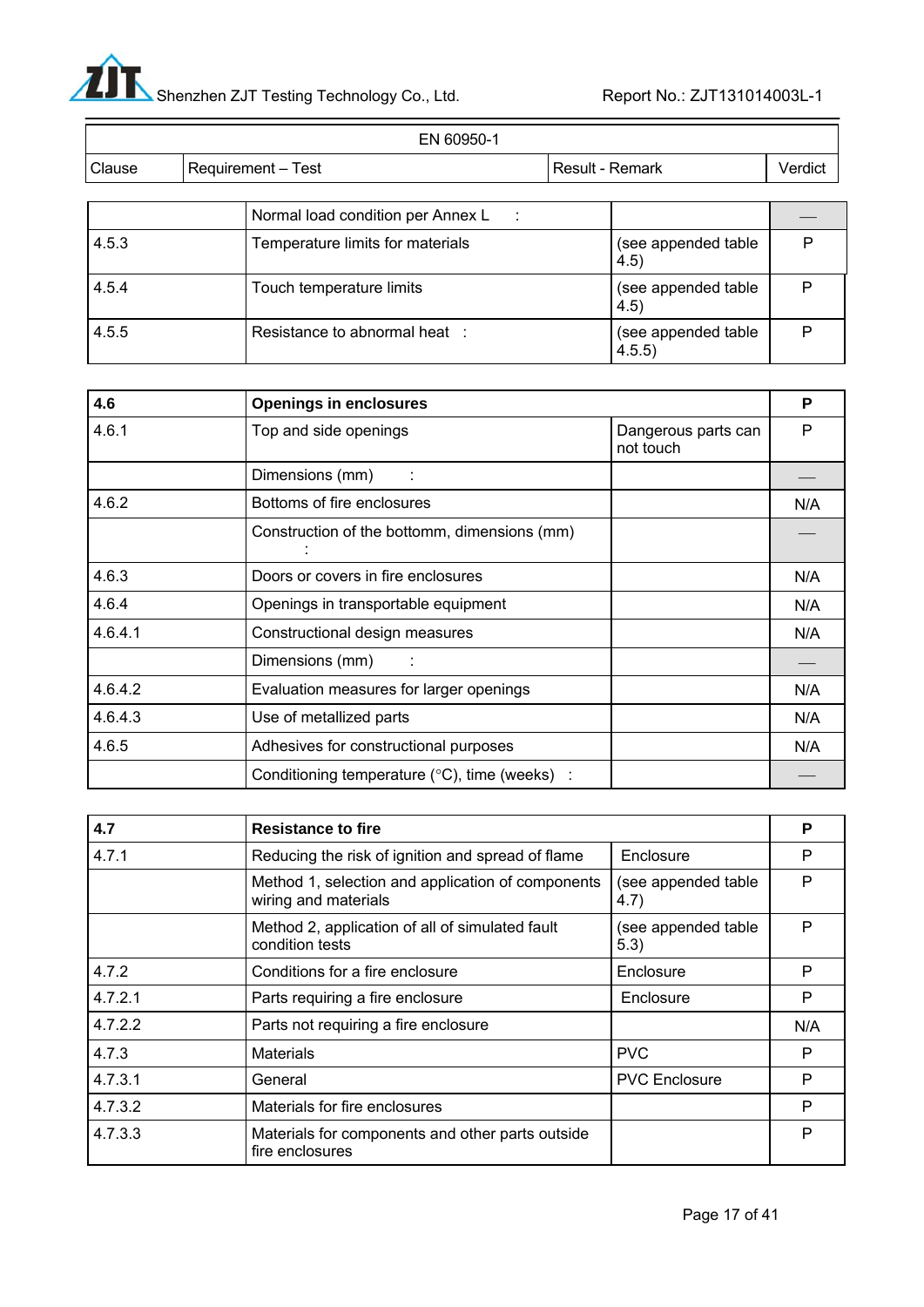

|         | EN 60950-1                                                         |                 |                                            |         |
|---------|--------------------------------------------------------------------|-----------------|--------------------------------------------|---------|
| Clause  | <b>Requirement – Test</b>                                          | Result - Remark |                                            | Verdict |
|         |                                                                    |                 |                                            |         |
| 4.7.3.4 | Materials for components and other parts inside fire<br>enclosures |                 |                                            |         |
| 4.7.3.5 | Materials for air filter assemblies                                |                 | No air filter provided.                    | N/A     |
| 4.7.3.6 | Materials used in high-voltage components                          |                 | No high voltage<br>components<br>provided. | N/A     |

| 5       | <b>ELECTRICAL REQUIREMENTS AND SIMULATED ABNORMAL CONDITIONS</b> |                                                                                                                       | P                                                                                     |              |
|---------|------------------------------------------------------------------|-----------------------------------------------------------------------------------------------------------------------|---------------------------------------------------------------------------------------|--------------|
| 5.1     |                                                                  | Touch current and protective conductor current                                                                        |                                                                                       | P            |
| 5.1.1   |                                                                  | General                                                                                                               | Touch current shall not be a risk<br>of electrical shock                              | P            |
| 5.1.2   |                                                                  | Configuration of equipment under test (EUT)                                                                           |                                                                                       | P            |
| 5.1.2.1 | Single connection to an a.c. mains supply                        |                                                                                                                       | Using figure 5A.                                                                      | P            |
| 5.1.2.2 |                                                                  | Redundant multiple connections to an a.c. mains<br>supply                                                             |                                                                                       | P            |
| 5.1.2.3 |                                                                  | Simultaneous multiple connections to an a.c. mains<br>supply                                                          |                                                                                       | $\mathsf{P}$ |
| 5.1.3   |                                                                  | <b>Test circuit</b>                                                                                                   |                                                                                       | P            |
| 5.1.4   |                                                                  | Application of measuring instrument                                                                                   | Equipment comply with Annex D.                                                        | P            |
| 5.1.5   |                                                                  | Test procedure                                                                                                        | The touch current was measured<br>from primary to enclosure and<br>primary to output. | P            |
| 5.1.6   |                                                                  | <b>Test measurements</b>                                                                                              | See appended table 5.1.6.                                                             | P            |
|         |                                                                  | Supply voltage (V)                                                                                                    | 264V                                                                                  |              |
|         |                                                                  | Measured touch current (mA) :                                                                                         | 0.18mA                                                                                |              |
|         |                                                                  | Max. allowed touch current (mA)                                                                                       | 0.25mA                                                                                |              |
|         |                                                                  | Measured protective conductor current (mA) :                                                                          |                                                                                       |              |
|         |                                                                  | Max. allowed protective conductor current (mA)                                                                        |                                                                                       |              |
| 5.1.7   |                                                                  | Equipment with touch current exceeding 3,5 mA                                                                         |                                                                                       | N/A          |
| 5.1.7.1 |                                                                  | General                                                                                                               |                                                                                       | N/A          |
| 5.1.7.2 |                                                                  | Simultaneous multiple connections to the supply                                                                       |                                                                                       | N/A          |
| 5.1.8   |                                                                  | Touch currents to telecommunication networks and<br>cable distribution systems and from<br>telecommunication networks |                                                                                       | N/A          |
| 5.1.8.1 |                                                                  | Limitation of the touch current to a<br>telecommunication network or to a cable<br>distribution system                |                                                                                       | N/A          |
|         |                                                                  | Supply voltage (V)                                                                                                    |                                                                                       |              |
|         |                                                                  | Measured touch current (mA) :                                                                                         |                                                                                       |              |
|         |                                                                  | Max. allowed touch current (mA)                                                                                       | 3.5 <sub>m</sub> A                                                                    |              |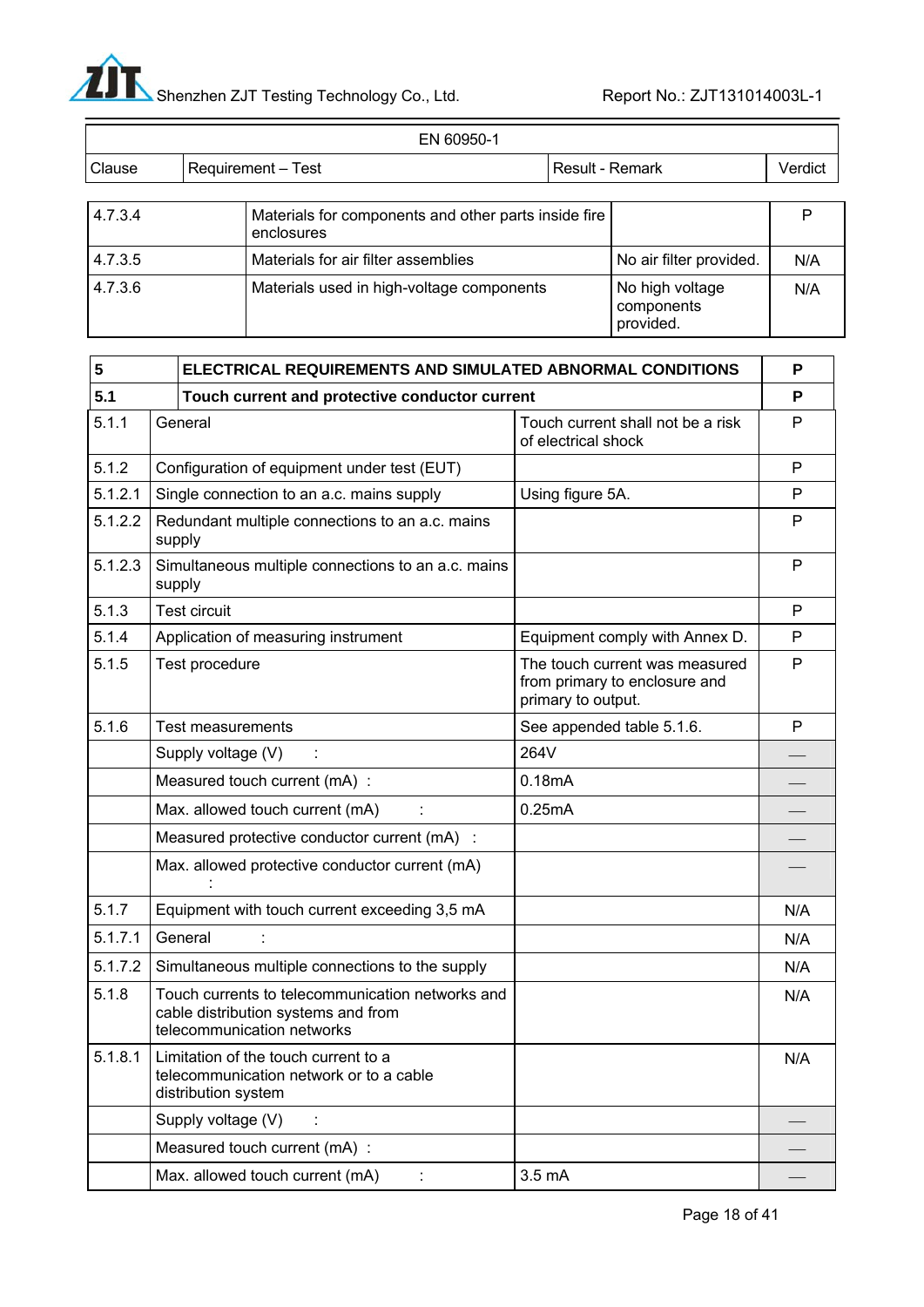

 $\equiv$ 

|        | EN 60950-1                                                                    |                 |         |
|--------|-------------------------------------------------------------------------------|-----------------|---------|
| Clause | Requirement - Test                                                            | Result - Remark | Verdict |
|        |                                                                               |                 |         |
|        | 5.1.8.2 Summation of touch currents from<br>telecommunication networks        |                 | N/A     |
|        | a) EUT with earthed telecommunication ports :                                 |                 | N/A     |
|        | b) EUT whose telecommunication ports have no<br>reference to protective earth |                 | N/A     |

| 5.2   | <b>Electric strength</b> |                                        |  |
|-------|--------------------------|----------------------------------------|--|
| 5.2.1 | General                  | (see appended table 5.2)               |  |
| 5.2.2 | Test procedure           | $\frac{1}{2}$ (see appended table 5.2) |  |

| 5.3     | Abnormal operating and fault conditions                            |                                                 |     |
|---------|--------------------------------------------------------------------|-------------------------------------------------|-----|
| 5.3.1   | Protection against overload and abnormal<br>operation              | (see appended table 5.3)                        | P   |
| 5.3.2   | <b>Motors</b>                                                      | Did not use                                     | N/A |
| 5.3.3   | <b>Transformers</b>                                                | (see appended Annex C)                          | P   |
| 5.3.4   | Functional insulation :                                            |                                                 | P   |
| 5.3.5   | Electromechanical components                                       |                                                 | N/A |
| 5.3.6   | Audio amplifiers in ITE                                            | See separate test report<br><b>IEC/EN 60065</b> | N/A |
| 5.3.7   | Simulation of faults                                               |                                                 | P   |
| 5.3.8   | Unattended equipment                                               |                                                 | P   |
| 5.3.9   | Compliance criteria for abnormal operating and<br>fault conditions |                                                 | P   |
| 5.3.9.1 | During the tests                                                   |                                                 | P   |
| 5.3.9.2 | After the tests                                                    |                                                 | P   |

| 6       | <b>CONNECTION TO TELECOMMUNICATION NETWORKS</b>                                                                                                  |                          | N/A |
|---------|--------------------------------------------------------------------------------------------------------------------------------------------------|--------------------------|-----|
| 6.1     | Protection of telecommunication network service persons, and users of other<br>equipment connected to the network, from hazards in the equipment |                          |     |
| 6.1.1   | Protection from hazardous voltages                                                                                                               |                          | N/A |
| 6.1.2   | Separation of the telecommunication network from earth                                                                                           |                          | N/A |
| 6.1.2.1 | Requirements                                                                                                                                     | (see appended table 5.2) | N/A |
|         | Supply voltage (V)                                                                                                                               |                          |     |
|         | Current in the test circuit (mA)                                                                                                                 |                          |     |
| 6.1.2.2 | <b>Exclusions</b>                                                                                                                                |                          | N/A |

| 6.2   | Protection of equipment users from overvoltages on telecommunication<br>networks | N/A |
|-------|----------------------------------------------------------------------------------|-----|
| 6.2.1 | Separation requirements                                                          | N/A |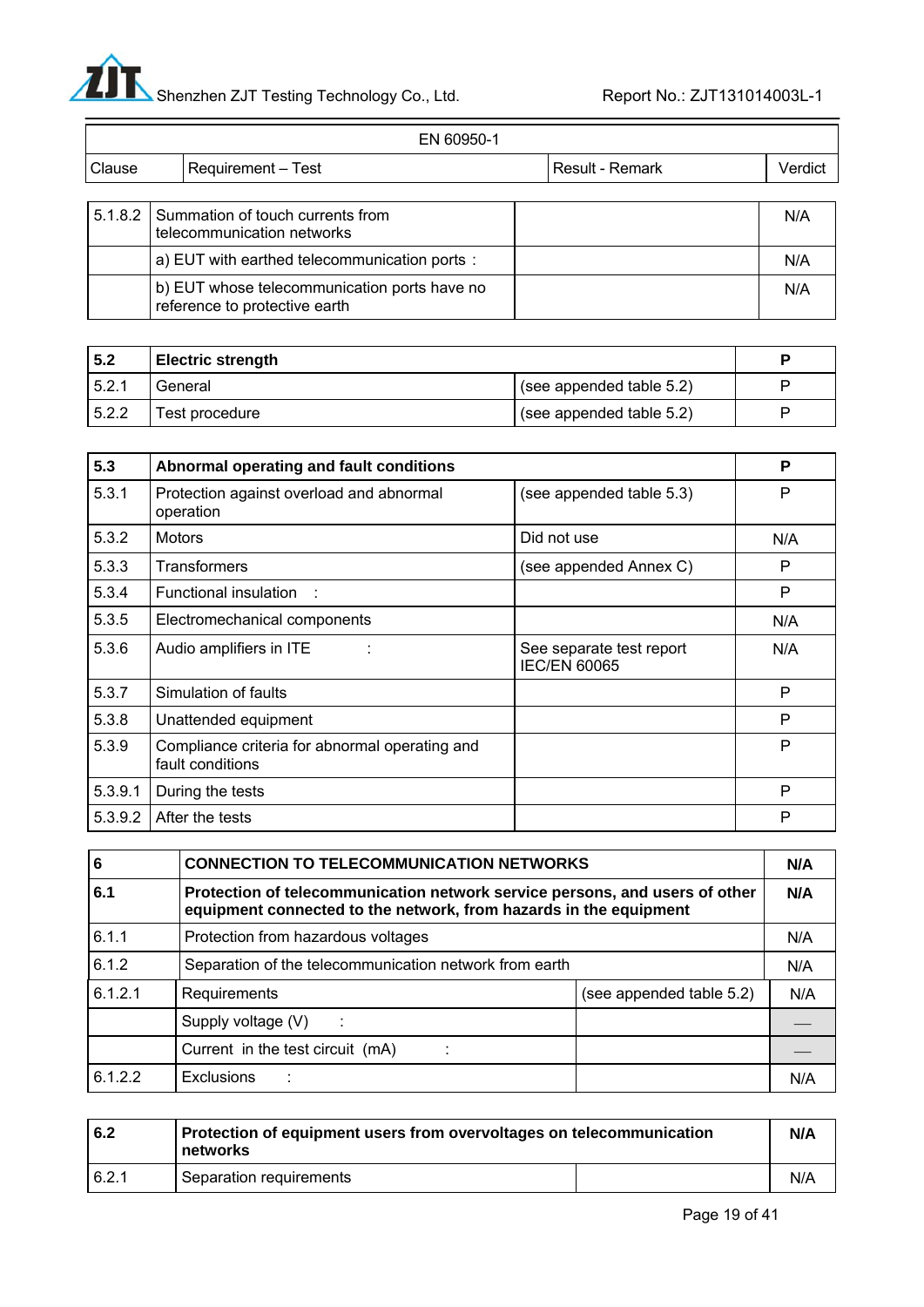

| EN 60950-1 |                                  |  |                 |         |
|------------|----------------------------------|--|-----------------|---------|
| Clause     | Requirement - Test               |  | Result - Remark | Verdict |
|            |                                  |  |                 |         |
| 6.2.2      | Electric strength test procedure |  |                 | N/A     |
| 6.2.2.1    | Impulse test                     |  |                 | N/A     |
| 6.2.2.2    | Steady-state test                |  |                 | N/A     |
| 6.2.2.3    | Compliance criteria              |  |                 | N/A     |

| 6.3 | Protection of the telecommunication wiring system from<br>overheating |  | N/A |
|-----|-----------------------------------------------------------------------|--|-----|
|     | Max. output current (A)                                               |  |     |
|     | Current limiting method                                               |  |     |

|       | <b>CONNECTION TO CABLE DISTRIBUTION SYSTEMS</b>                                                                                                                  |     |
|-------|------------------------------------------------------------------------------------------------------------------------------------------------------------------|-----|
| 7.1   | General                                                                                                                                                          | N/A |
| 7.2   | Protection of cable distribution system service<br>persons, and users of other equipment connected<br>to the system, from hazardous voltages in the<br>equipment | N/A |
| 7.3   | Protection of equipment users from overvoltages<br>on the cable distribution system                                                                              | N/A |
| 7.4   | Insulation between primary circuits and cable<br>distribution systems                                                                                            | N/A |
| 7.4.1 | General                                                                                                                                                          | N/A |
| 7.4.2 | Voltage surge test                                                                                                                                               | N/A |
| 7.4.3 | Impulse test                                                                                                                                                     | N/A |

| A     | Annex A, TESTS FOR RESISTANCE TO HEAT AND FIRE                                                                                                  |                      | P   |
|-------|-------------------------------------------------------------------------------------------------------------------------------------------------|----------------------|-----|
| A.1   | Flammability test for fire enclosures of movable<br>equipment having a total mass exceeding 18 kg, and of<br>stationary equipment (see 4.7.3.2) |                      | N/A |
| A.1.1 | Samples                                                                                                                                         | <b>PVC Enclosure</b> |     |
|       | Wall thickness (mm) :                                                                                                                           |                      |     |
| A.1.2 | Conditioning of samples; temperature (°C)                                                                                                       |                      | N/A |
| A.1.3 | Mounting of samples                                                                                                                             |                      | N/A |
| A.1.4 | Test flame (see IEC 60695-11-3)                                                                                                                 |                      | N/A |
|       | Flame A, B, C or D                                                                                                                              |                      |     |
| A.1.5 | Test procedure                                                                                                                                  |                      | N/A |
| A.1.6 | Compliance criteria                                                                                                                             |                      | N/A |
|       | Sample 1 burning time (s)<br>÷                                                                                                                  |                      |     |
|       | Sample 2 burning time (s)                                                                                                                       |                      |     |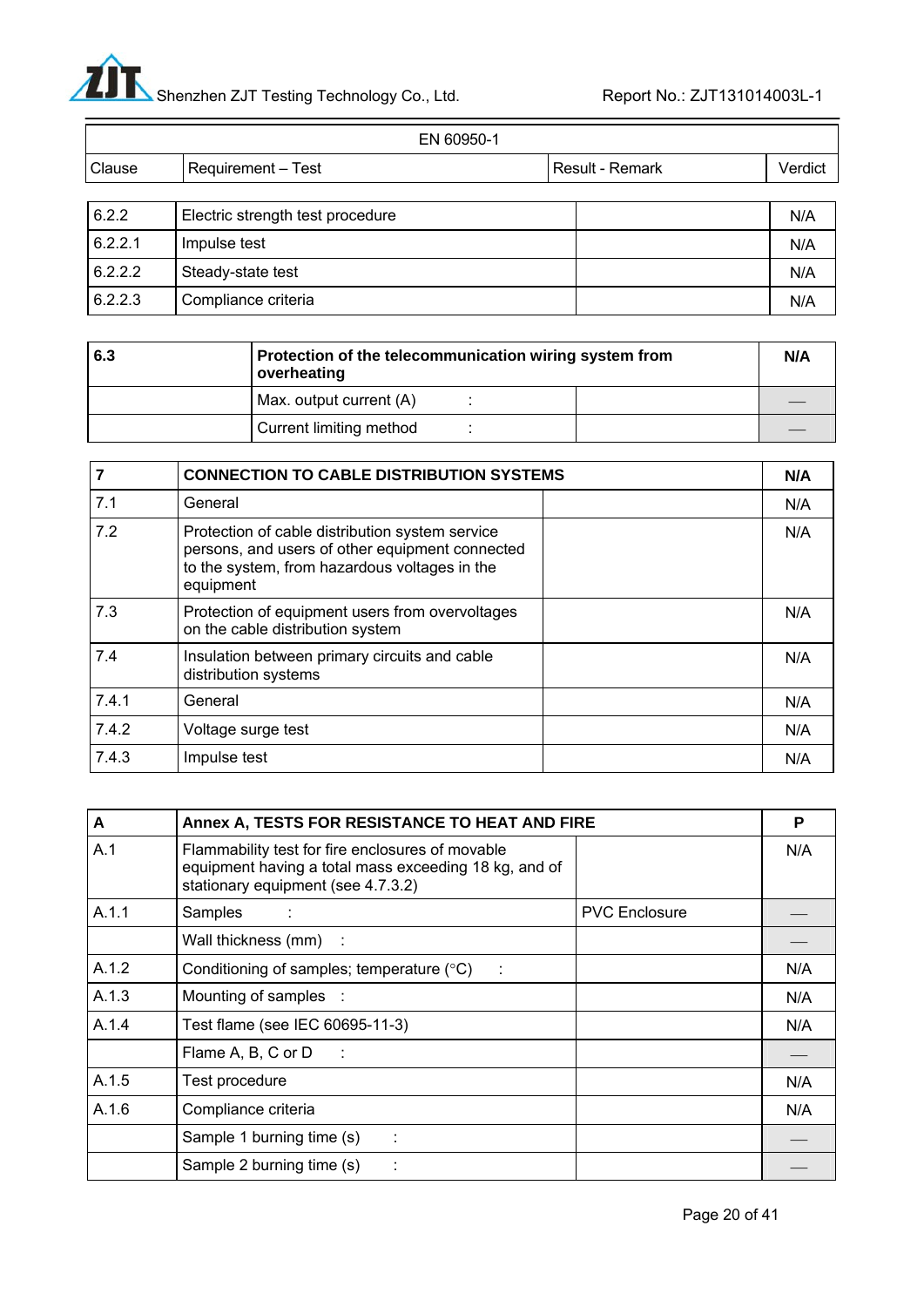

| EN 60950-1                                           |                 |                                                                                                                                                                       |  |
|------------------------------------------------------|-----------------|-----------------------------------------------------------------------------------------------------------------------------------------------------------------------|--|
| Requirement - Test                                   | Result - Remark | Verdict                                                                                                                                                               |  |
| Sample 3 burning time (s)                            |                 |                                                                                                                                                                       |  |
| (see $4.7.3.2$ and $4.7.3.4$ )                       |                 | P                                                                                                                                                                     |  |
| Samples, material                                    | Enlcosure, PVC  |                                                                                                                                                                       |  |
| Wall thickness (mm)                                  | 2.1             |                                                                                                                                                                       |  |
| Conditioning of samples; temperature (°C)            |                 |                                                                                                                                                                       |  |
| Mounting of samples                                  |                 |                                                                                                                                                                       |  |
| Test flame (see IEC 60695-11-4)                      |                 |                                                                                                                                                                       |  |
| Flame A, B or C                                      |                 |                                                                                                                                                                       |  |
| Test procedure                                       |                 | P                                                                                                                                                                     |  |
| Compliance criteria                                  |                 | P                                                                                                                                                                     |  |
| Sample 1 burning time (s)                            |                 |                                                                                                                                                                       |  |
| Sample 2 burning time (s)                            |                 |                                                                                                                                                                       |  |
| Sample 3 burning time (s)                            |                 |                                                                                                                                                                       |  |
| Alternative test acc. to IEC 60695-11-5, cl. 5 and 9 |                 | N/A                                                                                                                                                                   |  |
| Sample 1 burning time (s)                            |                 |                                                                                                                                                                       |  |
| Sample 2 burning time (s)                            |                 |                                                                                                                                                                       |  |
| Sample 3 burning time (s)                            |                 |                                                                                                                                                                       |  |
| Hot flaming oil test (see 4.6.2)                     |                 | N/A                                                                                                                                                                   |  |
| Mounting of samples                                  |                 | N/A                                                                                                                                                                   |  |
| Test procedure                                       |                 | N/A                                                                                                                                                                   |  |
| Compliance criterion                                 |                 | N/A                                                                                                                                                                   |  |
|                                                      |                 | Flammability test for fire enclosures of movable equipment having a total mass not<br>exceeding 18 kg, and for material and components located inside fire enclosures |  |

| B          | Annex B, MOTOR TESTS UNDER ABNORMAL CONDITIONS (see 4.7.2.2 and<br>5.3.2) |                             | N/A |
|------------|---------------------------------------------------------------------------|-----------------------------|-----|
| B.1        | General requirements                                                      |                             | N/A |
|            | Position                                                                  |                             |     |
|            | Manufacturer:                                                             |                             |     |
|            | Type :                                                                    |                             |     |
|            | Rated values :                                                            |                             |     |
| B.2        | Test conditions                                                           |                             | N/A |
| <b>B.3</b> | Maximum temperatures                                                      | (see appended table<br>5.3) | N/A |
| B.4        | Running overload test                                                     | (see appended table<br>5.3) | N/A |
| <b>B.5</b> | Locked-rotor overload test                                                |                             | N/A |
|            | Test duration (days)<br>÷                                                 |                             |     |

Page 21 of 41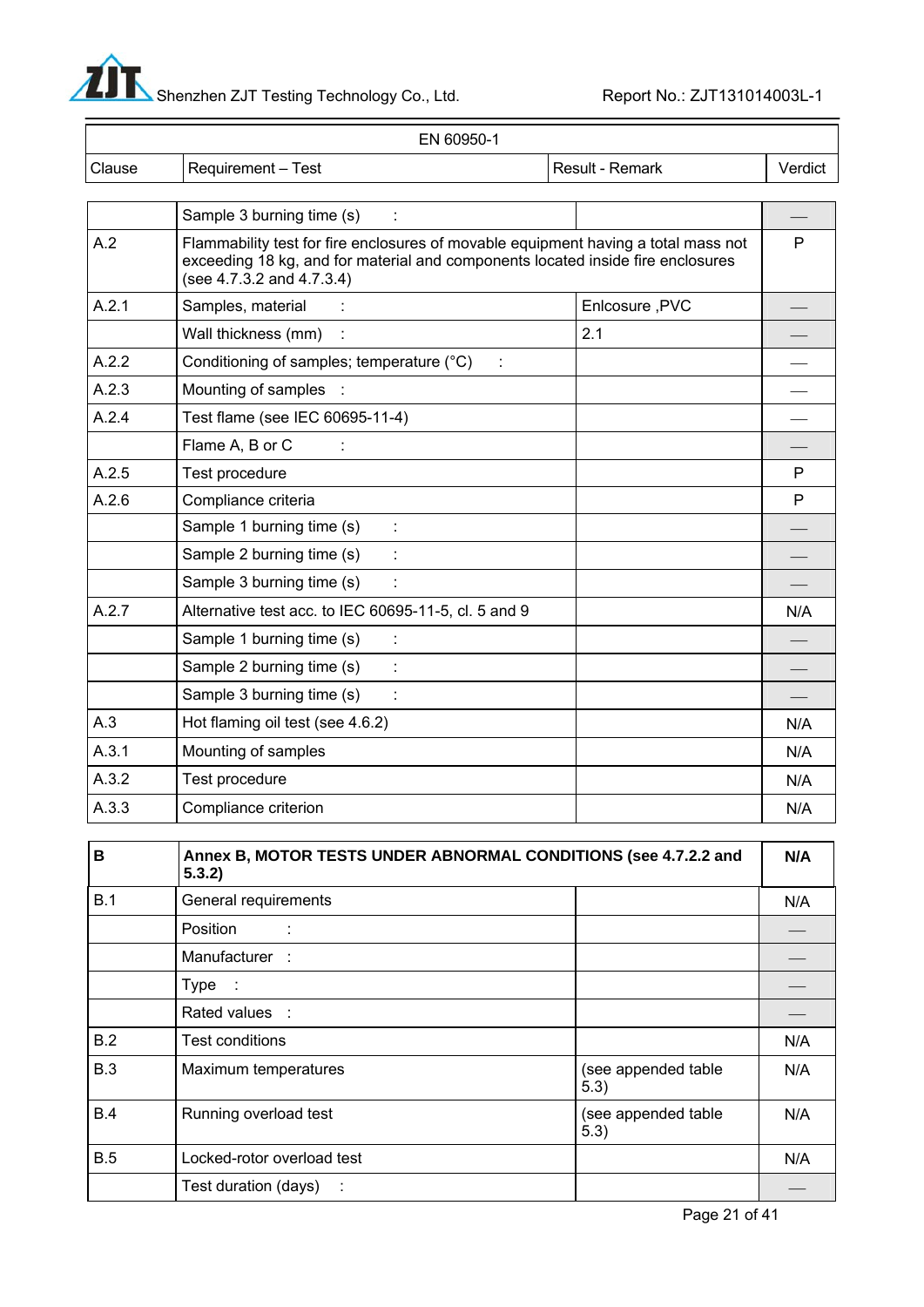

|              | EN 60950-1                                                          |                             |         |
|--------------|---------------------------------------------------------------------|-----------------------------|---------|
| Clause       | Requirement - Test                                                  | Result - Remark             | Verdict |
|              |                                                                     |                             |         |
|              | Electric strength test: test voltage (V) :                          |                             |         |
| B.6          | Running overload test for d.c. motors in secondary<br>circuits      |                             | N/A     |
| B.6.1        | General                                                             |                             | N/A     |
| B.6.2        | Test procedure                                                      |                             | N/A     |
| B.6.3        | Alternative test procedure                                          |                             | N/A     |
| <b>B.6.4</b> | Electric strength test; test voltage (V) :                          |                             | N/A     |
| B.7          | Locked-rotor overload test for d.c. motors in secondary<br>circuits |                             | N/A     |
| B.7.1        | General                                                             |                             | N/A     |
| <b>B.7.2</b> | Test procedure                                                      |                             | N/A     |
| <b>B.7.3</b> | Alternative test procedure                                          |                             | N/A     |
| <b>B.7.4</b> | Electric strength test; test voltage (V)                            |                             | N/A     |
| B.8          | Test for motors with capacitors                                     | (see appended table<br>5.3) | N/A     |
| <b>B.9</b>   | Test for three-phase motors                                         | (see appended table<br>5.3) | N/A     |
| <b>B.10</b>  | Test for series motors                                              |                             | N/A     |
|              |                                                                     |                             |         |

|     | Annex C, TRANSFORMERS (see 1.5.4 and 5.3.3) |                            |   |
|-----|---------------------------------------------|----------------------------|---|
|     |                                             |                            |   |
|     |                                             | (See 1.5.4 and 5.3.3)      |   |
|     |                                             | (See $1.5.4$ and $5.3.3$ ) |   |
|     |                                             |                            |   |
|     |                                             |                            |   |
| C.1 | Overload test                               | (see appended table 5.3)   |   |
| C.2 | Insulation                                  | (see appended table 5.2)   | D |
|     | Protection from displacement of windings    |                            |   |

| D     | Annex D, MEASURING INSTRUMENTS FOR TOUCH-CURRENT TESTS<br>(see $5.1.4$ ) |  |
|-------|--------------------------------------------------------------------------|--|
| i D.1 | Measuring instrument                                                     |  |
| I D.2 | Alternative measuring instrument                                         |  |

| ANNEX E, TEMPERATURE RISE OF A WINDING (see 1.4.13)                                        | N/A |
|--------------------------------------------------------------------------------------------|-----|
|                                                                                            |     |
| <b>ANNEX F, MEASUREMENT OF CLEARANCES AND CREEPAGE DISTANCES</b><br>(see 2.10 and Annex G) |     |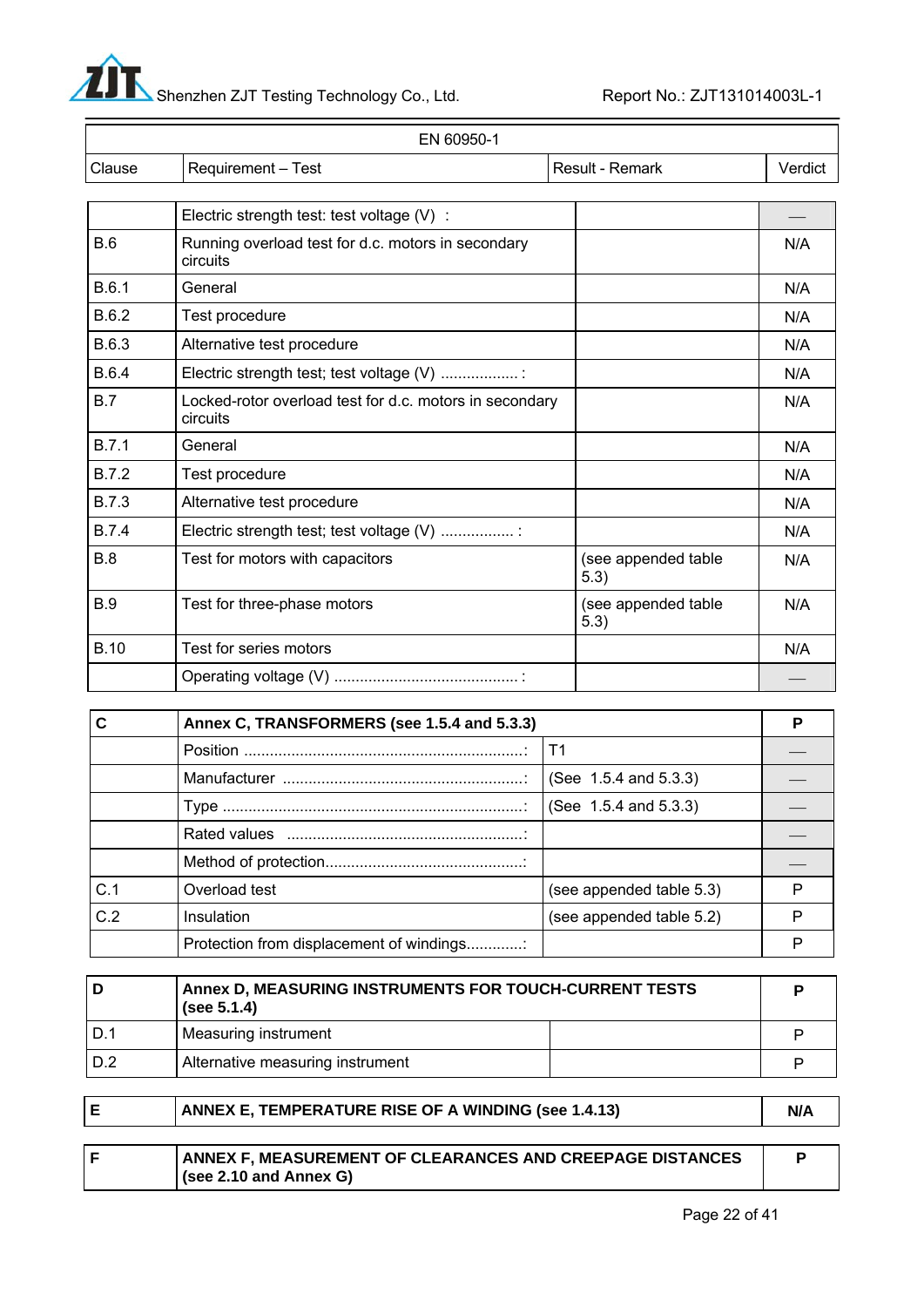

| EN 60950-1 |                    |                 |         |
|------------|--------------------|-----------------|---------|
| Clause     | Requirement – Test | Result - Remark | Verdict |

| G     | ANNEX G, ALTERNATIVE METHOD FOR DETERMINING MINIMUM<br><b>CLEARANCES</b> |          | N/A |
|-------|--------------------------------------------------------------------------|----------|-----|
| G.1   | Clearances                                                               |          | N/A |
| G.1.1 | General                                                                  |          | N/A |
| G.1.2 | Summary of the procedure for determining<br>minimum clearances           |          | N/A |
| G.2   | Determination of mains transient voltage (V)                             |          | N/A |
| G.2.1 |                                                                          |          | N/A |
| G.2.2 |                                                                          |          | N/A |
| G.2.3 | Unearthed d.c. mains supplies                                            |          | N/A |
| G.2.4 |                                                                          | Battery. | N/A |
| G.3   | Determination of telecommunication network                               |          |     |
| G.4   | Determination of required withstand voltage (V)                          |          | N/A |
| G.4.1 | Mains transients and internal repetitive peaks                           |          | N/A |
| G.4.2 | Transients from telecommunication networks                               |          | N/A |
| G.4.3 | <b>Combination of transients</b>                                         |          | N/A |
| G.4.4 | Transients from cable distribution systems                               |          | N/A |
| G.5   | Measurement of transient voltages (V)                                    |          | N/A |
|       | a) Transients from a mains supply                                        |          | N/A |
|       | For an a.c. mains supply                                                 |          | N/A |
|       | For a d.c. mains supply                                                  |          | N/A |
|       | b) Transients from a telecommunication network                           |          | N/A |
| G.6   | Determination of minimum clearances                                      |          | N/A |

**H** ANNEX H, IONIZING RADIATION (see 4.3.13) N/A

| ANNEX J, TABLE OF ELECTROCHEMICAL POTENTIALS (see 2.6.5.6) |  | N/A |
|------------------------------------------------------------|--|-----|
| l Metal used                                               |  | N/A |

|     | ANNEX K, THERMAL CONTROLS (see 1.5.3 and 5.3.8)  |     |
|-----|--------------------------------------------------|-----|
| K.1 | Making and breaking capacity                     | N/A |
| K.2 | Thermostat reliability; operating voltage (V)    | N/A |
| K.3 | Thermostat endurance test; operating voltage (V) | N/A |
| K.4 | Temperature limiter endurance; operating voltage | N/A |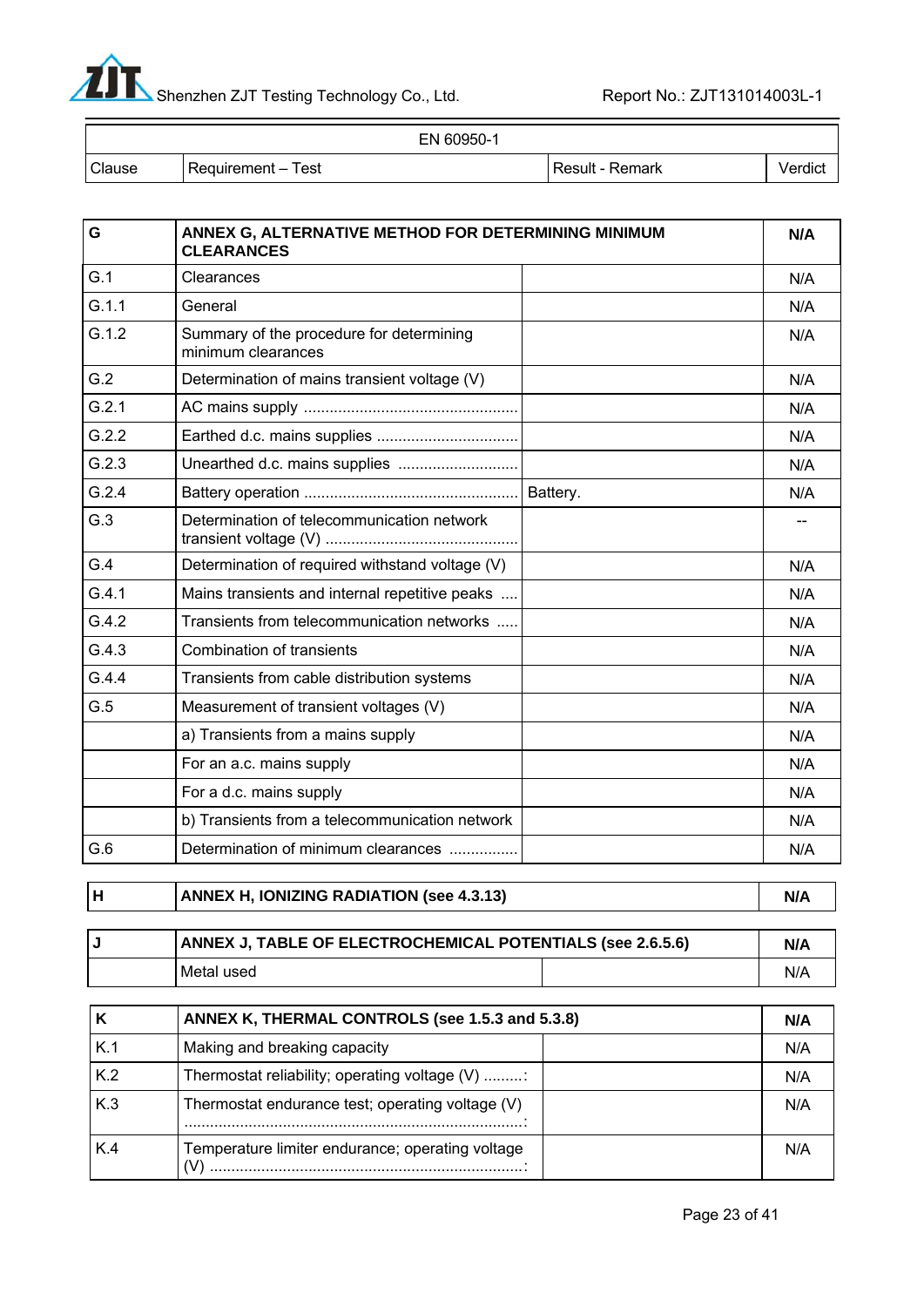

|                | EN 60950-1                  |                   |            |
|----------------|-----------------------------|-------------------|------------|
| Clause         | Requirement - Test          | l Result - Remark | Verdict    |
|                |                             |                   |            |
| $\overline{V}$ | Thormal out out raliability |                   | <b>AIA</b> |

| K.5 | Thermal cut-out reliability |                          | N/A |
|-----|-----------------------------|--------------------------|-----|
| K.6 | Stability of operation      | (see appended table 5.3) | N/A |

|     | ANNEX L, NORMAL LOAD CONDITIONS FOR SOME TYPES OF ELECTRICAL<br>BUSINESS EQUIPMENT (see 1.2.2.1 and 4.5.2) |     |
|-----|------------------------------------------------------------------------------------------------------------|-----|
| L.1 | <b>Typewriters</b>                                                                                         | N/A |
| L.2 | Adding machines and cash registers                                                                         | N/A |
| L.3 | Erasers                                                                                                    | N/A |
| L.4 | Pencil sharpeners                                                                                          | N/A |
| L.5 | Duplicators and copy machines                                                                              | N/A |
| L.6 | Motor-operated files                                                                                       | N/A |
| L.7 | Other business equipment                                                                                   | N/A |

| M       | ANNEX M, CRITERIA FOR TELEPHONE RINGING SIGNALS (see 2.3.1)        |  | N/A |
|---------|--------------------------------------------------------------------|--|-----|
| M.1     | Introduction                                                       |  | N/A |
| M.2     | Method A                                                           |  | N/A |
| M.3     | Method B                                                           |  | N/A |
| M.3.1   | Ringing signal                                                     |  | N/A |
| M.3.1.1 |                                                                    |  |     |
| M.3.1.2 |                                                                    |  |     |
| M.3.1.3 |                                                                    |  |     |
| M.3.1.4 |                                                                    |  |     |
| M.3.2   | Tripping device and monitoring voltage                             |  |     |
| M.3.2.1 | Conditions for use of a tripping device or a<br>monitoring voltage |  | N/A |
| M.3.2.2 | Tripping device                                                    |  | N/A |
| M.3.2.3 |                                                                    |  | N/A |

| ۱N    | ANNEX N, IMPULSE TEST GENERATORS (see 1.5.7.2, 1.5.7.3, 2.10.3.9, 6.2.2.1,<br>7.3.2, 7.4.3 and Clause G.5) |  | N/A |
|-------|------------------------------------------------------------------------------------------------------------|--|-----|
| I N.1 | ITU-T impulse test generators                                                                              |  | N/A |
| IN.2  | IEC 60065 impulse test generator                                                                           |  | N/A |

### **P** ANNEX P, NORMATIVE REFERENCES **And A**

| O | ANNEX Q, Voltage dependent resistors (VDRs) (see 1.5.9.1) |     |
|---|-----------------------------------------------------------|-----|
|   |                                                           | N/A |
|   | b) Maximum continuous voltage                             | N/A |
|   |                                                           | N/A |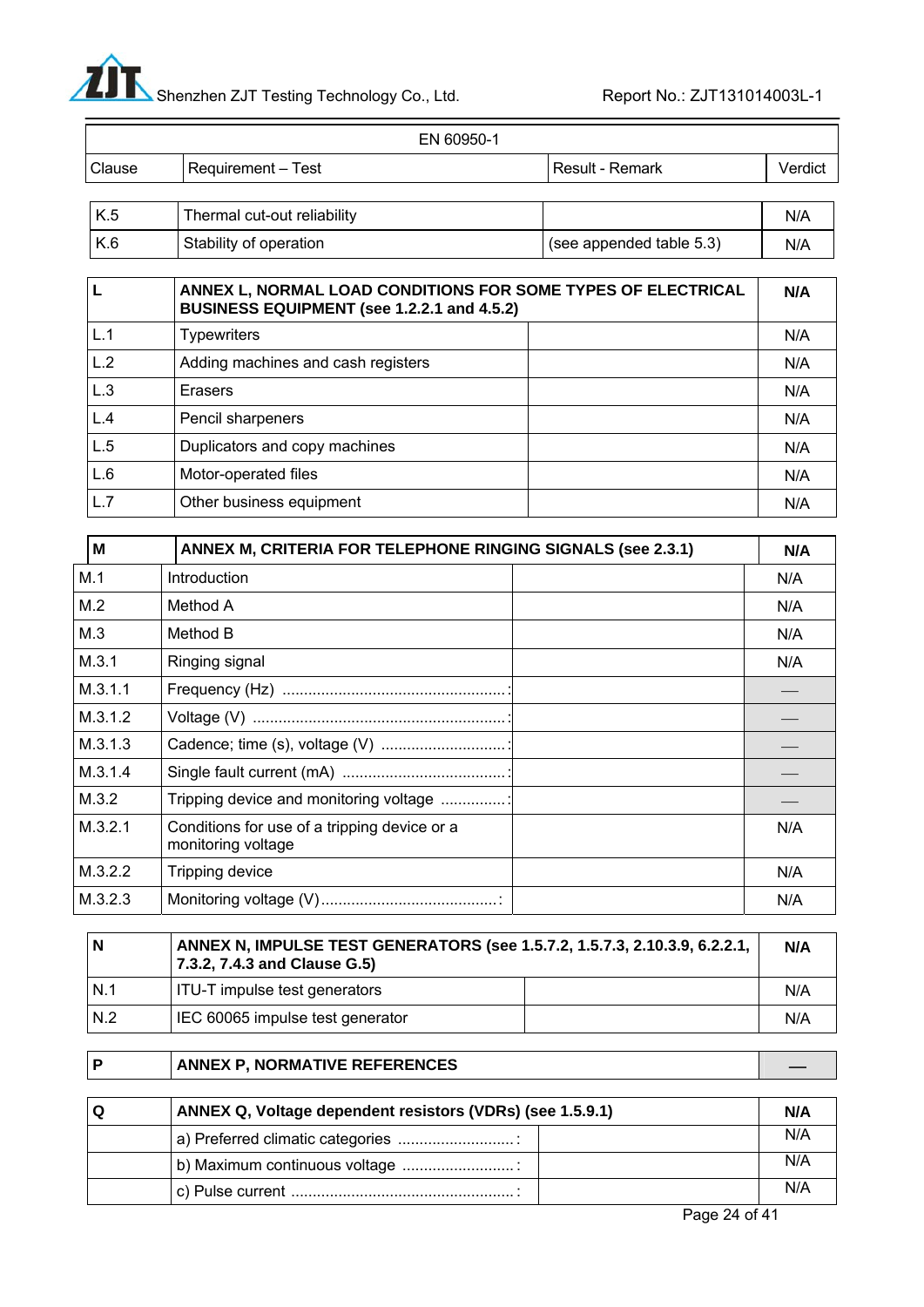

 $\equiv$ 

| EN 60950-1 |                    |                   |         |
|------------|--------------------|-------------------|---------|
| Clause     | Requirement - Test | l Result - Remark | Verdict |

|     | ANNEX R. EXAMPLES OF REQUIREMENTS FOR QUALITY CONTROL<br><b>PROGRAMMES</b>           |     |
|-----|--------------------------------------------------------------------------------------|-----|
| R.1 | Minimum separation distances for unpopulated<br>coated printed boards (see 2.10.6.2) | N/A |
| R.2 | Reduced clearances (see 2.10.3)                                                      | N/A |

|     | ANNEX S, PROCEDURE FOR IMPULSE TESTING (see 6.2.2.3) |     |
|-----|------------------------------------------------------|-----|
| S.1 | Test equipment                                       | N/A |
| S.2 | Test procedure                                       | N/A |
| S.3 | Examples of waveforms during impulse testing         | N/A |

| ANNEX T, GUIDANCE ON PROTECTION AGAINST INGRESS OF WATER<br>(see<br>1.2) |                          | N/A |
|--------------------------------------------------------------------------|--------------------------|-----|
|                                                                          | See separate test report |     |

| ANNEX U, INSULATED WINDING WIRES FOR USE WITHOUT INTERLEAVED<br><b>INSULATION (see 2.10.5.4)</b> |  |
|--------------------------------------------------------------------------------------------------|--|
| See separate test report                                                                         |  |

| ANNEX V, AC POWER DISTRIBUTION SYSTEMS (see 1.6.1) |  |  |
|----------------------------------------------------|--|--|
| Introduction                                       |  |  |
| TN power distribution systems                      |  |  |

| W     | ANNEX W, SUMMATION OF TOUCH CURRENTS         |  | Р   |
|-------|----------------------------------------------|--|-----|
| W.1   | Touch current from electronic circuits       |  | P   |
| W.1.1 | Floating circuits                            |  | P   |
| W.1.2 | Earthed circuits                             |  | N/A |
| W.2   | Interconnection of several equipments        |  | N/A |
| W.2.1 | <b>Isolation</b>                             |  | N/A |
| W.2.2 | Common return, isolated from earth           |  | N/A |
| W.2.3 | Common return, connected to protective earth |  | N/A |

|                 | ANNEX X, MAXIMUM HEATING EFFECT IN TRANSRORMER TESTS (see<br>clause C.1) |  |
|-----------------|--------------------------------------------------------------------------|--|
|                 | Determination of maximum input current                                   |  |
| $\mathsf{X}$ .2 | Overload test procedure                                                  |  |

|                         | ANNEX Y, ULTRAVIOLET LIGHT CONDITIONING TEST (see 4.3.13.3) |  |     |
|-------------------------|-------------------------------------------------------------|--|-----|
|                         |                                                             |  | N/A |
| $\mathsf{I} \mathsf{Y}$ |                                                             |  | N/A |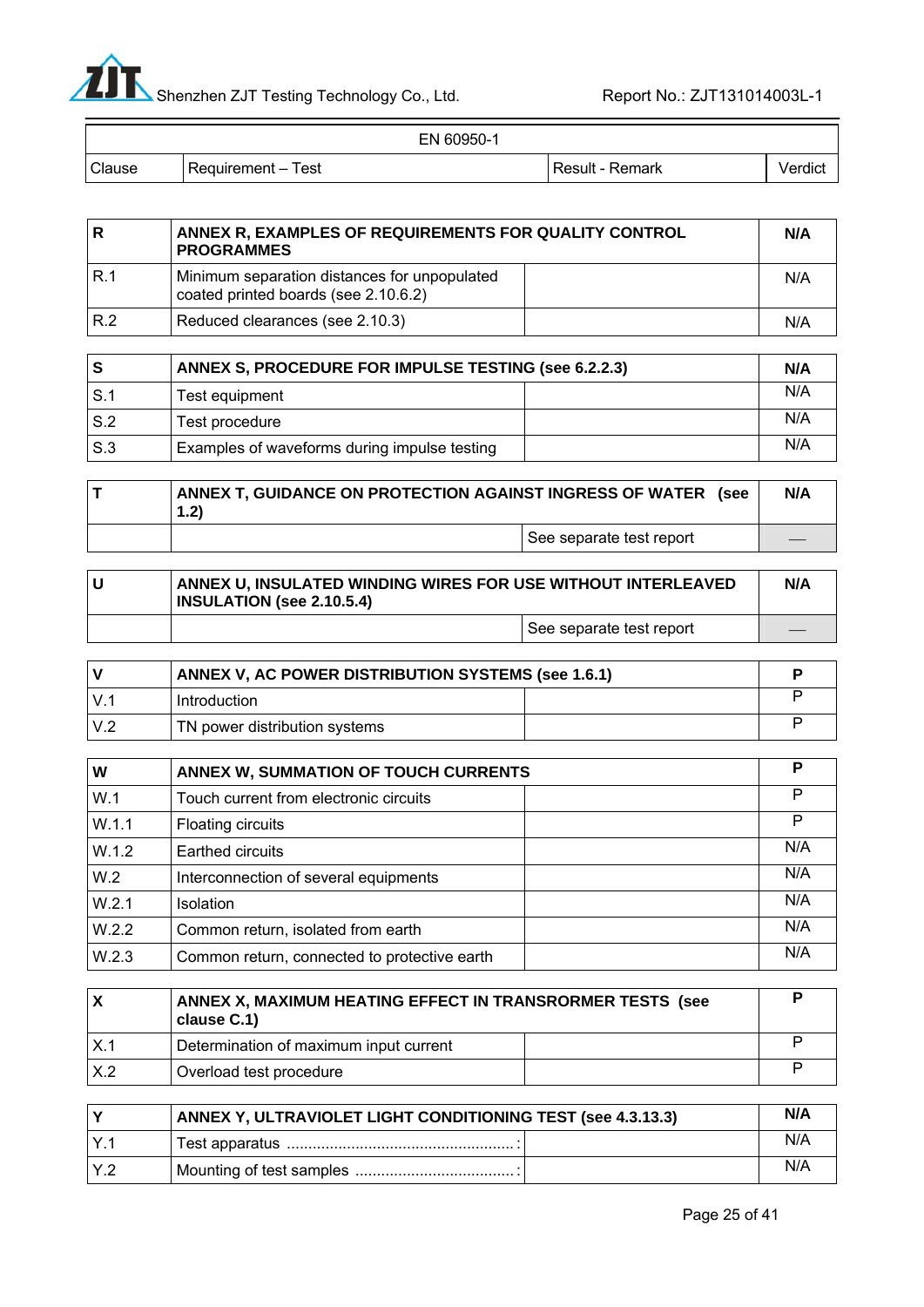

|             | EN 60950-1                                                                 |         |
|-------------|----------------------------------------------------------------------------|---------|
| Clause      | Requirement - Test<br>Result - Remark                                      | Verdict |
| Y.3         | Carbon-arc light-exposure apparatus                                        | N/A     |
| Y.4         | Xenon-arc light exposure apparatus                                         | N/A     |
| Z           | ANNEX Z, OVERVOLTAGE CATEGORIES (see 2.10.3.2 and Clause G.2)              | N/A     |
| AA          | ANNEX AA, MANDREL TEST (see 2.10.5.8)                                      | N/A     |
| <b>BB</b>   | ANNEX BB, CHANGES IN THE SECOND EDITION                                    | N/A     |
| cc          | ANNEX CC, Evaluation of integrated circuit (IC) current limiters           | N/A     |
| CC.1        | General                                                                    | N/A     |
| CC.2        |                                                                            | N/A     |
| CC.3        |                                                                            | N/A     |
| <b>DD</b>   | ANNEX DD, Requirements for the mounting means of rack-mounted<br>equipment | N/A     |
| <b>DD.1</b> | General                                                                    | N/A     |
| DD.2        | Mechanical strength test, variable N                                       | N/A     |
| DD.3        | Mechanical strength test, 250N, including end                              | N/A     |
| DD.4        |                                                                            | N/A     |
| <b>EE</b>   | ANNEX EE, Household and home/office document/media shredders               | N/A     |
| <b>EE.1</b> | General                                                                    | N/A     |
|             |                                                                            |         |

| EE.1 | General                                           | N/A |
|------|---------------------------------------------------|-----|
| EE.2 | Markings and instructions                         | N/A |
|      |                                                   | N/A |
|      | Information of user instructions, maintenance     | N/A |
| EE.3 |                                                   | N/A |
| EE.4 | Disconnection of power to hazardous moving parts: | N/A |
|      |                                                   | N/A |
| EE.5 | Protection against hazardous moving parts         | N/A |
|      | Test with test finger (Figure<br>2A)              | N/A |
|      | Test with wedge probe (Figure EE1 and EE2)        | N/A |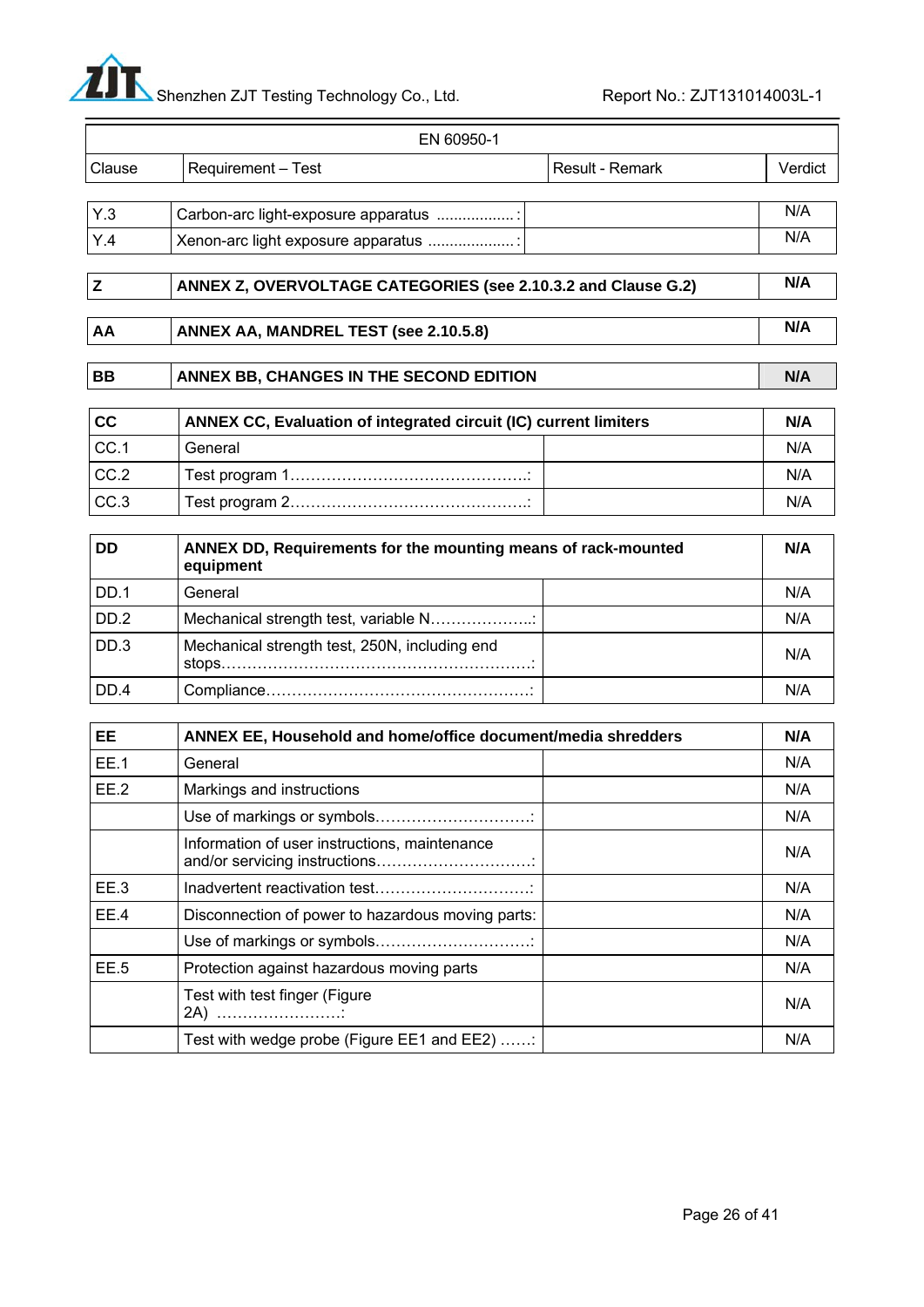

|               | EN 60950-1         |                 |         |
|---------------|--------------------|-----------------|---------|
| <b>Clause</b> | Requirement – Test | Result - Remark | Verdict |

| IEC 60950-1:2005 - COMMON MODIFICATIONS |                                                                                                                                                                                                                                                                                                                                                                                                                                                                                                                                                                                                               |                                                                                                                                                              |                                                                                                                 |                                                                                                                                       |                                                                                                                      |                                                                                                                                   |     |
|-----------------------------------------|---------------------------------------------------------------------------------------------------------------------------------------------------------------------------------------------------------------------------------------------------------------------------------------------------------------------------------------------------------------------------------------------------------------------------------------------------------------------------------------------------------------------------------------------------------------------------------------------------------------|--------------------------------------------------------------------------------------------------------------------------------------------------------------|-----------------------------------------------------------------------------------------------------------------|---------------------------------------------------------------------------------------------------------------------------------------|----------------------------------------------------------------------------------------------------------------------|-----------------------------------------------------------------------------------------------------------------------------------|-----|
| Contents                                | Add the following annexes:                                                                                                                                                                                                                                                                                                                                                                                                                                                                                                                                                                                    |                                                                                                                                                              |                                                                                                                 |                                                                                                                                       |                                                                                                                      | N/A                                                                                                                               |     |
|                                         | Annex ZA (normative)<br>Normative references to international publications<br>with their corresponding European publications                                                                                                                                                                                                                                                                                                                                                                                                                                                                                  |                                                                                                                                                              |                                                                                                                 |                                                                                                                                       |                                                                                                                      |                                                                                                                                   |     |
|                                         |                                                                                                                                                                                                                                                                                                                                                                                                                                                                                                                                                                                                               | Annex ZB (normative)                                                                                                                                         |                                                                                                                 | Special national conditions                                                                                                           |                                                                                                                      |                                                                                                                                   |     |
|                                         |                                                                                                                                                                                                                                                                                                                                                                                                                                                                                                                                                                                                               | Annex ZC (informative)                                                                                                                                       | A-deviations                                                                                                    |                                                                                                                                       |                                                                                                                      |                                                                                                                                   |     |
| General                                 | list:                                                                                                                                                                                                                                                                                                                                                                                                                                                                                                                                                                                                         | Delete all the "country" notes in the reference document according to the following                                                                          |                                                                                                                 |                                                                                                                                       |                                                                                                                      |                                                                                                                                   | N/A |
|                                         | 1.4.8<br>1.5.8<br>2.2.3<br>2.7.1<br>3.2.1.1<br>4.3.6<br>6<br>6.2.2<br>7.1<br>G.2.1                                                                                                                                                                                                                                                                                                                                                                                                                                                                                                                            | Note 2<br>Note 2<br><b>Note</b><br>2.3.2.1 Note 2<br><b>Note</b><br><b>Note</b><br>Note 1 & 2<br>4.7.3.1 Note 2<br>Note 2 & 5<br>Note 6.<br>Note 3<br>Note 2 | 1.5.1<br>1.5.9.4<br>2.2.4<br>2.3.4<br>2.10.3.2<br>3.2.4<br>4.7<br>5.1.7.1<br>6.1.2.1<br>2.2.1<br>7.2<br>Annex H | Note 2 & 3<br><b>Note</b><br><b>Note</b><br>Note 2<br>Note 2<br>Note 3.<br>Note 4<br>Note 3 & 4<br>Note 2<br>Note 2<br>Note<br>Note 2 | 1.5.7.1<br>1.7.2.1<br>2.3.2<br>2.6.3.3<br>2.10.5.13 Note 3<br>2.5.1<br>4.7.2.2<br>5.3.7<br>6.1.2.2<br>6.2.2.2<br>7.3 | <b>Note</b><br>Note 4, 5 & 6<br>Note<br>Note 2 & 3<br>Note 2<br><b>Note</b><br>Note 1<br><b>Note</b><br><b>Note</b><br>Note 1 & 2 |     |
| 1.3.Z1                                  |                                                                                                                                                                                                                                                                                                                                                                                                                                                                                                                                                                                                               | Add the following subclause:                                                                                                                                 |                                                                                                                 |                                                                                                                                       |                                                                                                                      |                                                                                                                                   | N/A |
|                                         |                                                                                                                                                                                                                                                                                                                                                                                                                                                                                                                                                                                                               | 1.3.Z1 Exposure to excessive sound pressure                                                                                                                  |                                                                                                                 |                                                                                                                                       |                                                                                                                      |                                                                                                                                   |     |
|                                         | The apparatus shall be so designed and constructed as to present no danger when<br>used for its intended purpose, either in normal operating conditions or under fault<br>conditions, particularly providing protection against exposure to excessive sound<br>pressures from headphones or earphones.                                                                                                                                                                                                                                                                                                        |                                                                                                                                                              |                                                                                                                 |                                                                                                                                       |                                                                                                                      |                                                                                                                                   |     |
|                                         | NOTE Z1 A new method of measurement is described in EN 50332-1, Sound system<br>equipment:<br>Headphones and earphones associated with portable audio equipment - Maximum sound<br>pressure level measurement methodology and limit considerations - Part 1: General method<br>for "one package equipment", and in EN 50332-2, Sound system equipment: Headphones<br>and earphones associated with portable audio equipment - Maximum sound pressure level<br>measurement methodology and limit considerations - Part 2: Guidelines to associate sets<br>with headphones coming from different manufacturers. |                                                                                                                                                              |                                                                                                                 |                                                                                                                                       |                                                                                                                      |                                                                                                                                   |     |
| 1.5.1                                   | Add the following NOTE:                                                                                                                                                                                                                                                                                                                                                                                                                                                                                                                                                                                       |                                                                                                                                                              |                                                                                                                 |                                                                                                                                       | N/A                                                                                                                  |                                                                                                                                   |     |
|                                         |                                                                                                                                                                                                                                                                                                                                                                                                                                                                                                                                                                                                               | NOTE Z1 The use of certain substances in electrical and electronic equipment is restricted<br>within the EU: see Directive 2002/95/EC                        |                                                                                                                 |                                                                                                                                       |                                                                                                                      |                                                                                                                                   |     |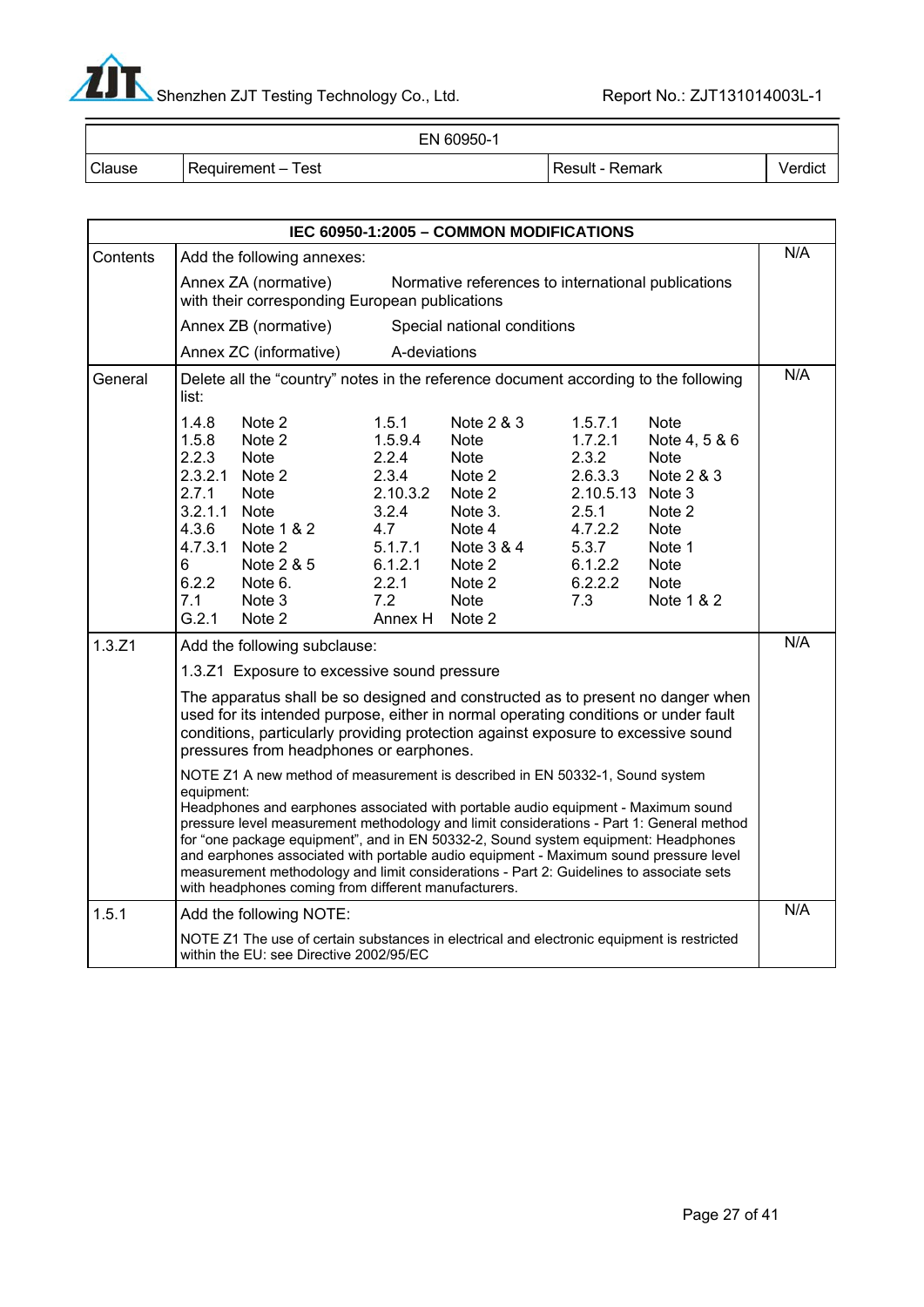

|          | EN 60950-1                                                                                                                                                                                                                                                                                                             |         |  |  |  |
|----------|------------------------------------------------------------------------------------------------------------------------------------------------------------------------------------------------------------------------------------------------------------------------------------------------------------------------|---------|--|--|--|
| Clause   | Requirement - Test<br>Result - Remark                                                                                                                                                                                                                                                                                  | Verdict |  |  |  |
|          |                                                                                                                                                                                                                                                                                                                        |         |  |  |  |
| 2.7.1    | Replace the subclause as follows:                                                                                                                                                                                                                                                                                      | N/A     |  |  |  |
|          | <b>Basic requirements</b>                                                                                                                                                                                                                                                                                              |         |  |  |  |
|          | To protect against excessive current, short-circuits and earth faults in PRIMARY<br>CIRCUITS, protective devices shall be included either as integral parts of the<br>equipment or as parts of the building installation, subject to the following, a), b) and<br>$c)$ :                                               |         |  |  |  |
|          | a) except as detailed in b) and c), protective devices necessary to comply with the<br>requirements of 5.3 shall be included as parts of the equipment;                                                                                                                                                                |         |  |  |  |
|          | b) for components in series with the mains input to the equipment such as the<br>supply cord, appliance coupler, r.f.i. filter and swiZJh, short-circuit and earth fault<br>protection may be provided by protective devices in the building installation;                                                             |         |  |  |  |
|          | c) it is permitted for PLUGGABLE EQUIPMENT TYPE B or PERMANENTLY<br>CONNECTED EQUIPMENT, to rely on dedicated overcurrent and short-circuit<br>protection in the building installation, provided that the means of protection, e.g.<br>fuses or circuit breakers, is fully specified in the installation instructions. |         |  |  |  |
|          | If reliance is placed on protection in the building installation, the installation<br>instructions shall so state, except that for PLUGGABLE EQUIPMENT TYPE A the<br>building installation shall be regarded as providing protection in accordance with<br>the rating of the wall socket outlet.                       |         |  |  |  |
| 2.7.2    | This subclause has been declared 'void'.                                                                                                                                                                                                                                                                               | N/A     |  |  |  |
| 3.2.3    | Delete the NOTE in Table 3A, and delete also in this table the conduit sizes in<br>parentheses.                                                                                                                                                                                                                        | N/A     |  |  |  |
| 3.2.5.1  | "60245 IEC 53" by "H05 RR-F";<br>Replace<br>"60227 IEC 52" by "H03 VV-F or H03 VVH2-F";<br>"60227 IEC 53" by "H05 VV-F or H05 VVH2-F2".                                                                                                                                                                                | N/A     |  |  |  |
|          | In Table 3B, replace the first four lines by the following:                                                                                                                                                                                                                                                            |         |  |  |  |
|          | $0,75^{a}$<br>Up to and including 6<br>$(0,75)$ <sup>b)</sup><br>Over 6 up to and including 10<br>1,0                                                                                                                                                                                                                  |         |  |  |  |
|          | Over 10 up to and including 16 $\qquad$   $\qquad$ (1,0) <sup>c)</sup><br>1,5                                                                                                                                                                                                                                          |         |  |  |  |
|          | In the conditions applicable to Table 3B delete the words "in some countries" in<br>condition <sup>a)</sup> .                                                                                                                                                                                                          |         |  |  |  |
|          | In NOTE 1, applicable to Table 3B, delete the second sentence.                                                                                                                                                                                                                                                         |         |  |  |  |
| 3.3.4    | In Table 3D, delete the fourth line: conductor sizes for 10 to 13 A, and replace with<br>the following:                                                                                                                                                                                                                | N/A     |  |  |  |
|          | 1,5 to 2,5 $\vert$<br>Over 10 up to and including 16<br>$1,5$ to 4                                                                                                                                                                                                                                                     |         |  |  |  |
|          | Delete the fifth line: conductor sizes for 13 to 16 A.                                                                                                                                                                                                                                                                 |         |  |  |  |
| 4.3.13.6 | Add the following NOTE:                                                                                                                                                                                                                                                                                                | N/A     |  |  |  |
|          | NOTE Z1 Attention is drawn to 1999/519/EC: Council Recommendation on the limitation of<br>exposure of the general public to electromagnetic fields 0 Hz to 300 GHz. Standards taking<br>into account this Recommendation which demonstrate compliance with the applicable EU<br>Directive are indicated in the OJEC.   |         |  |  |  |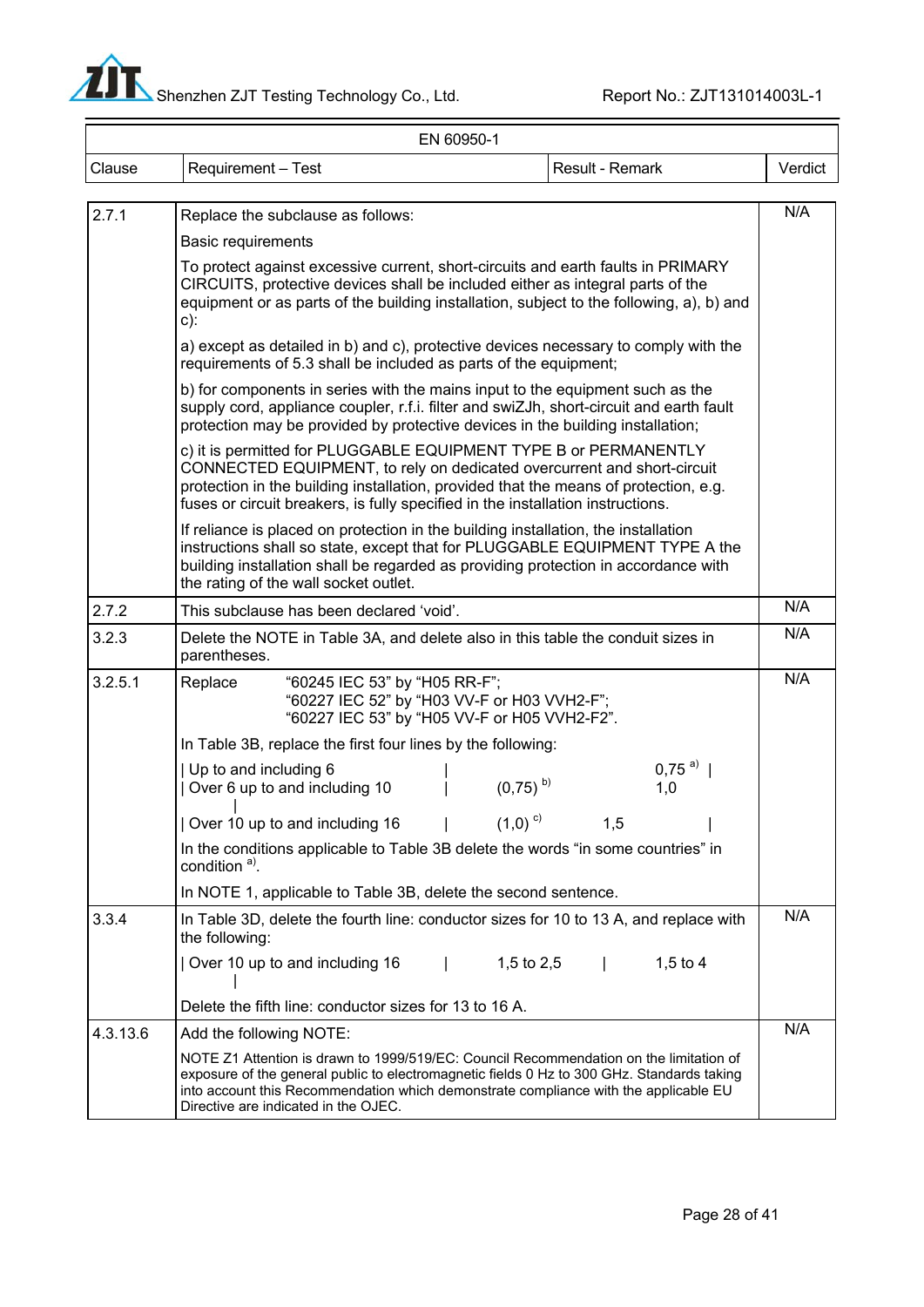

Ξ

| EN 60950-1        |                                                                                                                                                                                |  |         |  |
|-------------------|--------------------------------------------------------------------------------------------------------------------------------------------------------------------------------|--|---------|--|
| Clause            | Requirement - Test<br>Result - Remark                                                                                                                                          |  | Verdict |  |
|                   |                                                                                                                                                                                |  |         |  |
| Annex H           | Replace the last paragraph of this annex by:                                                                                                                                   |  | N/A     |  |
|                   | At any point 10 cm from the surface of the OPERATOR ACCESS AREA, the dose<br>rate shall not exceed 1 µSv/h (0,1 mR/h) (see NOTE). Account is taken of the<br>background level. |  |         |  |
|                   | Replace the notes as follows:                                                                                                                                                  |  |         |  |
|                   | NOTE These values appear in Directive 96/29/Euratom.                                                                                                                           |  |         |  |
|                   | Delete NOTE 2.                                                                                                                                                                 |  |         |  |
| Biblio-<br>graphy | Additional EN standards.                                                                                                                                                       |  |         |  |

| NORMATIVE REFERENCES TO INTERNATIONAL PUBLICATIONS WITH | N/A |
|---------------------------------------------------------|-----|
| THEIR CORRESPONDING EUROPEAN PUBLICATIONS               |     |

| <b>ZB</b> | <b>SPECIAL NATIONAL CONDITIONS</b>                                                                                                                                                                                                                                                                                                                                                       | N/A |
|-----------|------------------------------------------------------------------------------------------------------------------------------------------------------------------------------------------------------------------------------------------------------------------------------------------------------------------------------------------------------------------------------------------|-----|
| 1.2.4.1   | In Denmark, certain types of Class I appliances (see 3.2.1.1) may be provided with<br>a plug not establishing earthing conditions when inserted into Danish socket-<br>outlets.                                                                                                                                                                                                          | N/A |
| 1.5.7.1   | In Finland, Norway and Sweden, resistors bridging BASIC INSULATION in<br>CLASS I PLUGGABLE EQUIPMENT TYPE A must comply with the requirements<br>in 1.5.7.2.                                                                                                                                                                                                                             | N/A |
| 1.5.8     | In Norway, due to the IT power system used (see annex V, Figure V.7), capacitors<br>are required to be rated for the applicable line-to-line voltage (230 V).                                                                                                                                                                                                                            | N/A |
| 1.5.9.4   | In Finland, Norway and Sweden, the third dashed sentence is applicable only to<br>equipment as defined in 6.1.2.2 of this annex.                                                                                                                                                                                                                                                         | N/A |
| 1.7.2.1   | In Finland, Norway and Sweden, CLASS I PLUGGABLE EQUIPMENT TYPE A<br>intended for connection to other equipment or a network shall, if safety relies on<br>connection to protective earth or if surge suppressors are connected between the<br>network terminals and accessible parts, have a marking stating that the equipment<br>must be connected to an earthed mains socket-outlet. | N/A |
|           | The marking text in the applicable countries shall be as follows:                                                                                                                                                                                                                                                                                                                        |     |
|           | In Finland: "Laite on liitettävä suojamaadoituskoskettimilla varustettuun<br>pistorasiaan"                                                                                                                                                                                                                                                                                               |     |
|           | In Norway: "Apparatet må tilkoples jordet stikkontakt"                                                                                                                                                                                                                                                                                                                                   |     |
|           | In Sweden: "Apparaten skall anslutas till jordat uttag"                                                                                                                                                                                                                                                                                                                                  |     |
| 1.7.5     | In <b>Denmark</b> , socket-outlets for providing power to other equipment shall be in<br>accordance with the Heavy Current Regulations, Section 107-2-D1, Standard<br>Sheet DK 1-3a, DK 1-5a or DK 1-7a, when used on Class I equipment. For<br>STATIONARY EQUIPMENT the socket-outlet shall be in accordance with Standard<br>Sheet DK 1-1b or DK 1-5a.                                 | N/A |
| 2.2.4     | In Norway, for requirements see 1.7.2.1, 6.1.2.1 and 6.1.2.2 of this annex.                                                                                                                                                                                                                                                                                                              | N/A |
| 2.3.2     | In Finland, Norway and Sweden there are additional requirements for the<br>insulation. See 6.1.2.1 and 6.1.2.2 of this annex.                                                                                                                                                                                                                                                            | N/A |
| 2.3.4     | In Norway, for requirements see 1.7.2.1, 6.1.2.1 and 6.1.2.2 of this annex.                                                                                                                                                                                                                                                                                                              | N/A |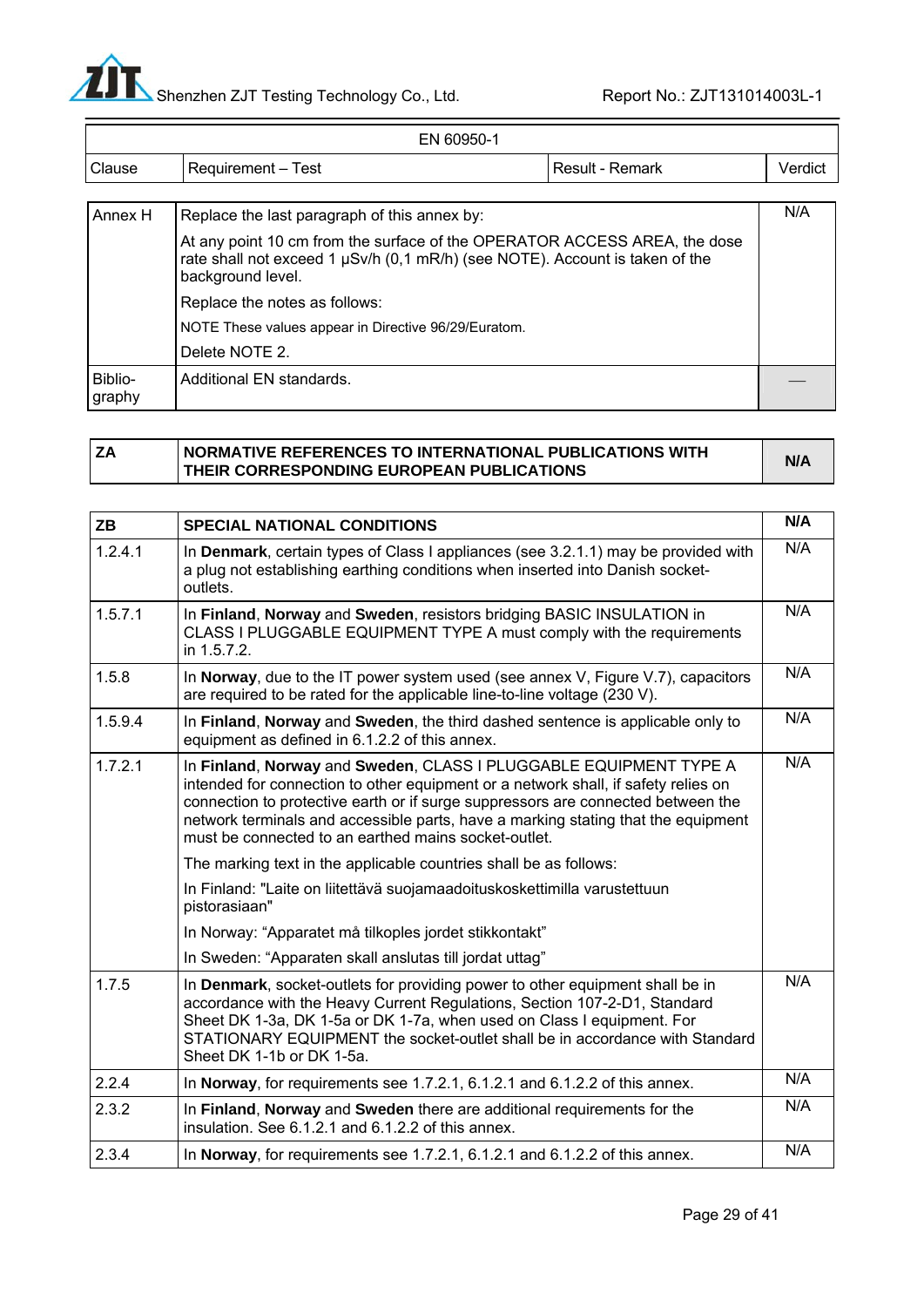

-

| EN 60950-1 |                                                                                                                                                                                                                                                                                                                                                                                                                   |         |  |  |  |  |
|------------|-------------------------------------------------------------------------------------------------------------------------------------------------------------------------------------------------------------------------------------------------------------------------------------------------------------------------------------------------------------------------------------------------------------------|---------|--|--|--|--|
| Clause     | Requirement - Test<br>Result - Remark                                                                                                                                                                                                                                                                                                                                                                             | Verdict |  |  |  |  |
| 2.6.3.3    | In the United Kingdom, the current rating of the circuit shall be taken as 13 A, not<br>16 A.                                                                                                                                                                                                                                                                                                                     | N/A     |  |  |  |  |
| 2.7.1      | In the United Kingdom, to protect against excessive currents and short-circuits in<br>the PRIMARY CIRCUIT of DIRECT PLUG-IN EQUIPMENT, tests according to 5.3<br>shall be conducted, using an external protective device rated 30 A or 32 A. If these<br>tests fail, suitable protective devices shall be included as integral parts of the<br>DIRECT PLUG-IN EQUIPMENT, so that the requirements of 5.3 are met. | N/A     |  |  |  |  |
| 2.10.5.13  | In Finland, Norway and Sweden, there are additional requirements for the<br>insulation, see 6.1.2.1 and 6.1.2.2 of this annex.                                                                                                                                                                                                                                                                                    | N/A     |  |  |  |  |
| 3.2.1.1    | In Switzerland, supply cords of equipment having a RATED CURRENT not<br>exceeding 10 A shall be provided with a plug complying with SEV 1011 or IEC<br>60884-1 and one of the following dimension sheets:                                                                                                                                                                                                         | N/A     |  |  |  |  |
|            | SEV 6532-2.1991<br>Plug Type 15 3P+N+PE<br>250/400 V, 10 A<br>Plug Type 11 L+N<br>SEV 6533-2.1991<br>250 V, 10 A<br>Plug Type 12 L+N+PE<br>250 V, 10 A<br>SEV 6534-2.1991                                                                                                                                                                                                                                         |         |  |  |  |  |
|            | In general, EN 60309 applies for plugs for currents exceeding 10 A. However, a 16<br>A plug and socket-outlet system is being introduced in Switzerland, the plugs of<br>which are according to the following dimension sheets, published in February 1998:                                                                                                                                                       |         |  |  |  |  |
|            | SEV 5932-2.1998<br>Plug Type 25 3L+N+PE<br>230/400 V, 16 A<br>SEV 5933-2.1998<br>Plug Type 21 L+N<br>250 V, 16 A<br>Plug Type 23 L+N+PE<br>SEV 5934-2.1998<br>250 V, 16 A                                                                                                                                                                                                                                         |         |  |  |  |  |
| 3.2.1.1    | In Denmark, supply cords of single-phase equipment having a rated current not<br>exceeding13 A shall be provided with a plug according to the Heavy Current<br>Regulations, Section 107-2-D1.                                                                                                                                                                                                                     | N/A     |  |  |  |  |
|            | CLASS I EQUIPMENT provided with socket-outlets with earth contacts or which<br>are intended to be used in locations where protection against indirect contact is<br>required according to the wiring rules shall be provided with a plug in accordance<br>with standard sheet DK 2-1a or DK 2-5a.                                                                                                                 |         |  |  |  |  |
|            | If poly-phase equipment and single-phase equipment having a RATED CURRENT<br>exceeding 13 A is provided with a supply cord with a plug, this plug shall be in<br>accordance with the Heavy Current Regulations, Section 107-2-D1 or EN 60309-2.                                                                                                                                                                   |         |  |  |  |  |
| 3.2.1.1    | In Spain, supply cords of single-phase equipment having a rated current not<br>exceeding 10 A shall be provided with a plug according to UNE 20315:1994.                                                                                                                                                                                                                                                          | N/A     |  |  |  |  |
|            | Supply cords of single-phase equipment having a rated current not exceeding 2,5 A<br>shall be provided with a plug according to UNE-EN 50075:1993.                                                                                                                                                                                                                                                                |         |  |  |  |  |
|            | CLASS I EQUIPMENT provided with socket-outlets with earth contacts or which<br>are intended to be used in locations where protection against indirect contact is<br>required according to the wiring rules, shall be provided with a plug in accordance<br>with standard UNE 20315:1994.                                                                                                                          |         |  |  |  |  |
|            | If poly-phase equipment is provided with a supply cord with a plug, this plug shall<br>be in accordance with UNE-EN 60309-2.                                                                                                                                                                                                                                                                                      |         |  |  |  |  |
| 3.2.1.1    | In the United Kingdom, apparatus which is fitted with a flexible cable or cord and<br>is designed to be connected to a mains socket conforming to BS 1363 by means of<br>that flexible cable or cord and plug, shall be fitted with a 'standard plug' in<br>accordance with Statutory Instrument 1768:1994 - The Plugs and Sockets eZJ.<br>(Safety) Regulations 1994, unless exempted by those regulations.       | N/A     |  |  |  |  |
|            | NOTE 'Standard plug' is defined in SI 1768:1994 and essentially means an approved plug<br>conforming to BS 1363 or an approved conversion plug.                                                                                                                                                                                                                                                                   |         |  |  |  |  |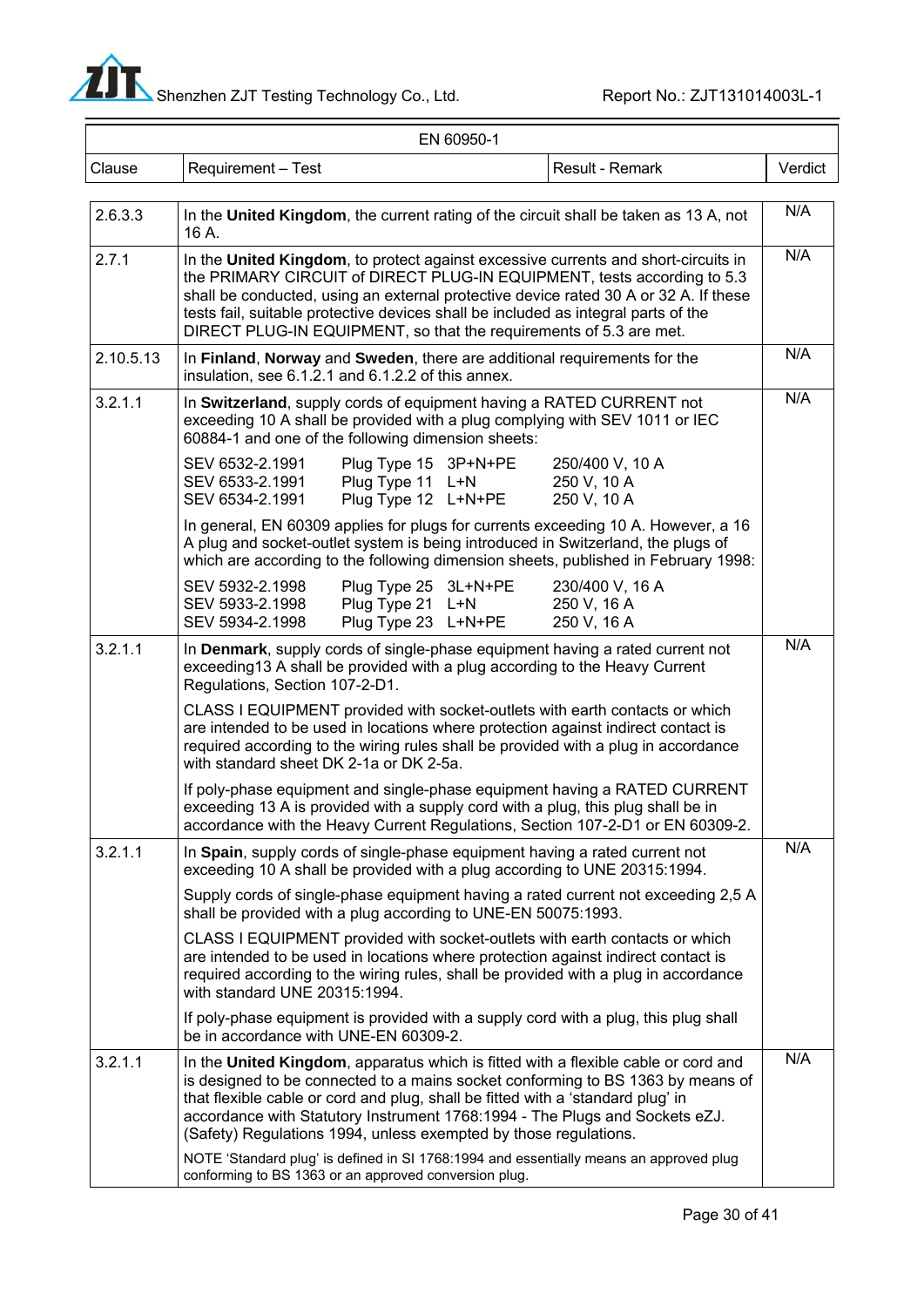

—

| EN 60950-1 |                                                                |                                                                                                                                                                                                                                                                                                                                                                                                                                          |  |                                                                                                                                                                                                                                                                                                                                                        |         |  |
|------------|----------------------------------------------------------------|------------------------------------------------------------------------------------------------------------------------------------------------------------------------------------------------------------------------------------------------------------------------------------------------------------------------------------------------------------------------------------------------------------------------------------------|--|--------------------------------------------------------------------------------------------------------------------------------------------------------------------------------------------------------------------------------------------------------------------------------------------------------------------------------------------------------|---------|--|
| Clause     | Requirement - Test                                             |                                                                                                                                                                                                                                                                                                                                                                                                                                          |  | Result - Remark                                                                                                                                                                                                                                                                                                                                        | Verdict |  |
| 3.2.1.1    |                                                                | Plugs and Conversion Adaptors for Domestic Use) Regulations 1997.                                                                                                                                                                                                                                                                                                                                                                        |  | In Ireland, apparatus which is fitted with a flexible cable or cord and is designed to<br>be connected to a mains socket conforming to I.S. 411 by means of that flexible<br>cable or cord and plug, shall be fitted with a 13 A plug in accordance with Statutory<br>Instrument 525:1997 - National Standards Authority of Ireland (section 28) (13 A | N/A     |  |
| 3.2.4      |                                                                | In Switzerland, for requirements see 3.2.1.1 of this annex.                                                                                                                                                                                                                                                                                                                                                                              |  |                                                                                                                                                                                                                                                                                                                                                        | N/A     |  |
| 3.2.5.1    |                                                                | In the United Kingdom, a power supply cord with conductor of 1,25 mm2 is                                                                                                                                                                                                                                                                                                                                                                 |  | allowed for equipment with a rated current over 10 A and up to and including 13 A.                                                                                                                                                                                                                                                                     | N/A     |  |
| 3.3.4      | and including 13 A is:                                         | In the United Kingdom, the range of conductor sizes of flexible cords to be<br>$\cdot$ 1,25 mm <sup>2</sup> to 1,5 mm <sup>2</sup> nominal cross-sectional area.                                                                                                                                                                                                                                                                         |  | accepted by terminals for equipment with a RATED CURRENT of over 10 A up to                                                                                                                                                                                                                                                                            | N/A     |  |
| 4.3.6      |                                                                | In the United Kingdom, the torque test is performed using a socket outlet<br>complying with BS 1363 part 1:1995, including Amendment 1:1997 and<br>metal earth pin is replaced by an Insulated Shutter Opening Device (ISOD), the<br>requirements of clauses 22.2 and 23 also apply.                                                                                                                                                     |  | Amendment 2:2003 and the plug part of DIRECT PLUG-IN EQUIPMENT shall be<br>assessed to BS 1363: Part 1, 12.1, 12.2, 12.3, 12.9, 12.11, 12.12, 12.13, 12.16 and<br>12.17, except that the test of 12.17 is performed at not less than 125 °C. Where the                                                                                                 | N/A     |  |
| 4.3.6      |                                                                | devices shall comply with Statutory Instrument 526:1997 - National Standards<br>for domestic use) Regulations, 1997.                                                                                                                                                                                                                                                                                                                     |  | In Ireland, DIRECT PLUG-IN EQUIPMENT is known as plug similar devices. Such<br>Authority of Ireland (Section 28) (Electrical plugs, plug similar devices and sockets                                                                                                                                                                                   | N/A     |  |
| 5.1.7.1    | $\circ$<br>where<br>$\circ$<br><b>EARTHING</b><br>$\circ$<br>a | In Finland, Norway and Sweden TOUCH CURRENT measurement results<br>exceeding 3,5 mA r.m.s. are permitted only for the following equipment:<br>• STATIONARY PLUGGABLE EQUIPMENT TYPE A that<br>equipotential bonding has been applied, for example, in a<br>telecommunication centre; and<br>has provision for a permanently connected PROTECTIVE<br>CONDUCTOR; and<br><b>SERVICE PERSON;</b><br>· STATIONARY PLUGGABLE EQUIPMENT TYPE B; |  | is intended to be used in a RESTRICTED ACCESS LOCATION<br>is provided with instructions for the installation of that conductor by                                                                                                                                                                                                                      | N/A     |  |
|            |                                                                | · STATIONARY PERMANENTLY CONNECTED EQUIPMENT.                                                                                                                                                                                                                                                                                                                                                                                            |  |                                                                                                                                                                                                                                                                                                                                                        |         |  |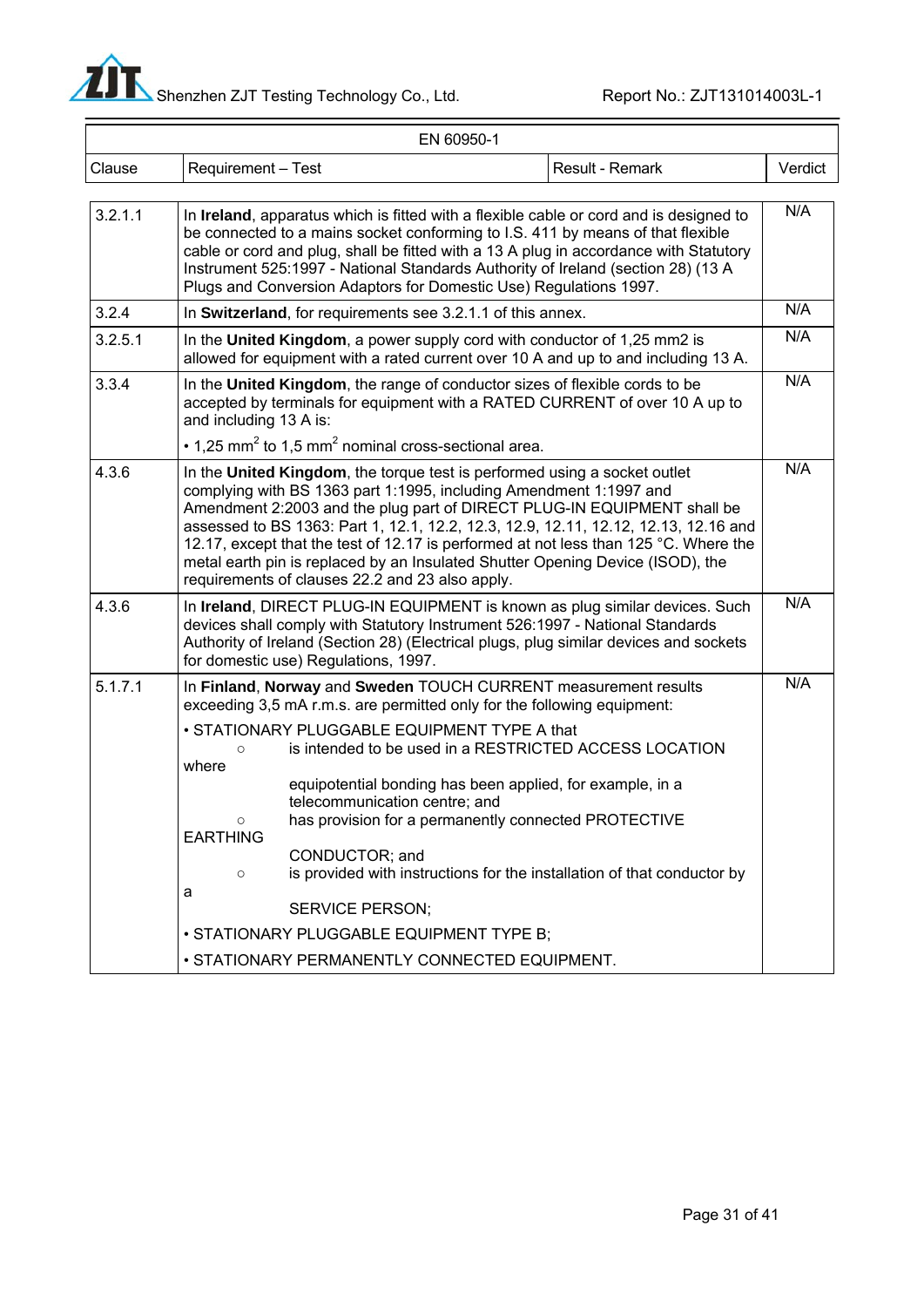

| EN 60950-1 |                                                                                                                                                                                                                                                                                                                                                                                                                                                                                    |         |  |  |  |
|------------|------------------------------------------------------------------------------------------------------------------------------------------------------------------------------------------------------------------------------------------------------------------------------------------------------------------------------------------------------------------------------------------------------------------------------------------------------------------------------------|---------|--|--|--|
| Clause     | Result - Remark<br>Requirement - Test                                                                                                                                                                                                                                                                                                                                                                                                                                              | Verdict |  |  |  |
| 6.1.2.1    | In Finland, Norway and Sweden, add the following text between the first and<br>second paragraph of the compliance clause:                                                                                                                                                                                                                                                                                                                                                          | N/A     |  |  |  |
|            | If this insulation is solid, including insulation forming part of a component, it shall at<br>least consist of either                                                                                                                                                                                                                                                                                                                                                              |         |  |  |  |
|            | two layers of thin sheet material, each of which shall pass the electric<br>strength test below, or                                                                                                                                                                                                                                                                                                                                                                                |         |  |  |  |
|            | one layer having a distance through insulation of at least 0,4 mm, which<br>shall<br>pass the electric strength test below.                                                                                                                                                                                                                                                                                                                                                        |         |  |  |  |
|            | If this insulation forms part of a semiconductor component (e.g. an optocoupler),<br>there is no distance through insulation requirement for the insulation consisting of<br>an insulating compound completely filling the casing, so that CLEARANCES and<br>CREEPAGE DISTANCES do not exist, if the component passes the electric<br>strength test in accordance with the compliance clause below and in addition                                                                 |         |  |  |  |
|            | passes the tests and inspection criteria of 2.10.11 with an electric strength<br>test of 1,5 kV multiplied by 1,6 (the electric strength test of 2.10.10 shall be<br>performed using 1,5 kV), and                                                                                                                                                                                                                                                                                  |         |  |  |  |
|            | is subject to ROUTINE TESTING for electric strength during manufacturing,<br>$\overline{\phantom{0}}$<br>using a test voltage of 1,5 kV.                                                                                                                                                                                                                                                                                                                                           |         |  |  |  |
|            | It is permitted to bridge this insulation with a capacitor complying with<br>EN 132400:1994, subclass Y2.                                                                                                                                                                                                                                                                                                                                                                          |         |  |  |  |
|            | A capacitor classified Y3 according to EN 132400:1994, may bridge this insulation<br>under the following conditions:                                                                                                                                                                                                                                                                                                                                                               |         |  |  |  |
|            | the insulation requirements are satisfied by having a capacitor classified Y3<br>as defined by EN 132400, which in addition to the Y3 testing, is tested with<br>an impulse test of 2,5 kV defined in IEC 60950-1:2005, 6.2.2.1;                                                                                                                                                                                                                                                   |         |  |  |  |
|            | the additional testing shall be performed on all the test specimens as<br>described in EN 132400;                                                                                                                                                                                                                                                                                                                                                                                  |         |  |  |  |
|            | the impulse test of 2,5 kV is to be performed before the endurance test in<br>$\overline{\phantom{0}}$<br>EN 132400, in the sequence of tests as described in EN 132400.                                                                                                                                                                                                                                                                                                           |         |  |  |  |
| 6.1.2.2    | In Finland, Norway and Sweden, the exclusions are applicable for<br>PERMANENTLY CONNECTED EQUIPMENT, PLUGGABLE EQUIPMENT TYPE<br>B and equipment intended to be used in a RESTRICTED ACCESS LOCATION<br>where equipotential bonding has been applied, e.g. in a telecommunication centre,<br>and which has provision for a permanently connected PROTECTIVE EARTHING<br>CONDUCTOR and is provided with instructions for the installation of that conductor<br>by a SERVICE PERSON. | N/A     |  |  |  |
| 7.2        | In Finland, Norway and Sweden, for requirements see 6.1.2.1 and 6.1.2.2 of this<br>annex.                                                                                                                                                                                                                                                                                                                                                                                          | N/A     |  |  |  |
|            | The term TELECOMMUNICATION NETWORK in 6.1.2 being replaced by the term<br>CABLE DISTRIBUTION SYSTEM.                                                                                                                                                                                                                                                                                                                                                                               |         |  |  |  |
| 7.3        | In Norway and Sweden, there are many buildings where the screen of the coaxial<br>cable is normally not connected to the earth in the building installation.                                                                                                                                                                                                                                                                                                                       | N/A     |  |  |  |
| 7.3        | In Norway, for installation conditions see EN 60728-11:2005.                                                                                                                                                                                                                                                                                                                                                                                                                       | N/A     |  |  |  |

A-DEVIATIONS (informative) N/A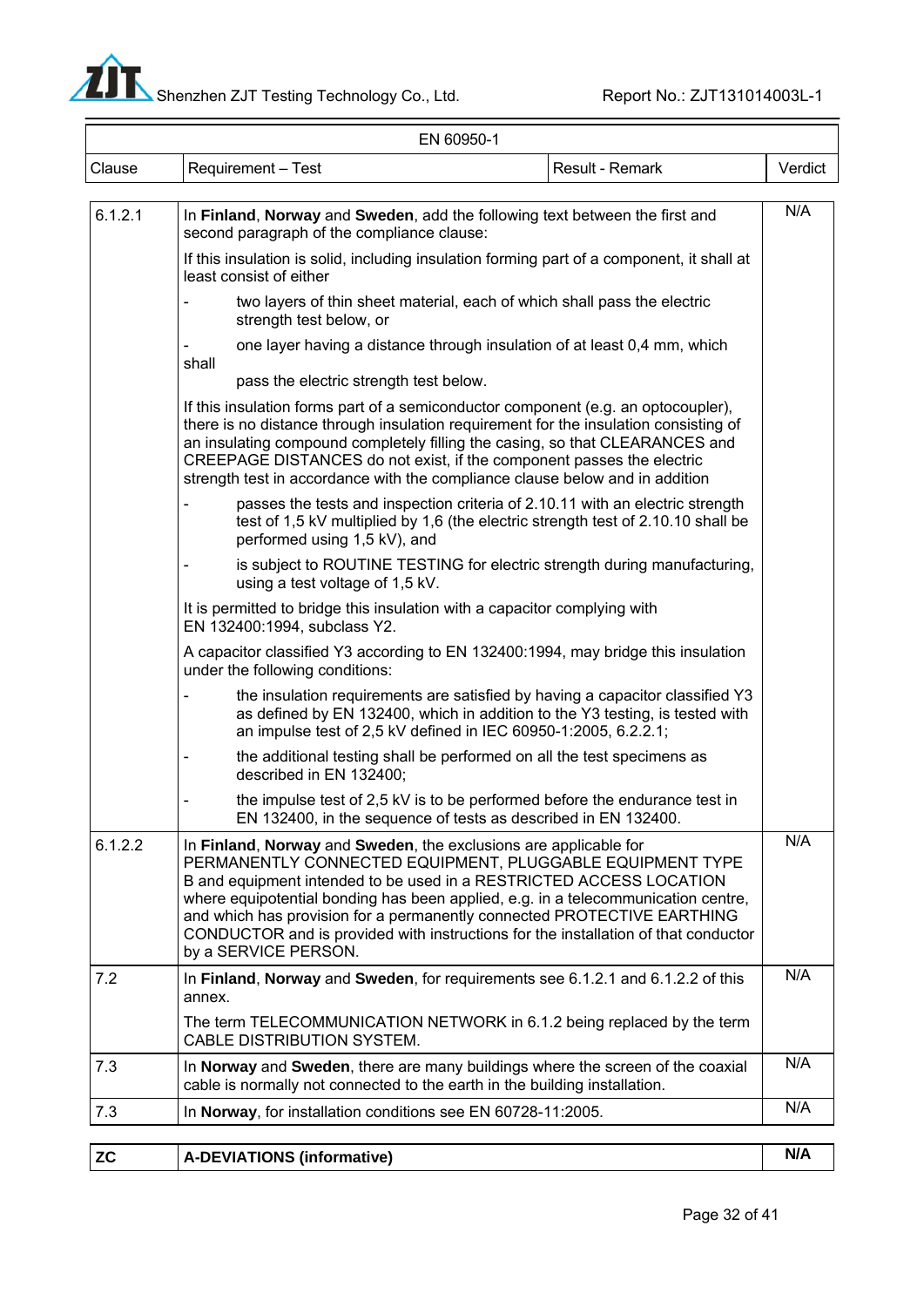

-

| EN 60950-1 |                                                                                                                                                                                                                                                                                |  |         |  |  |  |
|------------|--------------------------------------------------------------------------------------------------------------------------------------------------------------------------------------------------------------------------------------------------------------------------------|--|---------|--|--|--|
| Clause     | Requirement - Test<br>Result - Remark                                                                                                                                                                                                                                          |  | Verdict |  |  |  |
|            |                                                                                                                                                                                                                                                                                |  |         |  |  |  |
| 1.5.1      | Sweden (Ordinance 1990:944)                                                                                                                                                                                                                                                    |  | N/A     |  |  |  |
|            | Add the following:                                                                                                                                                                                                                                                             |  |         |  |  |  |
|            | NOTE In Sweden, swiZJhes containing mercury are not permitted.                                                                                                                                                                                                                 |  |         |  |  |  |
| 1.5.1      | Switzerland (Ordinance on environmentally hazardous substances SR 814.081,<br>Annex 1.7, Mercury - Annex 1.7 of SR 814.81 applies for mercury.)                                                                                                                                |  | N/A     |  |  |  |
|            | Add the following:                                                                                                                                                                                                                                                             |  |         |  |  |  |
|            | NOTE In Switzerland, swiZJhes containing mercury such as thermostats, relays and level<br>controllers are not allowed.                                                                                                                                                         |  |         |  |  |  |
| 1.7.2.1    | <b>Denmark</b> (Heavy Current Regulations)                                                                                                                                                                                                                                     |  | P       |  |  |  |
|            | Supply cords of CLASS I EQUIPMENT, which is delivered without a plug, must be<br>provided with a visible tag with the following text:                                                                                                                                          |  |         |  |  |  |
|            | Vigtigt!<br>Lederen med grøn/gul isolation<br>må kun tilsluttes en klemme mærket<br>$\bigoplus$ eller $\biguplus$                                                                                                                                                              |  |         |  |  |  |
|            | If essential for the safety of the equipment, the tag must in addition be provided<br>with a diagram, which shows the connection of the other conductors, or be<br>provided with the following text:                                                                           |  |         |  |  |  |
|            | "For tilslutning af de øvrige ledere, se medfølgende installationsvejledning."                                                                                                                                                                                                 |  |         |  |  |  |
| 1.7.2.1    | Germany (Gesetz über technische Arbeitsmittel und Verbraucherprodukte (Geräte-<br>und Produktsicherheitsgesetz - GPSG) [Law on technical labour equipment and<br>consumer products], of 6th January 2004, Section 2, Article 4, Clause (4), Item 2).                           |  | N/A     |  |  |  |
|            | If for the assurance of safety and health certain rules during use, amending or<br>maintenance of a technical labour equipment or readymade consumer product are<br>to be followed, a manual in German language has to be delivered when placing the<br>product on the market. |  |         |  |  |  |
|            | Of this requirement, rules for use even only by SERVICE PERSONS are not<br>exempted.                                                                                                                                                                                           |  |         |  |  |  |
| 1.7.5      | <b>Denmark (Heavy Current Regulations)</b>                                                                                                                                                                                                                                     |  | N/A     |  |  |  |
|            | With the exception of CLASS II EQUIPMENT provided with a socket outlet in<br>accordance with the Heavy Current Regulations, Section 107-2-D1, Standard<br>Sheet DK 1-4a, CLASS II EQUIPMENT shall not be fitted with socket-outlets for<br>providing power to other equipment. |  |         |  |  |  |
| 1.7.13     | Switzerland (Ordinance on chemical hazardous risk reduction SR 814.81, Annex<br>2.15 Batteries)                                                                                                                                                                                |  | N/A     |  |  |  |
|            | Annex 2.15 of SR 814.81 applies for batteries.                                                                                                                                                                                                                                 |  |         |  |  |  |
| 5.1.7.1    | Denmark (Heavy Current Regulations, Chapter 707, clause 707.4)                                                                                                                                                                                                                 |  | N/A     |  |  |  |
|            | TOUCH CURRENT measurement results exceeding 3,5 mA r.m.s. are permitted<br>only for PERMANENTLY CONNECTED EQUIPMENT and PLUGGABLE<br><b>EQUIPMENT TYPE B.</b>                                                                                                                  |  |         |  |  |  |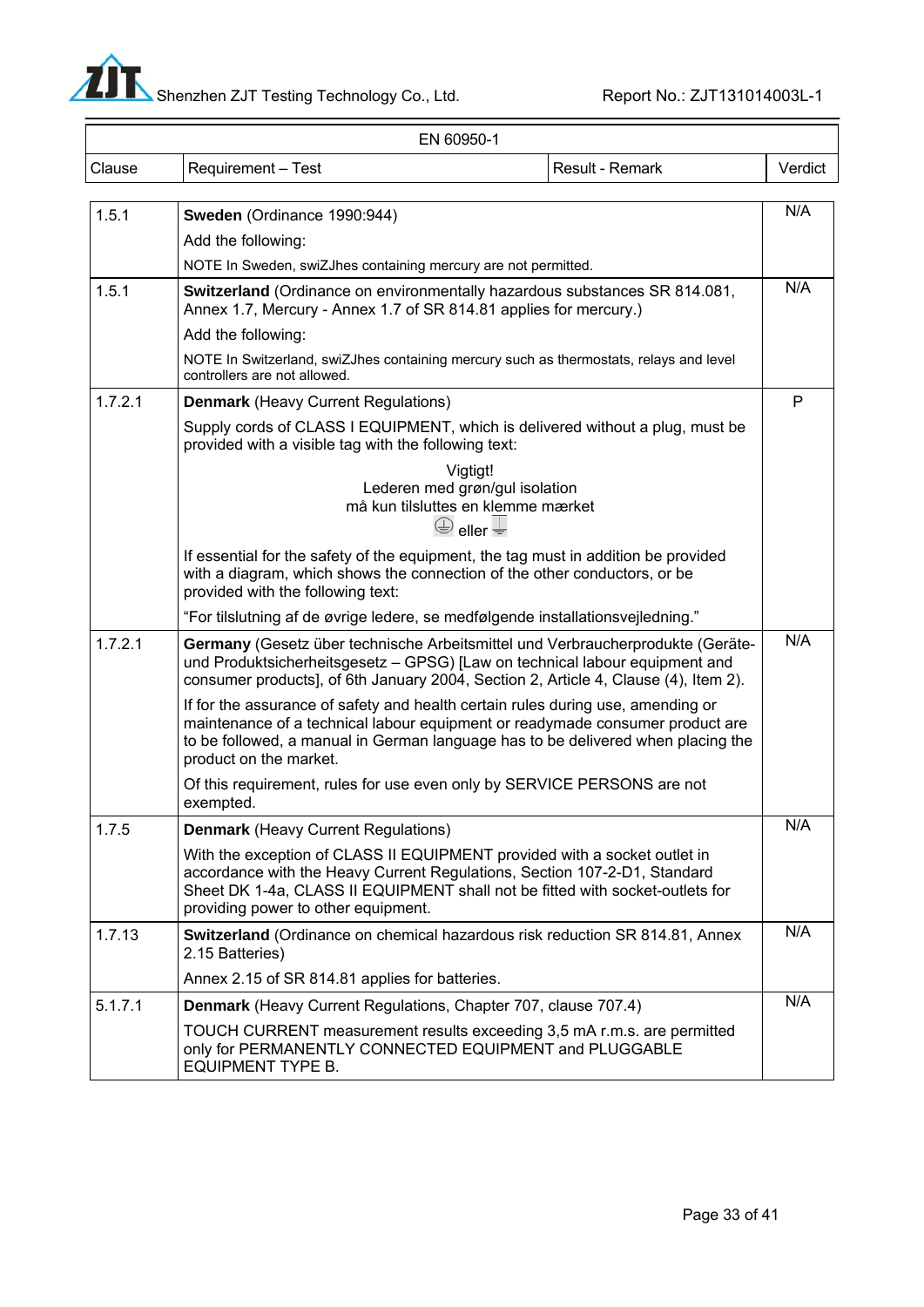

| 1.5.1           |                            | TABLE: list of critical components |                                                                                         |          |  |                                           |  |
|-----------------|----------------------------|------------------------------------|-----------------------------------------------------------------------------------------|----------|--|-------------------------------------------|--|
| object/part No. | manufacturer/<br>trademark | type/model                         | technical data                                                                          | standard |  | $mark(s)$ of<br>conformity <sup>1</sup> ) |  |
| <b>NZJ</b>      | --                         | SD-9                               | --                                                                                      |          |  | <b>Tested with</b><br>appliance           |  |
| Transformer     |                            |                                    | Class B                                                                                 |          |  | <b>Tested with</b><br>appliance           |  |
| E-Capacitor     |                            | TH105℃ (M)                         | 120uF 400V                                                                              |          |  | <b>Tested with</b><br>appliance           |  |
| E-Capacitor     | <b>KSJ</b>                 | LOWESR VENT 40+105℃                |                                                                                         |          |  | <b>Tested with</b><br>appliance           |  |
| Y-Capacitor     | <b>JNC</b>                 |                                    |                                                                                         |          |  | <b>VDE</b>                                |  |
| X-Capacitor     | ZJ                         | <b>MEX/TENA</b><br><b>MKP</b>      | 0.1uF K X2 275V~                                                                        |          |  | <b>VDE</b>                                |  |
| Fuse            |                            |                                    | <b>T2A 250V</b>                                                                         |          |  | <b>Tested with</b><br>appliance           |  |
| <b>PCB</b>      | --                         | --                                 | 130°C                                                                                   |          |  | <b>Tested with</b><br>appliance           |  |
|                 |                            |                                    | $\frac{1}{2}$ on optomok indicates a mark which convex the careed lovel of our villages |          |  |                                           |  |

| $\vert$ ) an asterisk indicates a mark which assures the agreed level of surveillance |  |  |
|---------------------------------------------------------------------------------------|--|--|
|                                                                                       |  |  |

| 1.6.2    |            | TABLE: electrical data test (in normal conditions)                                                        |                 |      |                        |                        |           | P             |
|----------|------------|-----------------------------------------------------------------------------------------------------------|-----------------|------|------------------------|------------------------|-----------|---------------|
| fuse $#$ | Irated (A) | U(V)                                                                                                      | $\mathsf{I}(A)$ | P(W) | <b>DC</b><br>output(V) | <b>DC</b><br>output(A) | condition |               |
|          |            | 90                                                                                                        | 0.137           | 7.3  | 4.2                    | 0.65                   |           |               |
|          |            | (50Hz)                                                                                                    |                 |      |                        |                        |           |               |
|          | --         | 90                                                                                                        | 0.140           | 7.3  | 4.2                    | 0.65                   |           |               |
|          |            | (60Hz)                                                                                                    |                 |      |                        |                        |           |               |
|          | 0.2        | 100                                                                                                       | 0.125           | 7.3  | 4.2                    | 0.65                   |           |               |
|          |            | (50Hz)                                                                                                    |                 |      |                        |                        |           |               |
|          | 0.2        | 100                                                                                                       | 0.131           | 7.2  | 4.2                    | 0.65                   |           | under maximum |
| F1       |            | (60Hz)                                                                                                    |                 |      |                        |                        |           | normal load   |
|          | 0.2        | 240                                                                                                       | 0.067           | 6.8  | 4.2                    | 0.65                   |           |               |
|          |            | (50Hz)                                                                                                    |                 |      |                        |                        |           |               |
|          | 0.2        | 240                                                                                                       | 0.067           | 6.8  | 4.2                    | 0.65                   |           |               |
|          |            | (60Hz)                                                                                                    |                 |      |                        |                        |           |               |
|          | --         | 254.4                                                                                                     | 0.064           | 6.9  | 4.2                    | 0.65                   |           |               |
|          |            | (50Hz)                                                                                                    |                 |      |                        |                        |           |               |
|          | --         | 254.4                                                                                                     | 0.064           | 6.9  | 4.2                    | 0.65                   |           |               |
|          |            | (60Hz)                                                                                                    |                 |      |                        |                        |           |               |
|          |            | Remark: The steady state input current [did ] [did not ] exceed the rated current at the rated voltage by |                 |      |                        |                        |           |               |
|          |            | more than 10 percent under maximum normal load.                                                           |                 |      |                        |                        |           |               |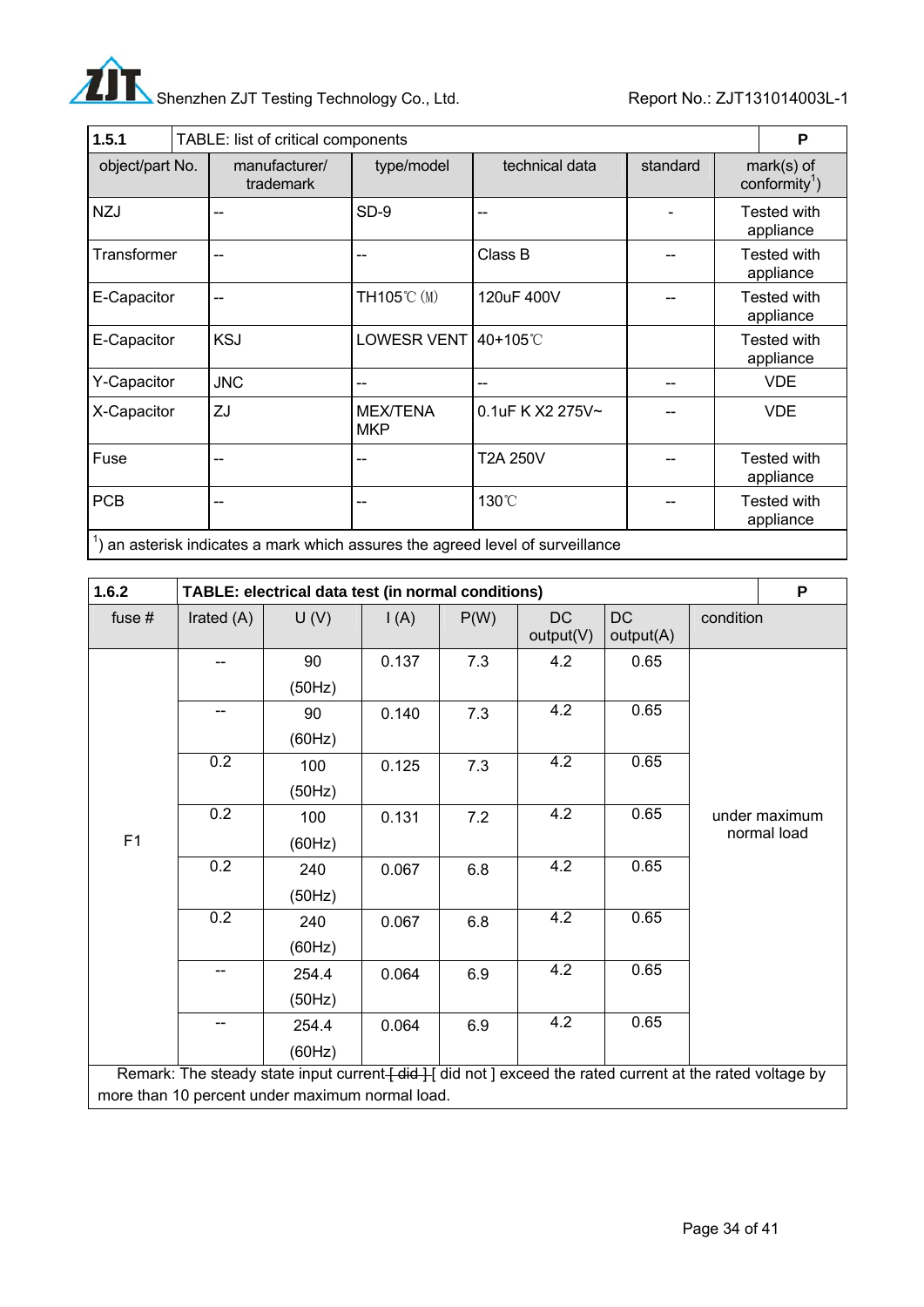# Shenzhen ZJT Testing Technology Co., Ltd. Report No.: ZJT131014003L-1

| 1.7.13                    | TABLE: durability of marking test |      |                                     |  |  |
|---------------------------|-----------------------------------|------|-------------------------------------|--|--|
| Location                  | Checked by                        | Time | Result                              |  |  |
| <b>External enclosure</b> | Water                             | 15s  | No any curling and still legibility |  |  |
| External enclosure        | Petroleum spirit                  | 15s  | No any curling and still legibility |  |  |

| 2.1.1.5      | TABLE: Hazardous energy measurement |                    |                    |                |  |  |
|--------------|-------------------------------------|--------------------|--------------------|----------------|--|--|
| Output       |                                     | Voltage (Max.) (V) | Current (Max.) (A) | VA (Max.) (VA) |  |  |
| $V+$ to $V-$ |                                     | 4.6                | 0.65               | 2.99           |  |  |
| Remark:      |                                     |                    |                    |                |  |  |

Input: 1.1 times rate voltage

| 2.1.1.7<br>TABLE: discharge test |  |            |            |                         |          |  |  |
|----------------------------------|--|------------|------------|-------------------------|----------|--|--|
| Condition                        |  | calculated | calculated | T u $\rightarrow$ 0V(s) | Comments |  |  |
|                                  |  |            |            |                         |          |  |  |
| Remark:                          |  |            |            |                         |          |  |  |
| Input:                           |  |            |            |                         |          |  |  |

| 2.2.28<br>2.2.3                                                                                                                           | TABLE: voltage measurement under normal and fault condition |           |                            |          |  |  |  |
|-------------------------------------------------------------------------------------------------------------------------------------------|-------------------------------------------------------------|-----------|----------------------------|----------|--|--|--|
| Location                                                                                                                                  |                                                             | condition | Voltage<br>measurement (V) | Comments |  |  |  |
| Transformer secondary                                                                                                                     |                                                             | Normal    | 26.4                       | Pass     |  |  |  |
|                                                                                                                                           |                                                             |           |                            |          |  |  |  |
| Remark: The voltage should not exceeds 42.4V peak and 60Vd.c, and moreover, 71V peak and 120V<br>dc(0.2s) in fault condition<br>Input: Un |                                                             |           |                            |          |  |  |  |

| 2.4.2                                                                |  | TABLE: limited current circuit measurement |    |    |          |  |      |  |  |  |
|----------------------------------------------------------------------|--|--------------------------------------------|----|----|----------|--|------|--|--|--|
| Current (mA)<br>Freq. (kHz)<br>Voltage (V)<br>Limit (mA)<br>Location |  |                                            |    |    | Comments |  |      |  |  |  |
| Y capacitor Sec.<br>46                                               |  |                                            | 23 | 50 | 35       |  | Pass |  |  |  |
| Remark:                                                              |  |                                            |    |    |          |  |      |  |  |  |

| 2.5                                                                                                                                                                                                                                                                                  | TABLE: limited power source measurement |                          |                          |                         |  |  |  |  |
|--------------------------------------------------------------------------------------------------------------------------------------------------------------------------------------------------------------------------------------------------------------------------------------|-----------------------------------------|--------------------------|--------------------------|-------------------------|--|--|--|--|
|                                                                                                                                                                                                                                                                                      | Condition                               | Output voltage (Uoc) (V) | Output current (Isc) (A) | Apparent power (S) (VA) |  |  |  |  |
|                                                                                                                                                                                                                                                                                      | Normal condition                        | 3.75                     | 0.65                     | 2.43                    |  |  |  |  |
|                                                                                                                                                                                                                                                                                      | Single fault: Opto-<br>coupler(1-2)S-C  | O                        | 0                        | 0                       |  |  |  |  |
| Uoc: max output voltage, Isc: max. output current with any non-capacitive load, including a short circuit,<br>measured 5s after application of the load, S(VA): max. output VA with any non-capacitive load, including a<br>short circuit, measured 5s after application of the load |                                         |                          |                          |                         |  |  |  |  |
| Remark:                                                                                                                                                                                                                                                                              |                                         |                          |                          |                         |  |  |  |  |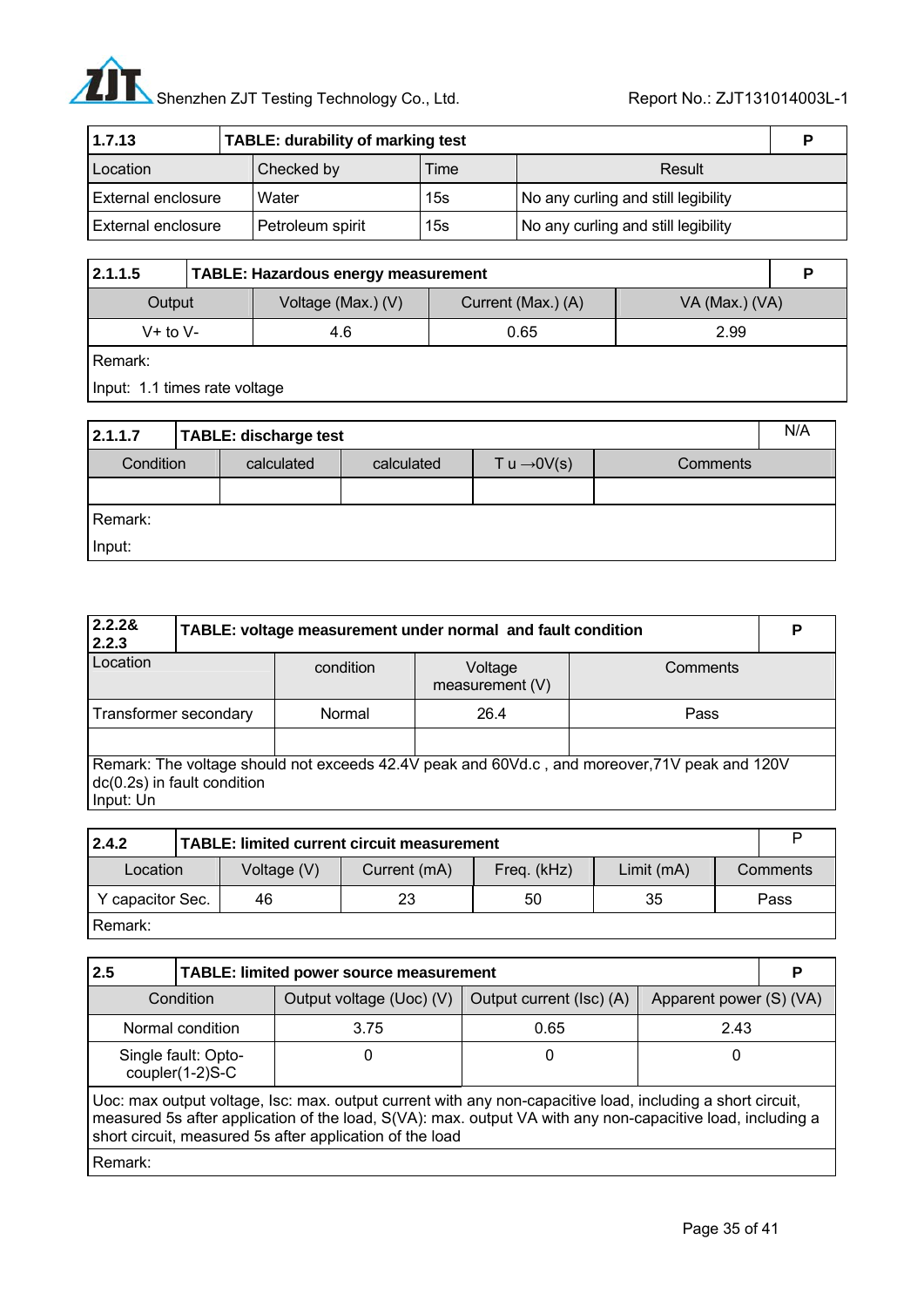# Shenzhen ZJT Testing Technology Co., Ltd. Report No.: ZJT131014003L-1

| 2.6.3.3  | TABLE: provisions for protective earthing |                                  |          |  |  |  |
|----------|-------------------------------------------|----------------------------------|----------|--|--|--|
| Location |                                           | Resistance measured( $m\Omega$ ) | Comments |  |  |  |
|          |                                           |                                  |          |  |  |  |
| Note:    |                                           |                                  |          |  |  |  |

| 2.9.2           | <b>TABLE: humidity test</b> |                |                          |          |  |                 |  |  |
|-----------------|-----------------------------|----------------|--------------------------|----------|--|-----------------|--|--|
| Test condition: |                             | Temperature    | <b>Relative Humidity</b> | Duration |  | Breakdown (Y/N) |  |  |
|                 |                             | $25^{\circ}$ C | 93%                      | 48h      |  | N               |  |  |

Remark: After humidity test, electric strength test specified in clause 5.2.2 should be applied.

| 2.10.2                     | TABLE: working voltage measurement |                  |                 |                        | P |
|----------------------------|------------------------------------|------------------|-----------------|------------------------|---|
| Location                   |                                    | Peak Voltage (V) | RMR Voltage (V) | Comments <sup>1)</sup> |   |
|                            | Transformer pin 1 to pin 5         | 346              | 219             |                        |   |
|                            | Transformer pin 1 to pin 6         | 370              | 213             |                        |   |
|                            | Transformer pin 2 to pin 5         | 474              | 240             |                        |   |
|                            | Transformer pin 2 to pin 6         | 480              | 231             |                        |   |
|                            | Transformer pin 3 to pin 5         | 382              | 219             |                        |   |
|                            | Transformer pin 3 to pin 6         | 360              | 202             |                        |   |
|                            | Transformer pin 4 to pin 5         | 346              | 219             |                        |   |
|                            | Transformer pin 4 to pin 6         | 352              | 200             |                        |   |
|                            | Optocoupler pin 1 to pin 3         | 350              | 211             |                        |   |
|                            | Optocoupler pin 1 to pin 3         | 350              | 205             |                        |   |
| Optocoupler pin 2 to pin 3 |                                    | 350              | 217             |                        |   |
|                            | Optocoupler pin 2 to pin 4         | 348              | 203             |                        |   |
|                            | CY1 primary to secondary           | 346              | 203             |                        |   |

Remark:

Input: 240V/50Hz

| 2.10.3 and<br>2.10.4                             | TABLE: clearance and creepage distance measurements |           |                |                     |           |                      |             |  |
|--------------------------------------------------|-----------------------------------------------------|-----------|----------------|---------------------|-----------|----------------------|-------------|--|
| clearance cl and creepage<br>distance dcr at/of: |                                                     | Up<br>(V) | U r.m.s. $(V)$ | required cl<br>(mm) | $cl$ (mm) | required dcr<br>(mm) | dcr<br>(mm) |  |
| $L$ to N                                         |                                                     | 340       | 240            | 1.5                 | 3.5       | 2.5                  | 3.5         |  |
| Pri. Wing to sec. of<br>transformers             |                                                     | 480       | 240            | 6.4                 | 7.9       | 5                    | 7.9         |  |
| Pri. to sec.by PCB                               |                                                     | 350       | 2.7            | 3                   | 5.3       | 5                    | 5.3         |  |
| Remark:                                          |                                                     |           |                |                     |           |                      |             |  |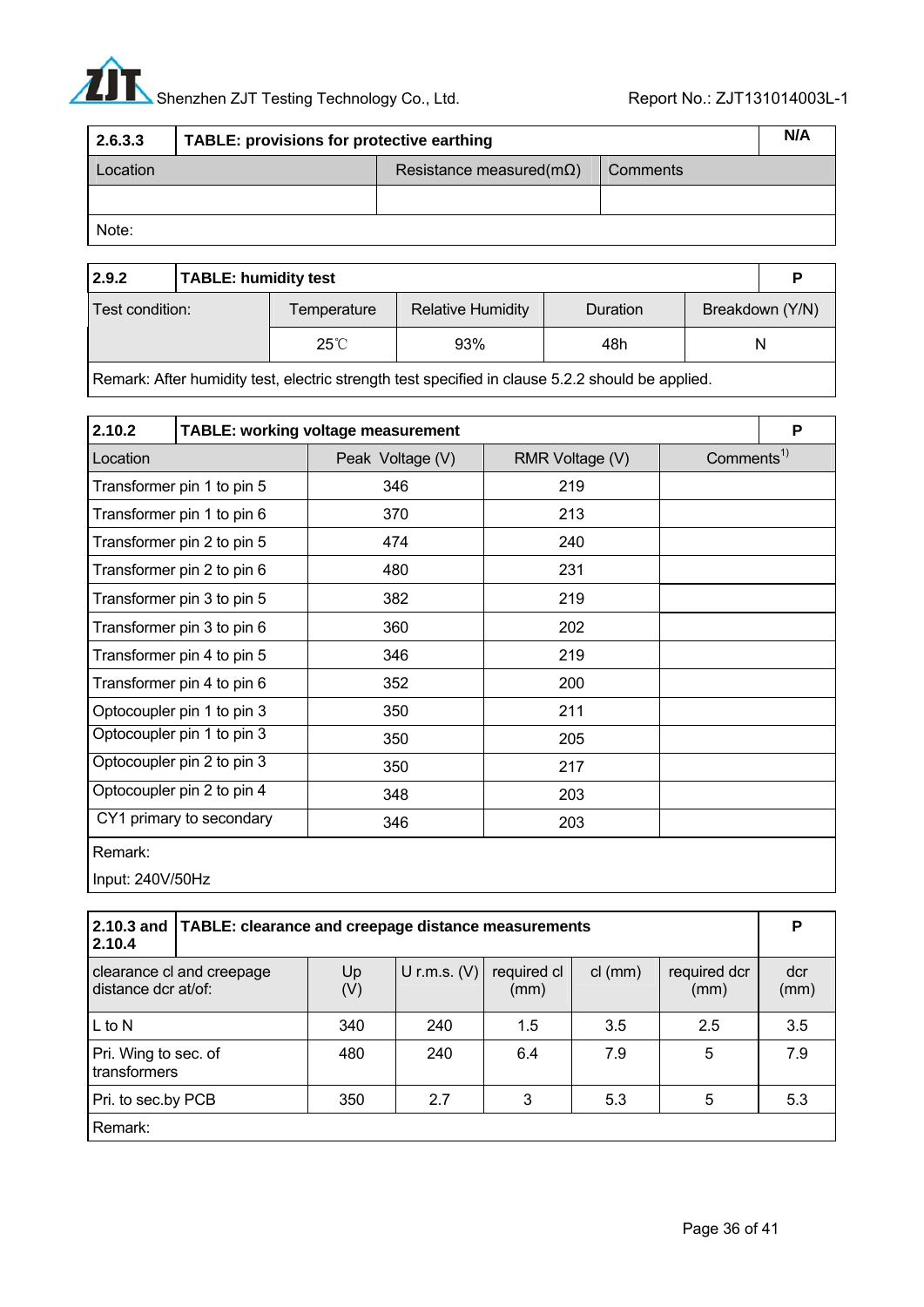# $\boldsymbol{A}$ Shenzhen ZJT Testing Technology Co., Ltd. Report No.: ZJT131014003L-1

| 3.2.6                          |                  |                                |          | <b>TABLE: strain relief test</b> |                         |     |                 |  |  |  |
|--------------------------------|------------------|--------------------------------|----------|----------------------------------|-------------------------|-----|-----------------|--|--|--|
| Mass(Kg)                       | Pull<br>force(N) | Duration                       |          | <b>Times</b>                     | Displaced ( $\leq$ 2mm) |     |                 |  |  |  |
| 0.08                           | 30N              | 1 s per time                   |          | 25                               |                         | 1.0 |                 |  |  |  |
| Remark:                        |                  |                                |          |                                  |                         |     |                 |  |  |  |
| 4.2.4                          |                  | TABLE: steady force test, 250N |          |                                  |                         |     | P               |  |  |  |
| Test part                      |                  | Push force(N)                  | Duration | <b>Result</b>                    |                         |     | Breakdown (Y/N) |  |  |  |
| Top                            |                  | 250                            | 5s       | No damage                        |                         | N   |                 |  |  |  |
| 5s<br>250<br>Side<br>No damage |                  |                                |          | N                                |                         |     |                 |  |  |  |
| <b>Bottom</b>                  |                  | 250                            | 5s       | No damage                        |                         |     | N               |  |  |  |
| Remark:                        |                  |                                |          |                                  |                         |     |                 |  |  |  |

| 4.2.5     |  | <b>TABLE: impact test</b> |        |                 |  |  |  |  |  |
|-----------|--|---------------------------|--------|-----------------|--|--|--|--|--|
| Test part |  | method                    | Result | Breakdown (Y/N) |  |  |  |  |  |
|           |  |                           |        |                 |  |  |  |  |  |

| 4.2.6         |  | <b>TABLE: drop test</b> |           |  |  |  |  |
|---------------|--|-------------------------|-----------|--|--|--|--|
| Test part     |  | Height $(m)$            | Result    |  |  |  |  |
| Top           |  | 1.0                     | No damage |  |  |  |  |
| Side          |  | 1.0                     | No damage |  |  |  |  |
| <b>Bottom</b> |  | 1.0                     | No damage |  |  |  |  |

| 4.2.7 |                                          | TABLE: stress relief test |           |  |  |  |  |  |
|-------|------------------------------------------|---------------------------|-----------|--|--|--|--|--|
|       | Temperature $(°C)$<br>Result<br>Duration |                           |           |  |  |  |  |  |
| 70    |                                          | 7Н                        | No soften |  |  |  |  |  |

| 4.3.6                  | TABLE: DIRECT PLUG-IN EQUIPMENT-MOMENT TEST |  |  |  |  |
|------------------------|---------------------------------------------|--|--|--|--|
| 0.02<br>Torque $(N.m)$ |                                             |  |  |  |  |
| Remark: limit≤0.25N.m  |                                             |  |  |  |  |

| 4.5.1                           | <b>TABLE: temperature rise measurements</b> |                    |                           |  |                      |
|---------------------------------|---------------------------------------------|--------------------|---------------------------|--|----------------------|
|                                 |                                             |                    | 21.2                      |  |                      |
|                                 |                                             |                    | 21.3                      |  |                      |
| temperature rise dT of part/at: |                                             | 90V 50Hz           | 254.4V 50Hz               |  | required Tmax $(°C)$ |
|                                 |                                             | Temperature<br>(C) | Temperature( $\degree$ C) |  |                      |
| Plug holder                     |                                             | 42.7               | 34.6                      |  | 105                  |
| Input Wire                      |                                             | 62.7               | 45.3                      |  | 105                  |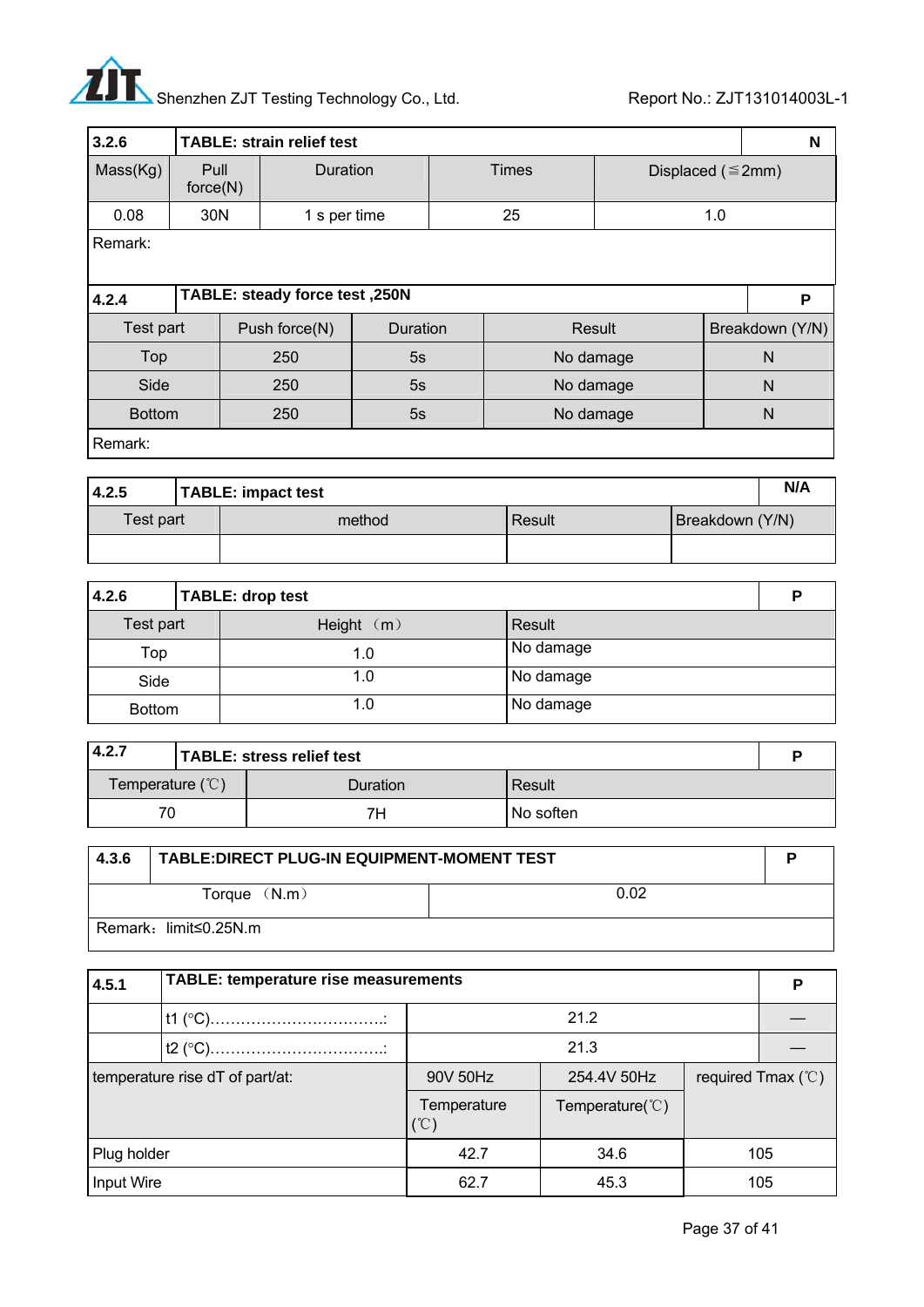# Shenzhen ZJT Testing Technology Co., Ltd. Report No.: ZJT131014003L-1

| C3 body                     | 103.0 | 71.1 | 105 |
|-----------------------------|-------|------|-----|
| TR1 Coil                    | 83.3  | 69.3 | 110 |
| TR1 Core                    | 86.2  | 72.0 | 110 |
| IC1 of Optocoupler          | 65.8  | 53.5 | 100 |
| C9 body (Y-Capacity)        | 70.6  | 57.1 | 105 |
| PCB near D5                 | 77.6  | 69.1 | 130 |
| R6                          | 48.2  | 60.2 | 105 |
| <b>Output Wire</b>          | 45.5  | 40.9 | 105 |
| Enclosure near TR1, inside  | 58.8  | 50.1 | 95  |
| Enclosure near TR1, outside | 50.9  | 43.8 | 95  |

| TABLE: ball pressure test of thermoplastics<br>4.5.5 |                    |                                |  |                             |
|------------------------------------------------------|--------------------|--------------------------------|--|-----------------------------|
|                                                      |                    | Limit $\leq 2$ mm              |  |                             |
|                                                      | part               | test temperature $(^{\circ}C)$ |  | impression diameter<br>(mm) |
|                                                      | Plug holder        | 125                            |  | 0.9                         |
|                                                      | Transformer bobbin | 125                            |  | 0.8                         |

| `5.1  ANNEX D – TOUCH CURRENT TEST (SINGLE-PHASE; TN/TT SYSTEM) |                        |                     |                                      |  |       |                                             |
|-----------------------------------------------------------------|------------------------|---------------------|--------------------------------------|--|-------|---------------------------------------------|
| Terminal A (SwiZJh "s") of                                      |                        |                     | Touch Current (mA r.m.s.)            |  |       |                                             |
| <b>Measuring Instrument</b><br>Connected to:                    | SwiZJh "e"<br>Position | Test voltage<br>(V) | Polarity P1/Primary SwiZJh Condition |  |       |                                             |
|                                                                 |                        |                     |                                      |  |       | Normal/On Normal/Off Reverse/On Reverse/Off |
| Output terminal                                                 | closed                 | 254.4V              | 0.001                                |  | 0.001 |                                             |
| Enclosure with metal foil                                       | closed                 | 254.4V              | 0.001                                |  | 0.001 |                                             |

| 5.2<br>TABLE: Electric strength tests, impulse tests and voltage surge tests | P                                         |                     |                              |
|------------------------------------------------------------------------------|-------------------------------------------|---------------------|------------------------------|
| Test voltage applied between:<br>From/To                                     | Voltage shape<br>(AC, DC, impulse, surge) | Test voltage<br>(V) | <b>Breakdown</b><br>Yes / No |
| Live parts to Output                                                         | AC                                        | 3000                | No.                          |
| Live parts to enclosure cover with metal foil                                | AC.                                       | 3000                | No                           |
| Transformer primary to secondary                                             | AC.                                       | 3000                | No                           |
| Transformer core to secondary                                                | AC.                                       | 3000                | No                           |
| One layer film tape                                                          | АC                                        | 1500                | No                           |

| 5.3.1, 5.3.4, 5.3.7 | TABLE: component failure tests    |      |  |
|---------------------|-----------------------------------|------|--|
|                     | Ambient temperature $(^{\circ}C)$ | 19.0 |  |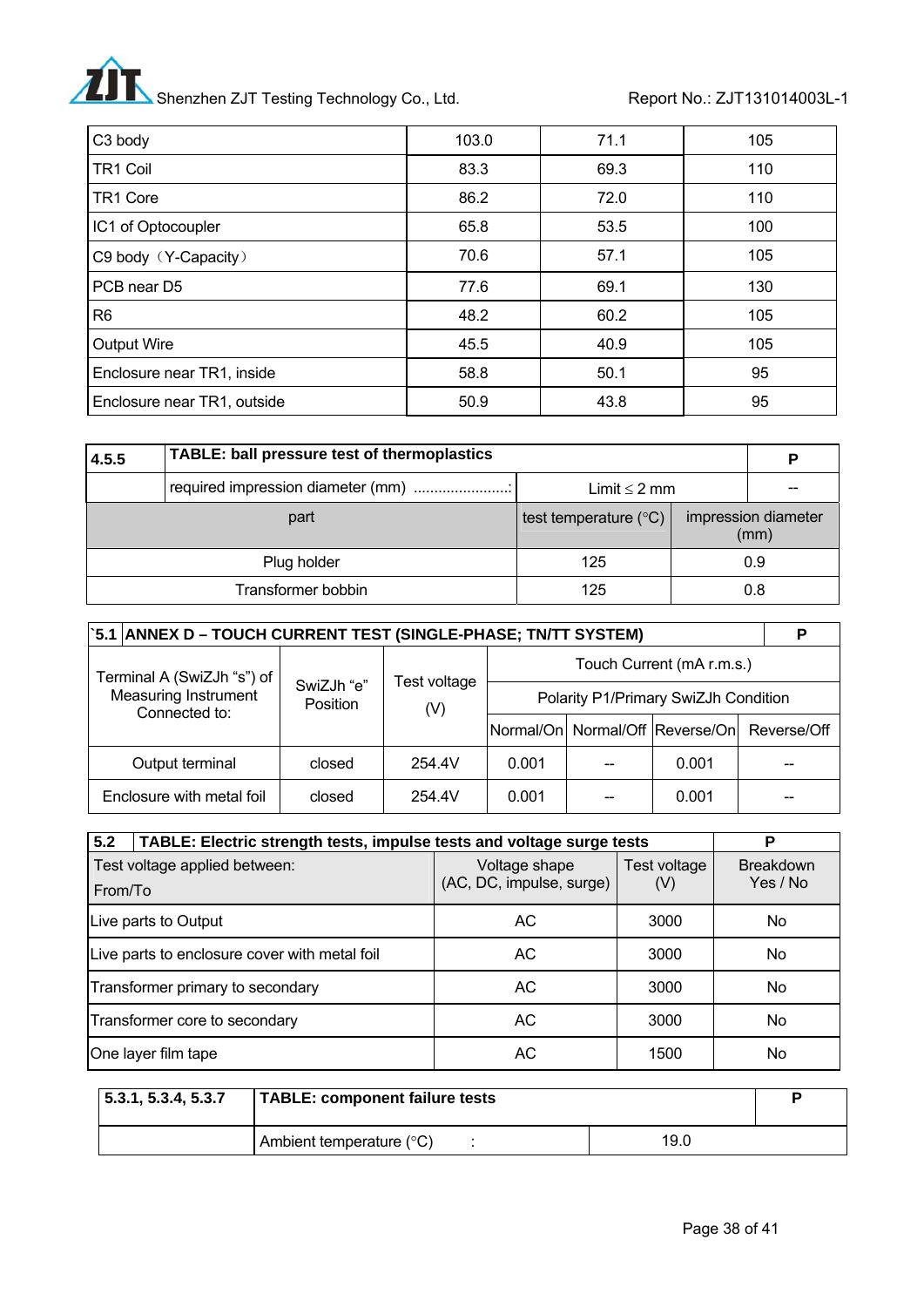

| Component<br>No.           | Fault | Supply vol-<br>tage<br>(V) | Test<br>time | Fuse cur-<br>rent<br>(A) | Observation              |
|----------------------------|-------|----------------------------|--------------|--------------------------|--------------------------|
| D <sub>4</sub>             | Short | 240V/50Hz                  | 3Min         |                          | Unit Shutdown, No Hazard |
| C <sub>5</sub>             | Short | 240V/50Hz                  | 3Min         |                          | Unit Shutdown, No Hazard |
| Transformer(5-6)           | Short | 240V/50Hz                  | 3Min         |                          | Unit Shutdown, No Hazard |
| Transformer(1-2)           | Short | 240V/50Hz                  | 3Min         |                          | Unit Shutdown, No Hazard |
| Transformer(3-4)           | Short | 240V/50Hz                  | 3Min         |                          | Unit Shutdown, No Hazard |
| Opto-coupler               | Short | 240V/50Hz                  | 3Min         | --                       | Unit Shutdown, No Hazard |
| <b>Y</b> Capacity          | Short | 240V/50Hz                  | 3Min         |                          | Unit Shutdown, No Hazard |
| D <sub>1</sub>             | Short | 240V/50Hz                  | 3Min         |                          | F1 Open, No Hazard       |
| Cupplamentary information: |       |                            |              |                          |                          |

Supplementary information:

After fault condition, all output voltage comply with SELV requirement;

| 5.3.7                       | TABLE: POWER SUPPLY OUTPUT SHORT-CIRCUIT/OVERLOAD TEST |                            |                     |                |                        |                                                                                                                                                     |  |
|-----------------------------|--------------------------------------------------------|----------------------------|---------------------|----------------|------------------------|-----------------------------------------------------------------------------------------------------------------------------------------------------|--|
| Component<br>No.            | Fault                                                  | Supply vol-<br>tage<br>(V) | <b>Test</b><br>time | Fuse $#$       | Fuse<br>current<br>(A) | Observation                                                                                                                                         |  |
| Output V+ to<br>Output V-   | Shout                                                  | 240V/50Hz                  | 10Min               | F <sub>1</sub> |                        | Unit Shutdown, No Hazard                                                                                                                            |  |
| Output $V+$ to<br>Output V- | Overload                                               | 240V/50Hz                  | 5H                  | F1             |                        | The Output Current: 3.4A,<br>The maximum Temperature<br>were: T1 core=143.0℃, T1<br>coil = $135.7^{\circ}$ C, Ambient=24.5<br>$^{\circ}\!{\rm C}$ . |  |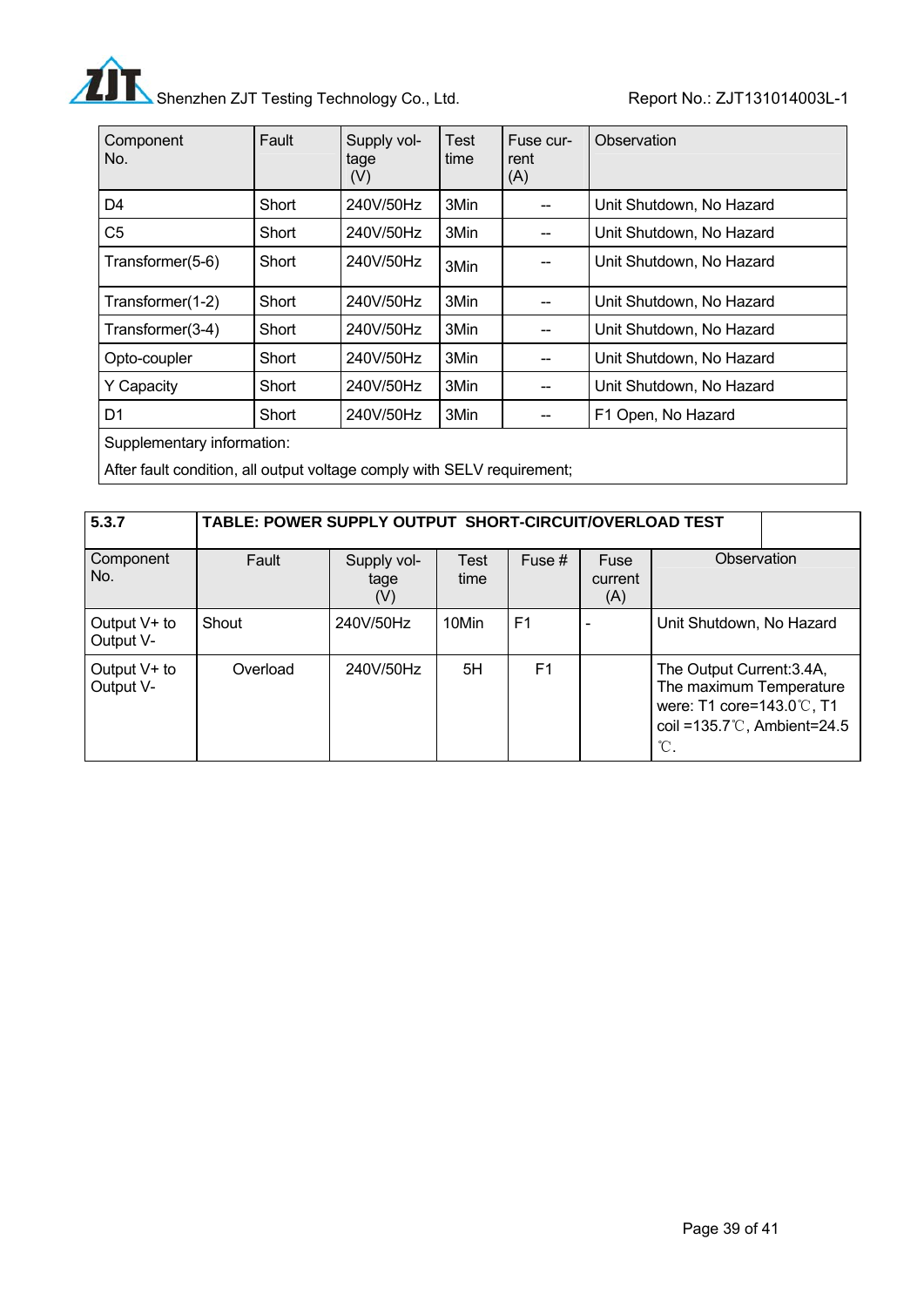

# **ANNEX AAA: Equipment list**

| Code   | Name                                | Model/Type         | S/N                    | Calibrated<br>date | <b>Next</b><br>Calibration<br>Date | Manufacture                |
|--------|-------------------------------------|--------------------|------------------------|--------------------|------------------------------------|----------------------------|
| ZJ-001 | Digital Multimeter                  | 34401A             | MY47043456             | 2013.07.20         | 2014.07.19                         | agilent                    |
| ZJ-004 | Push/pull gauge                     | <b>NK-500</b>      | 2Q10060932             | 2013.07.20         | 2014.07.19                         |                            |
| ZJ-005 | Electronic weight                   | <b>DSI-861</b>     | 198692                 | 2013.07.20         | 2014.07.19                         | shangdeli                  |
| ZJ-006 | Insulation<br>resistance tester     | <b>CS2676CX</b>    | 1107032-009            | 2013.07.20         | 2014.07.19                         | changshen                  |
| ZJ-007 | Earthing<br>resistance tester       | YD2668-4B          | 4B-2307                | 2013.07.20         | 2014.07.19                         | Yangzi                     |
| ZJ-008 | HI-pot/Insulation<br>tester         | CS2672C            | 1108006-002            | 2013.07.20         | 2014.07.19                         | changshen                  |
| ZJ-010 | <b>AC Voltage</b><br>Regulator      | TDGC2J             |                        | 2013.07.20         | 2014.07.19                         | <b>SAKO</b>                |
| ZJ-013 | AC power source                     | HPA-3110           | 3513                   | 2013.07.20         | 2014.07.19                         | Hengiang                   |
| ZJ-014 | Temperature/Hum<br>idity chamber    | SDJ-80L            | SDJ-80J                | 2013.07.20         | 2014.07.19                         | Shenzhen<br>hongjian       |
| ZJ-015 | Electric oven                       | HK45AS             | F11011008              | 2013.07.20         | 2014.07.19                         | Guangzhou<br><b>KENTON</b> |
| ZJ-017 | AC digital power<br>meter           | PF9901             | YG100731N110<br>70075  | 2013.07.20         | 2014.07.19                         | Yuanfang                   |
| ZJ-019 | DC electronic load                  | IT8512             | 0020025066700<br>01002 | 2013.07.20         | 2014.07.19                         | <b>ITECH</b>               |
| ZJ-022 | Leakage current<br>tester           | 228                | 10-866030              | 2013.07.20         | 2014.07.19                         | simpson                    |
|        |                                     |                    |                        |                    |                                    |                            |
| ZJ-023 | Oscilloscope                        | <b>TDS1012C-SC</b> | C013300                | 2013.07.21         | 2014.07.20                         | tektronix                  |
| ZJ-024 | Tape measure                        | DK-2041            |                        | 2013.07.23         | 2014.07.22                         | Proskit                    |
| ZJ-025 | Stop waZJh                          | <b>TA-228</b>      |                        | 2013.07.21         | 2014.07.20                         | <b>KTJ</b>                 |
| ZJ-026 | Data<br>acquisition/swiZJh<br>unit  | 34970A             | MY44057668             | 2013.07.24         | 2014.07.23                         | Agilent                    |
| ZJ-027 | Temperature/humi<br>dity meter      | <b>VC230</b>       |                        | 2013.07.21         | 2014.07.20                         | <b>ViCTOR</b>              |
| ZJ-028 | Torque drive                        | 3RTD               | 435850B                | 2013.05.15         | 2014.05.14                         | <b>TOHNICHI</b>            |
| ZJ-030 | Impact hammer                       | ZLT-CJ1            | C011207                | 2013.07.21         | 2014.07.20                         | Guangzhou<br>zhilitong     |
| ZJ-031 | Inclined plane                      | ZLT-WD1            | W011201                | 2013.07.20         | 2014.07.19                         | Guangzhou<br>zhilitong     |
| ZJ-033 | Test finger                         | <b>ZLT-I02</b>     | 1021203                | 2013.07.23         | 2014.07.22                         | Guangzhou<br>zhilitong     |
| ZJ-034 | Test pin                            | <b>ZLT-109</b>     | 1091201                | 2013.07.23         | 2014.07.22                         | Guangzhou<br>zhilitong     |
| ZJ-038 | Test apparatus of<br>the mains plug | ZLT-LJ2            | LJ011202               | 2013.07.20         | 2014.07.19                         | Guangzhou<br>zhilitong     |
| ZJ-039 | <b>Ball pressure</b><br>apparatus   | ZLT-QY1            | Q011202                | 2013.07.21         | 2014.07.20                         | Guangzhou<br>zhilitong     |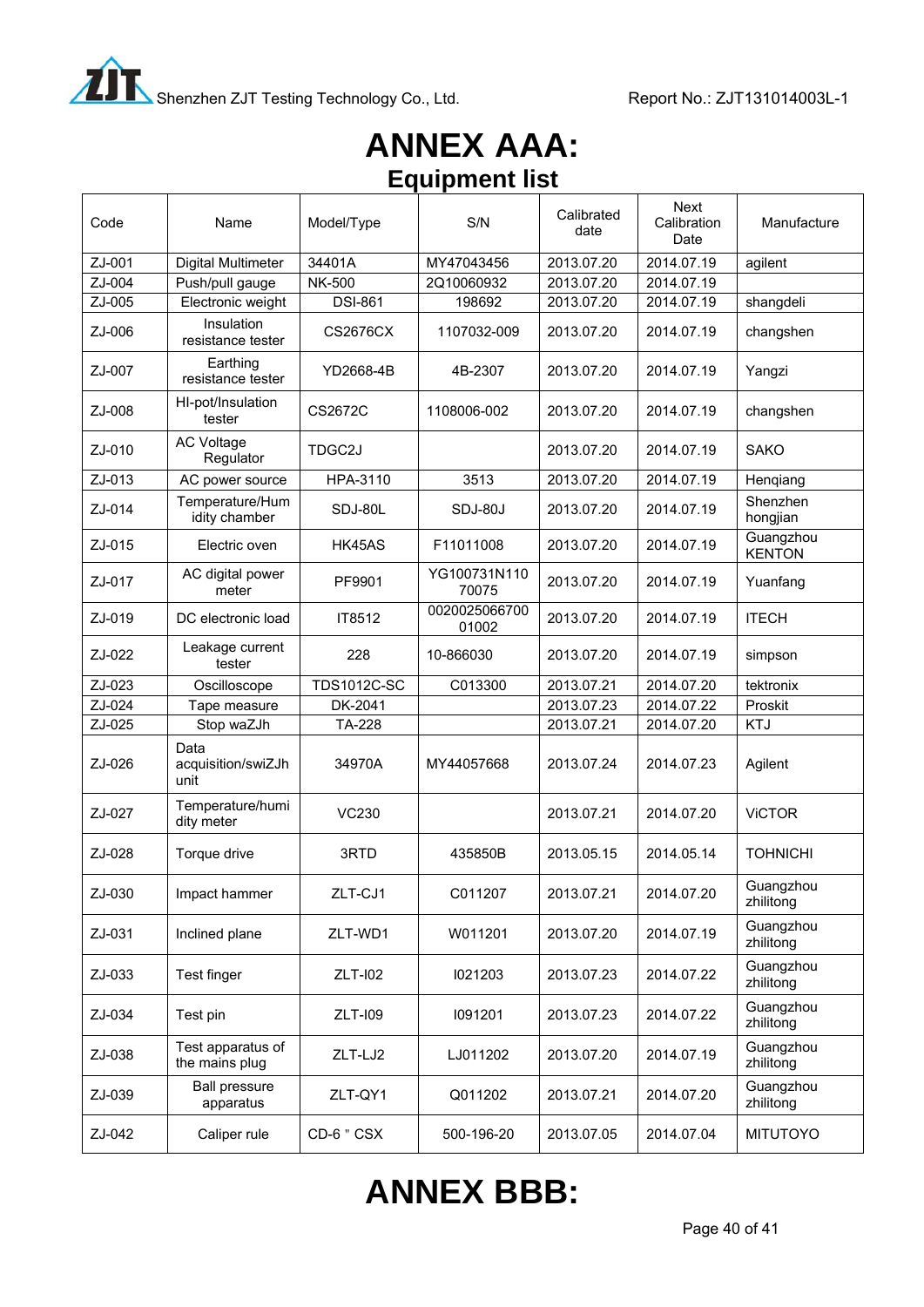# **Photo-documentation**



**Figure** 错误!未指定书签。 Over view

**Figure** 错误!未指定书签。 Over view



**\*\*\*End of Test Report\*\*\***